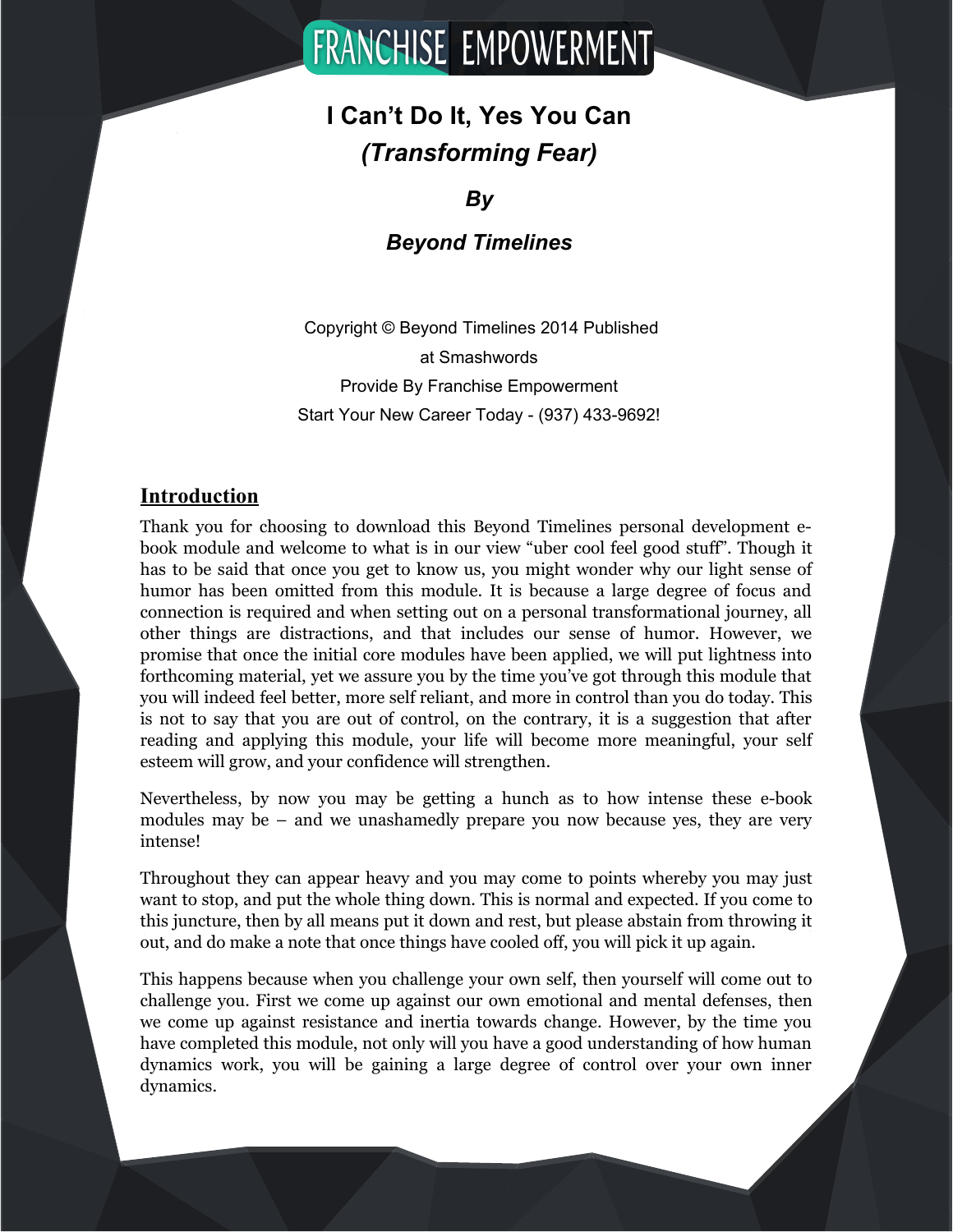Though being brutally honest, it has to be said that engaging with and transforming our own human dynamics can be quite a challenge, yet here's the truth. Once engaged and applied, which in a general sense can be weeks, months to a year, then real magic and genuine positive changes begin to happen.

Though what do we mean by magic?

When read (and when read with intent to digest), the material within shifts the cogs and gears of the inner self. The upshot is that your entire life and reality begin to project and reflect these shifts, and on occasions reality provides a quantum leap that to the naked eye, looks like magic. Of course it is not really magic, it is your own consciousness allowing shifts to occur.

So where did we get this material from?

Well, let's keep that until you've read the modules – yes, we said modules because there is more than one, but do not worry because they are all brought to you with affordability in mind. That is, the four main personal and one professional development modules are for the time being, 100% free.

With that being said, take some comfort in the knowledge that the modules presented have been compiled with the upmost diligence. In our view, it is quality material distributed freely, though we'd rather refer to it as open source. Meaning that, for 10 years we really did work with high-ranking individuals, CEO's, middle managers, and everyday people, and at no cost whatsoever, you will directly benefit from their raw experiences and input. Each module has real facts and figures, and while the following makes no difference to your reading, we did not put these modules out until they were proven to unanimously work with consistency and reliability.

# **The Goal**

When you think of the word fear, what is the first thought that comes into your mind?

FEAR is mostly thought of as a FRIGHTENER and something that should on all occasions be avoided.

However, the ultimate aim for this module is to show and guide how to cultivate the energies and forces of fear in a way that will produce preferable and uplifting outcomes.

This module has three key goals:

**1 – To identify, unearth and dissolve inner fear**

**2 – To discover how to transform the energy of fear without the need to physically live it out**

**3 – To do what the title suggests. That is, approach everyday life with a real inner "can do" attitude that contributes to a feel good existence.** 

# **Section 1 - The Dynamics of Fear**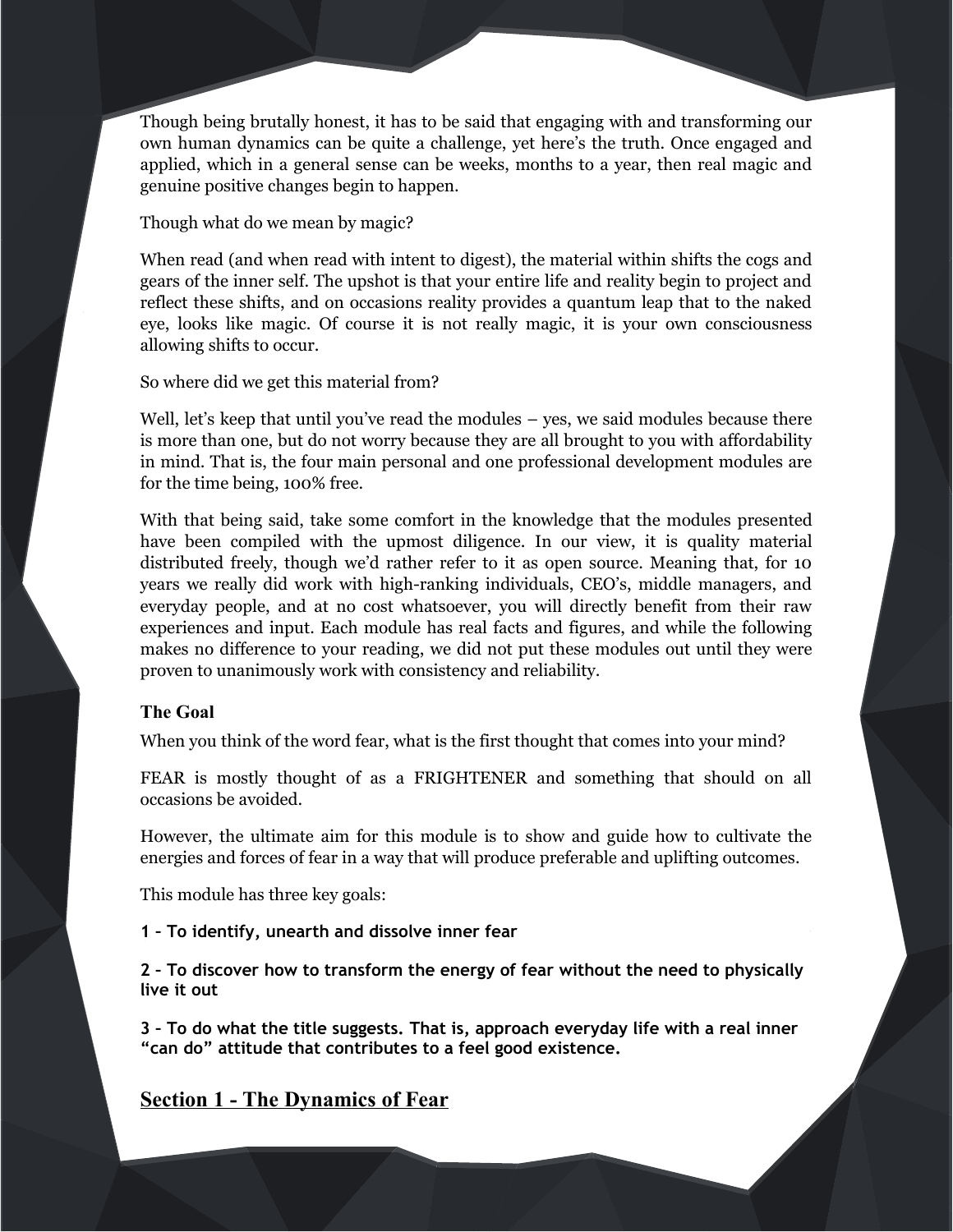Rarely does it come into our mind, though the two core forces driving human existence – FEAR and LOVE.

There are only ever two options for every single thing we do in life. Either something is being avoided or attracted, with either fear or desire at the core.

While desires serve as attractors, fears are generally avoided, and rarely is there any conscious awareness of these inner dynamics. When confronted with the prospect of fear, as humans we naturally disown it. Though it is a very different story at the opposite end of the scale. That is, people rarely have a problem voicing their life's desires.

It may now come as a surprise to know that fear has the ability to cloak and disguise itself into the energy of desire. What may be thought of as desires can often be fears overlaid with a surface desire.

Does that sound confusing? Please allow a brief explanation…

For a moment, Imagine a roller-coaster, you fear this amusement ride, and this fear is a conscious one. In other words, at the first thought of boarding the ride, avoidance would most likely be the obvious choice. However, now consider that the roller-coaster is only a trigger to feel the feelings of fear, and it is not the source of fear itself. When we say '**trigger**', it means just that. The trigger sets off the feeling of fear or excitement, but it is not the core of destruction.

Now imagine the point whereby you experience the fear. If like most, fear will surface before embarking upon the ride. Yet for others, instead of experiencing and feeling fear, the very same adrenaline rush invokes the opposite. That is feelings of excitement, desire, love and happiness.

Yet, how can this be?

Does common sense and rational logic not suggest we should all feel the same things from the same experiences?

Has it ever crossed your mind that Fear and Desire could indeed be the same energy?

We will seek to uncover that both fear and desire are partners that operate from exactly the same core fear. That is, the excitable thrill seeking adrenaline junkie, and the fear ridden, panic stricken, anxious individual are experiencing the same core energy called FEAR.

However, and going back to the roller coaster, as already outlined the roller-coaster is only a trigger to feel and is not the root cause of the feeling. In other words, the rollercoaster acts like a light switch, turning the power on and off, but it is not the source of electricity.

Though we will get to the source later, for now consider that the roller-coaster serves only as a trigger to invoke a basic human dynamic of either love or fear, which can also be thought of as a desire or dislike, avoid or attract, go towards or away from etc.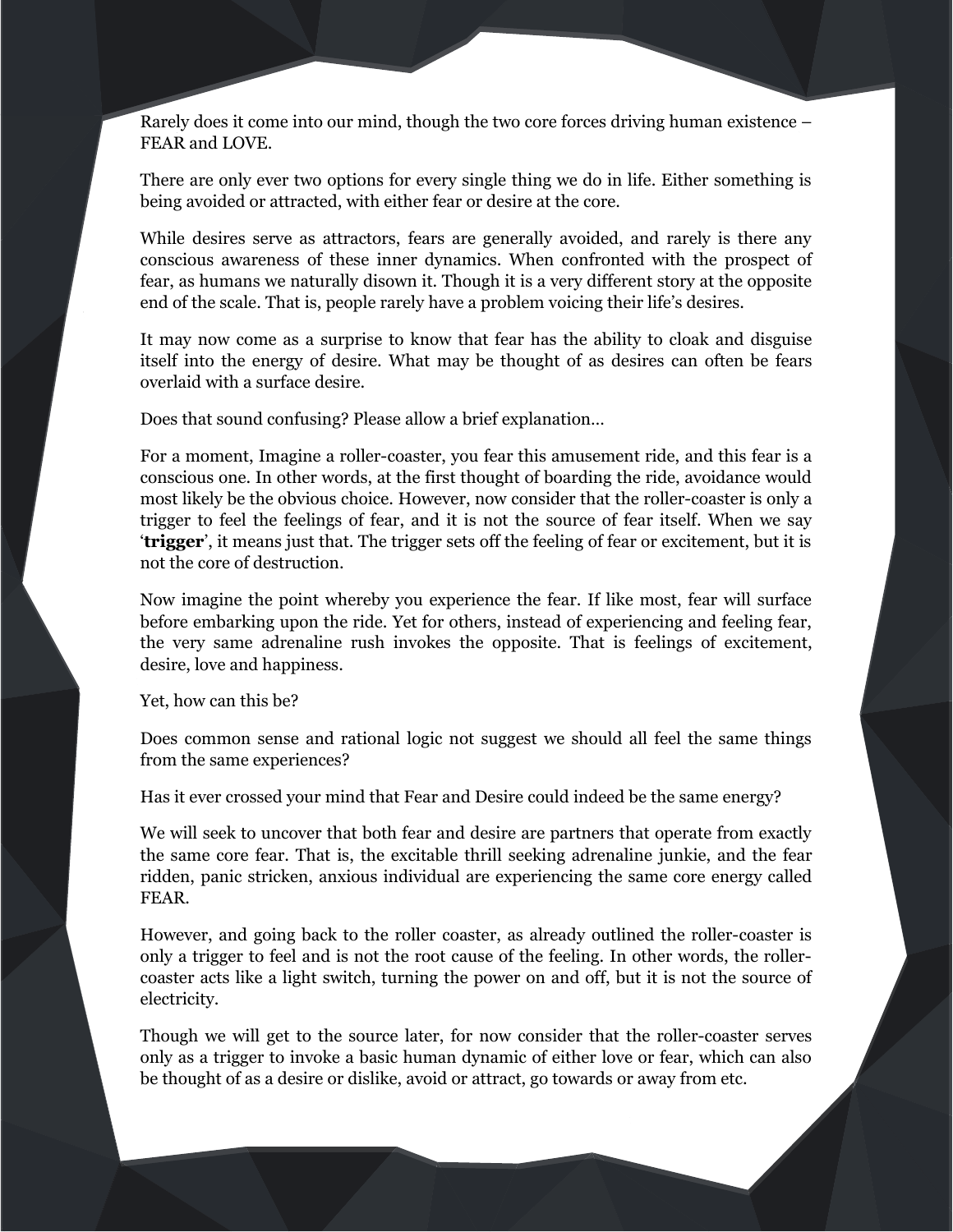This is easily identified with roller coasters, as there are generally only two options. That is, one either feels fear, or excitement and the energy dynamic is the same.

So where does the disguising and cloaking of fear come into it?

Well, again, we will uncover this later, however, decisions performed by the conscious mind are born not from the conscious mind, but originate from deeper within.

For those who experience an adrenaline rush of excitement and desire, most likely have core fears overlaid with positive desires. In other words, it would be deemed rational and reasonable to feel a degree of fear from a roller-coaster ride, but not excessive fear or excitable desire. Both excessive fear, and excitable desire are real life indicators of '**core fears**', with the only difference being in their outward expression.

# **Too much unprocessed fear bleeds through as fear, while mild unprocessed suppressed fear bleeds through as desire.**

Have you ever come across a person that at first appeared so full of desire, enthusiasm, and positivity, only to find that one day the very opposite happened. In other words, their reality crashed and burned, and they were the least likely candidate.

This is the result when unprocessed fear becomes overlaid to the degree it can no longer contain itself.

That is, when fear accumulates to a given level, (and that given level is subjective). This human dynamic like all things has a cutoff point whereby it can no longer suppress. It therefore begins to bleed through. The result is desire, followed by excessive desires, followed by crash.

The crash is natural because this is the simple human dynamic functioning normally and trying to rebalance and rectify itself. Once this human dynamic is understood, the crash is so inevitable, so predictable, it can be likened to sitting on a rail track knowing the train is on its way.

The fear dynamic is very basic;

Processed FEAR does not bleed through and is processed on the spot.

Unprocessed FEAR bleeds through as DESIRE.

Suppressed unprocessed FEAR bleeds through as FEAR.

Through our own studies, the understanding is such that the dynamic of fear operates with such simplicity; more often than not it is grossly overlooked. The outcome being that, unnoticed and unprocessed fear really does go onto manufacture more fear. In turn this creates a reality of insecurity, low self-esteem, stress, frustration, depression, anxiety etc.

If left unattended, physical manifestations such as anxiety, panic attacks, and in extreme cases, suicide result.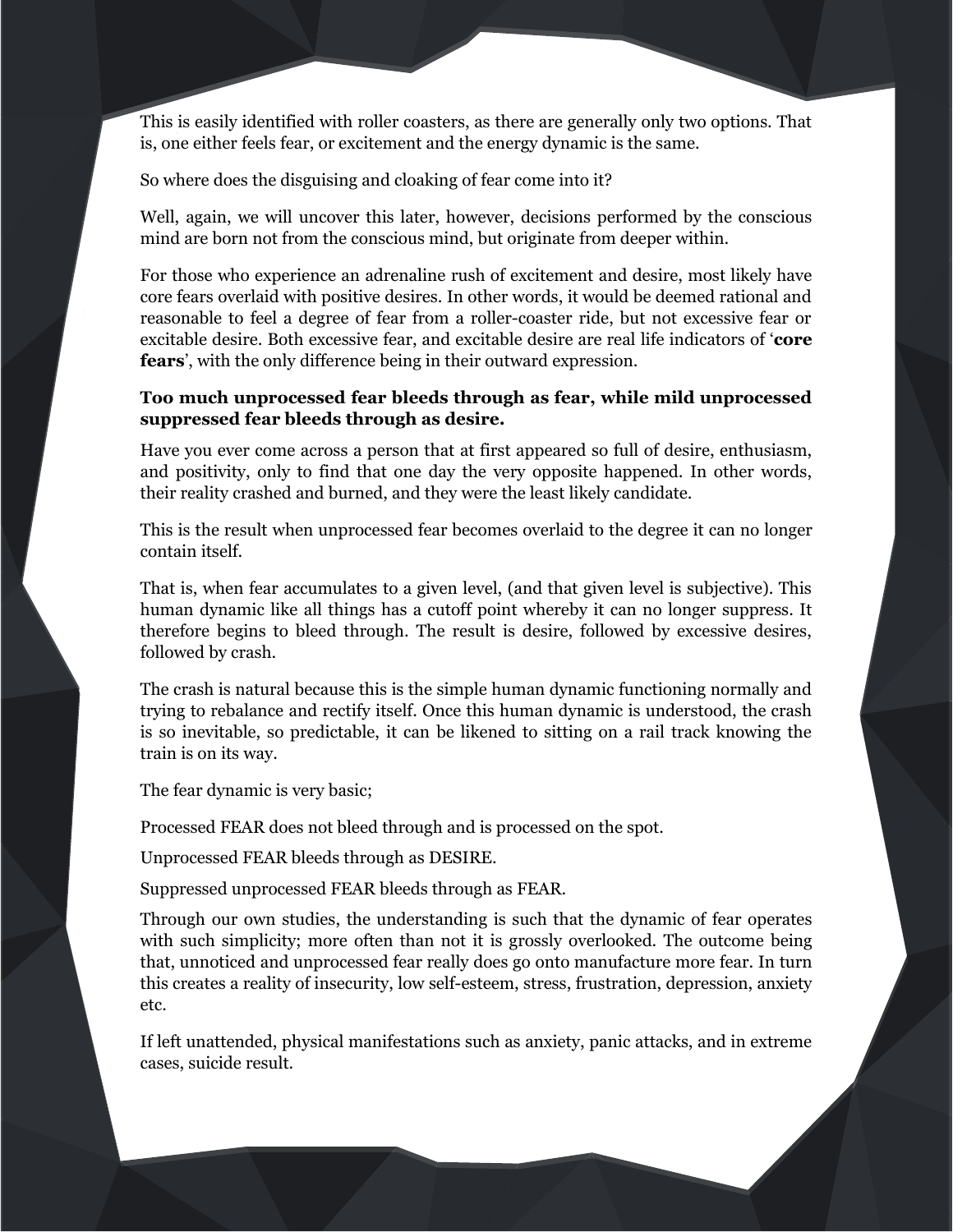# **Fear Cloaked As Desire**

Have you ever come across a person that states they fear not, does not experience depression, and projects positivity about all things in life?

These people can come from any walk. They may be a construction worker, a very successful businessperson, a housemaid, even a life-coaching mentor, etc. However, their position matters not in comparison to what DRIVES them.

Fear is one side of the energy spectrum, while desire is at the other. Commonly referred to as a polar opposite, it could be said that fear is far left, desire is far right, and balance in the middle.

In the middle state, both fear and desire can be perceived and immediately processed, yet go far left towards fear, and more fear is manufactured, while far right and things shift into desire.

The above may sound complicated, but it really is very simple.

That is all human energy has a state of balance, referred to as a '*state of rest*'. Resting means a state of not doing one thing or another, normally called '**balance**'. Think of human energy like that of a set of scales. there is only ever this way or that way, with a state of balance in between.

Place a small amount of something on the left and naturally it gravitates to the left. Place something on the right, and according to the amount, the balance will shift.

Take everything off and the scales will return to a natural state of balance.

Human energy and the dynamics can be thought of in a similar way. That is, imagine fear to be on the left, and desire to be on the right, with neither fear, nor desire in the middle. The more fear one has, the more their scales tip to the left, and vice versa. The more desire one experiences, and their scales will tip to the right.

Yet, here is one of life's great paradoxes.

The right scale of desire can be guised and cloaked fear from the left. While this might sound confusing, there is a perfectly rational explanation.

Imagine scales with nothing on them, they are in a state of balance right?

Now imagine loading the left scale, then loading the right scale with equal amounts of something. It would return to a state of balance right?

Now imagine the equally loaded left and right, but we now further increase the load on the right, the scales would tip further right, yet the original load from the left would still exist.

Now imagine a man named Barry was birthed into a world of fear, whereby his own left scales become laden with fear. Yet, to counteract and maintain a civil reality, Barry's " **[1](#page-63-0)overall consciousness"** begins loading the right side with desires. Eventually a state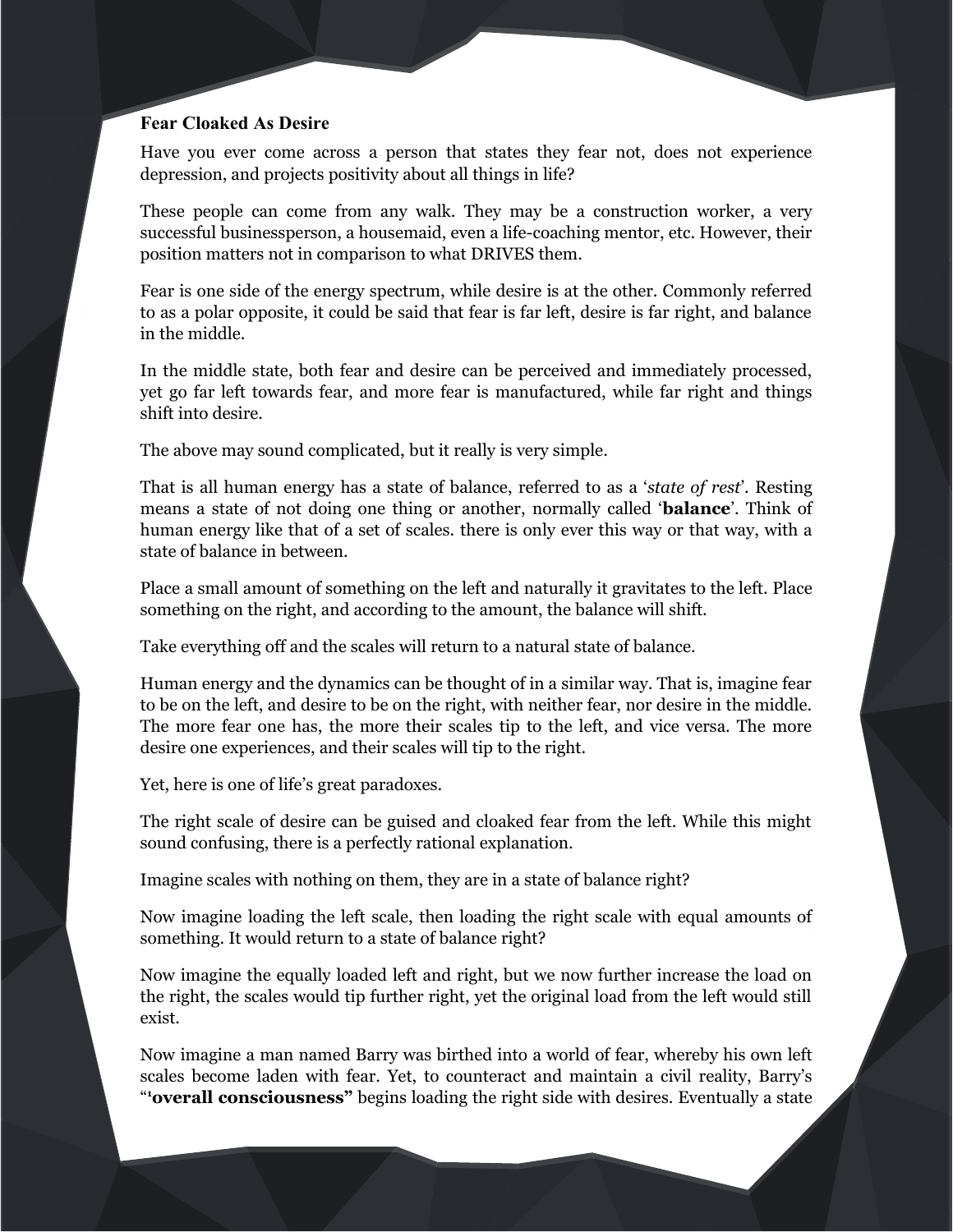of balance is reached, albeit this balance is illusionary, nevertheless, balance is the outcome. Yet, in order to maintain and strive for a good existence, Barry's subunconscious keeps loading the right side with desires.

Eventually, the right becomes overloaded with desires, and Barry now experiences himself and life as an adrenaline, thrill seeking junkie. Nevertheless, this does not mean he is free from core fears. In fact and on the contrary, his core fears are 100% intact unknowingly driving his life and reality from his sub-unconscious.

If like Barry, one was birthed into a feared environment, then naturally their operating platform tips and builds a life based upon the left scale of fear. Though it will be discussed later, "*overall consciousness*" makes an informed decision to get away from a reality of fear. That is, no human being can, or ever does remain in a permanent state of fear. At times it may appear so, nevertheless, the reality is that all human energy is in a constant state of flux, and the inner subtle self already knows that a life filled full of fear would be disastrous, so it cleverly gets to work with a set of desire overlays.

In other words, when a fear is encountered, the inner aspect of self automatically plugs into polar opposite energies and gets to work creating what it thinks you desire. These operations are performed silently, and away from one's immediate awareness.

This human dynamic works similar to that of normal daily life. That is, imagine you want to say something negative to a person but you feel that it may be taken the wrong way. What do you do? Generally speaking, what it is you want to say gets cloaked and coated in something else. That way when a negative connotation is suggested, surface reality conveys one thing, while subtle reality is conveying something else. This is done not just for etiquette sake, but because when any disharmony is created, overall consciousness automatically does it's best to avoid.

Now, it may surprise you to discover that when we interact with ourselves, the very same game is going on. Albeit we are not conscious of this inner dynamic, nevertheless it works the same way. In other words, when you feel something fearful, there is a deeper aspect of you that interacts with yourself and it knows that to live in a permanent state of fear is destructive. Therefore, and without your conscious knowledge, your **overall consciousness** interacts with your own dynamics, instructing your **conscious** mind to move away from fear.

Why does the human energy system not put up with permanent states of fear?

Because fear is destructive and the ultimate destruction is "non-physical existence". The purpose of overall consciousness is to not only exist, but to progress and strive forward, therefore from an overall point of view, overlaying fears with desires is an entirely natural operation.

The opposite of fear is desire, so to get you as far away from fear as possible, the polar opposite energy of desire is automatically pursued. This is how and why fears become overlaid with desires, yet at the core, fear still resides.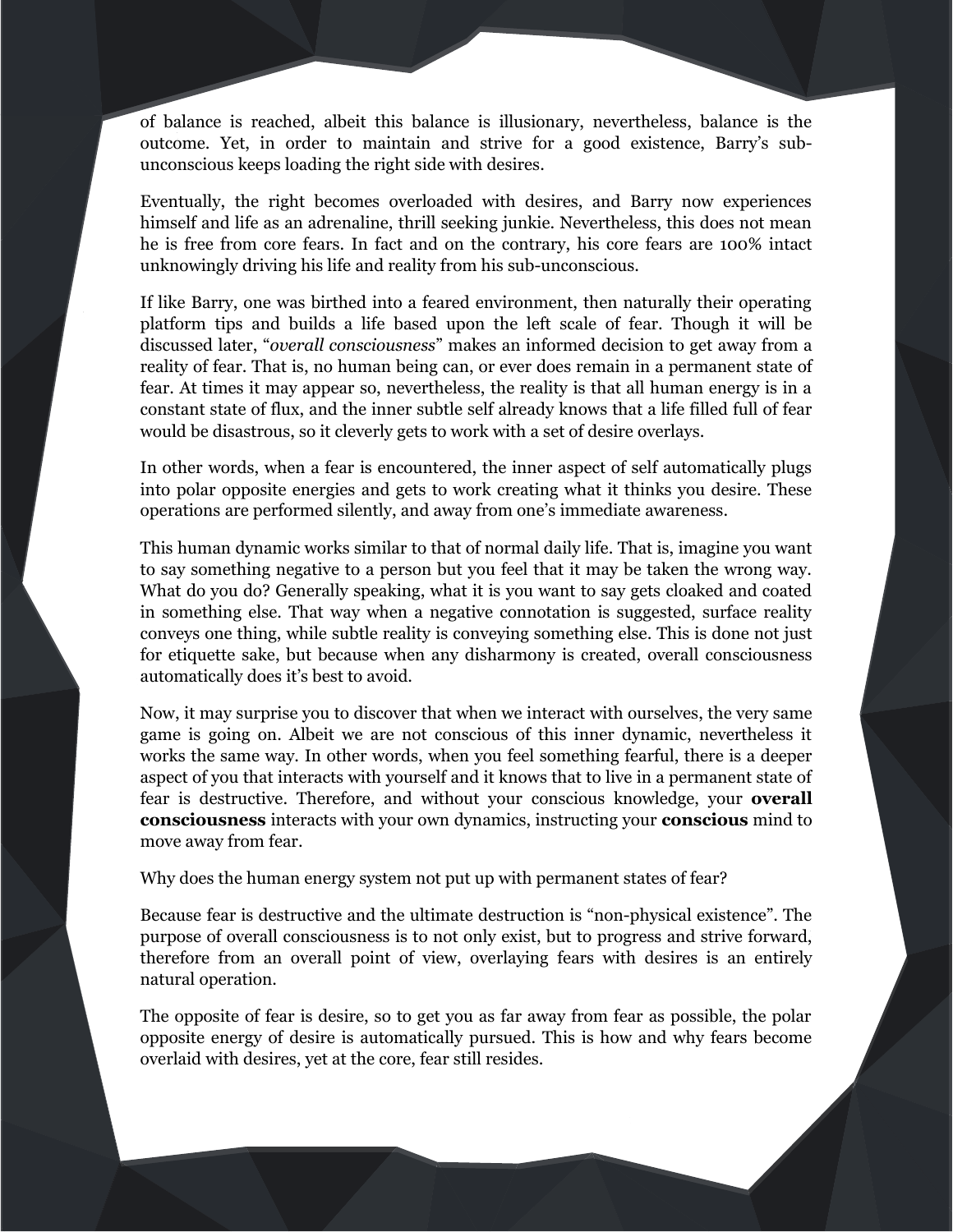# **The Ultimate Dynamic of Fear**

It has already been outlined that fear has the ability to cloak giving the appearance of desire, yet there is more.

The ultimate dynamic of fear is such that 99.9% of all core fears are going on unnoticed. Please make a note we said '**core fears**' and not the surface fears felt crossing a four lane freeway, or the immediate fear felt watching a horror movie.

Although it will be discussed later, core fears are different in so much that rarely are they recognizable on the surface. Nevertheless, and once a little digging around is underway, identifying, unearthing, and distinguishing core fears is as effortless as reading these words. The upside being that when core fears are dissolved, then a truly remarkable personal transformation gets underway.

While we will attempt to set aside mind boggling science, there is great value in developing knowledge that all life and reality comes down to a vibration. Everything you taste, touch, smell, see, hear, perceive, is a sound vibration. Furthermore, and well worth a note, is that the human energy of fear is also a vibration known and recordable in Hertz.

When resonating in the fear frequency, then naturally this human dynamic emits and radiates a pulse that sends and receives more of the same. If you like, think of it as all fears are buddies broadcasting on similar wavelengths and when you pulse out your signal of fear, it tells other buddies of fear where it can feed from.

Though slight ambiguity surrounds the actual electromagnetic frequency range of fear, there is confidence that science will settle on quantifiable numbers sometime soon. However, did you spot the shift from the word '**fear**' to a '**hertz**', to a '**sound frequency**'?

Though like humans cannot hear the sound frequencies bats chat, the frequencies of fear cannot be heard by the human ear either. Nevertheless, it is still a sound vibration recordable in hertz, and it is real.

The day will soon arrive whereby quantifiable proof conclusively highlights fear as a changeable vibration. Meaning that all human fear is open to change.

Exactly what is meant by 'fear as a changeable vibration'?

Well, in our own studies, it came to light that 99.9% of all participating individuals appeared to have been birthed into hidden fears, which then went onto unknowingly drive their lives. Yet, with conscious development and the dissolution of core fears, their reality turned around for the better. That is, when the core is weeded out, dealt with and dissolved, then there is no desperate desires, and consequently no impending fears. Roughly translated into life and reality, it means peace and happiness.

The reality is as follows:

Being free of your own inner personal insecurities?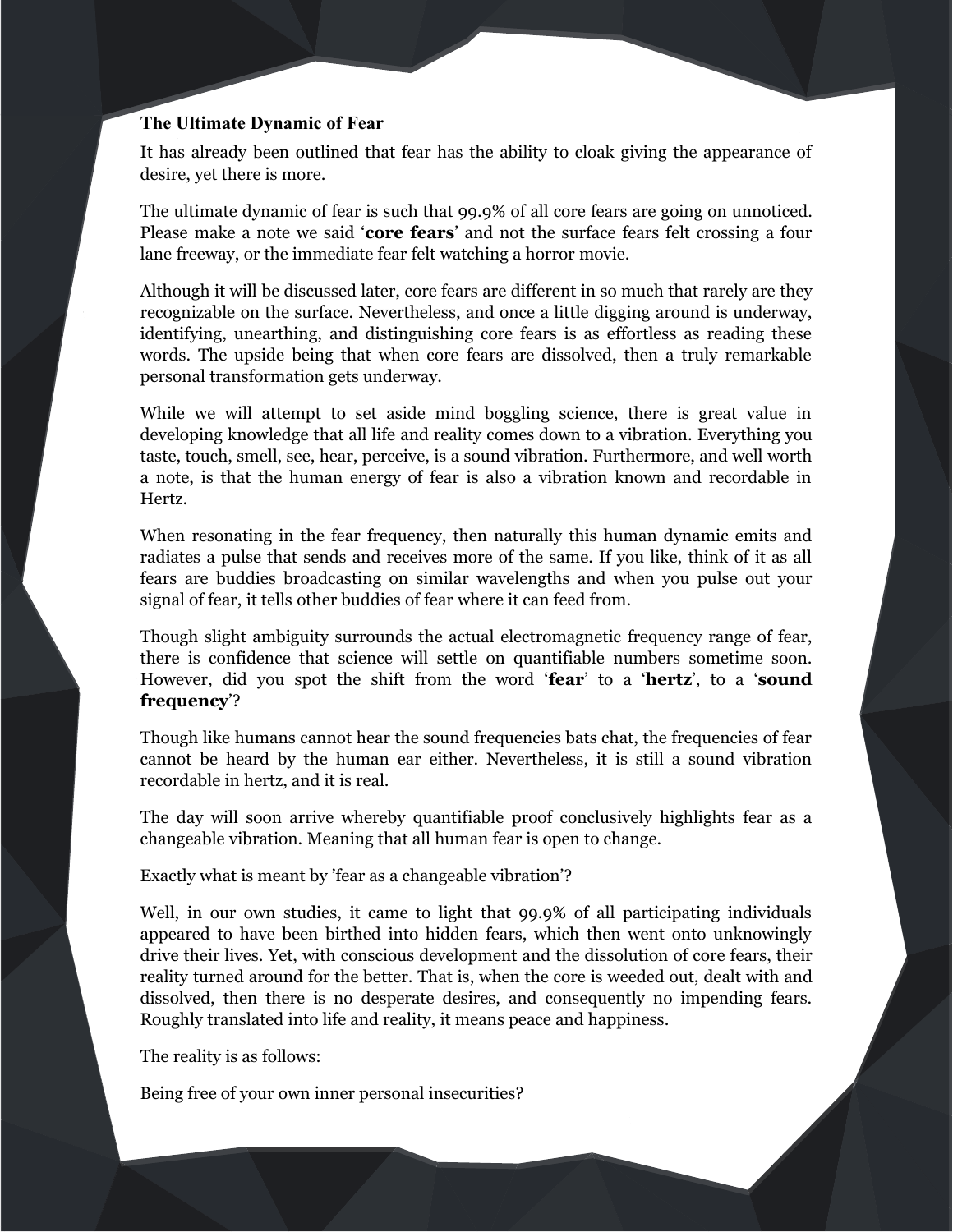# Being free from your own self-doubt?

Being free from personal frustration and worry about the future?

Not slaving to your own self and your own reality?

Can you imagine being free from the drive of passion, and still getting what you desire?

Can you imagine what it is like to really like, really and genuinely Love yourself?

Can you imagine knowing what your life and reality is about, i.e your purpose?

Can you imagine that?

The above are states of being that have been carefully monitored and collated from our long term social studies. Ranging from periods of between two and five years, the above are common denominators that each and every individual concluded they experienced.

It may surprise you to know that in over ten years of intense social studies, not one individual was found to be operating free from core fears.

Unknowingly operating on your behalf, and silently preventing access to inner core fears, is a very sophisticated human ego. While the ego has a sound and constructive role to play, it is the negative aspect that interferes and keeps all core fears hidden. However, as the ego is not responsible for the creation of core fears, its role has been justifiable in preventing access. Nevertheless, this solution was always temporary, a type of band-aid over the cut, so to speak. There is a reality that core fears are fully intact operating from the core of the self, and until dealt with, they will go onto produce personal insecurities, worries, anxieties, and so forth.

Though it is detailed later, yet to gain access to hidden core fears, one is required to challenge and then turn off their own dynamic of defense, resistance, and beliefs. That is through one's perception. For the computer minded, it's a little like accessing a hidden partition on a hard drive. As you may already know, access requires adequate programming knowledge.

Accessing the building blocks of human dynamics is much the same. Yet, it is "*overall consciousness*" that is the decision maker as to whether a person is ready to enter and begin tinkering around with their own energy dynamics.

# **Section 2 - The Origins of Fear**

In a general sense, as the conscious mind finds difficulty in recalling memories from earlier than around 5-years-old, it is virtually impossible to be absolutely specific where personal fear began. However, it is now understood that for certain individuals fear appears to be pre-installed from birth. From our own studies of parents with similar children, raised in similar environments, collated data has shown that each child responds and reacts very differently.

As an example only...

Lily's first born was like most other babies, Craig responded and reacted as normal. Two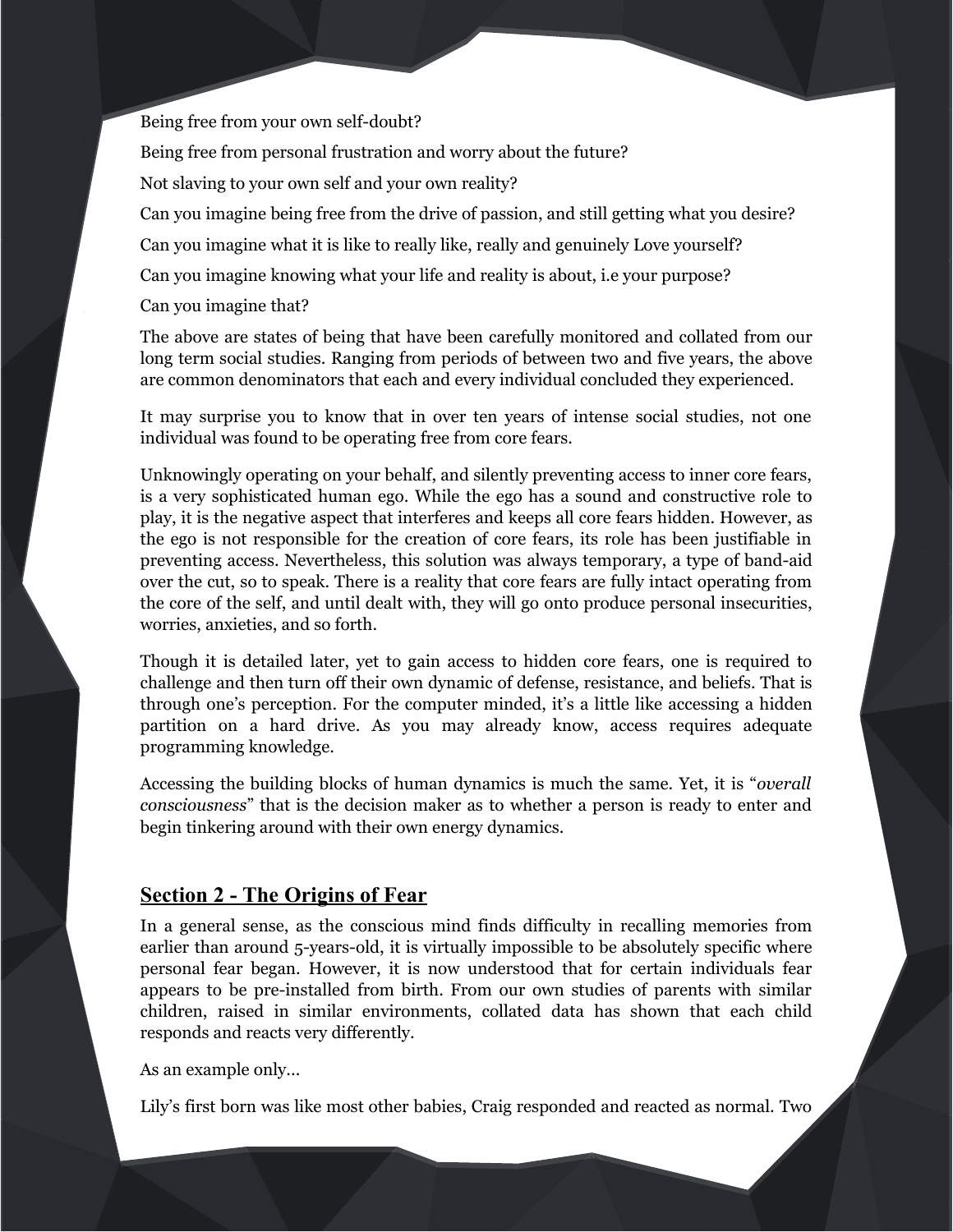years later and Lily's second child Nathan came along, who also appeared to respond and react normally.

However, as time went by, and both boys began to grow, it was apparent that they were as different as chalk and cheese. That is, Craig was evidently confident, self-assured, and radiant. On the other hand, slightly younger brother Nathan who was equally as cute, displayed quite the opposite. For no apparent reason, he displayed a lack of selfconfidence, low self-esteem, and in general he was less secure than his elder brother.

Had it not been for intimately close analytical studies, deeming Nathan's behavioral indifference's as normal childhood personality traits, could have been quite natural. Nevertheless, as Nathan developed, it became blatantly obvious to Lilly that there was more than normal behavior going on.

Highly concerned, she took Nathan to see a medical doctor.

What follows is their diagnoses:

Aged 2 - Nathan's behavior was deemed normal.

Aged 3 - Nathan's behavior was deemed normal.

Aged 4 - Nathan's behavior was deemed normal.

Aged 5 - Nathan's behavior was deemed normal.

Nevertheless, and in no way undermining clinical analysis, what we will now discover is that the above is so highly inaccurate, and that Nathan's behavior is a direct result of some form of pre-programmed FEAR.

From birth, Nathan displayed a type of resistance to life. Though difficult to detect and often overlooked, but once worked back from 5 years to 4, to 3, 2, 1, and back to his birth. Connecting Nathan's dots was not so difficult.

From birth, and for no apparent reasoning, during the night, Nathan would cry more than the average.

From birth, Nathan would tantrum more than the average. Eventually developing into major resistance.

From birth, Nathan's appetite was minimal to sufficient, which in turn led to being underweight.

Aged 2 - He developed a mild skin disorder, which over time progressed to a serious case of eczema.

Aged 3 - Nathan's resistance evolved into aggression. The outcome being physical violence towards his older brother and parents.

Aged 4 - Nathan began to display tics, his behavior worsened with public bouts of anger, and undressing himself outside.

Aged 5 - Nathan was now displaying: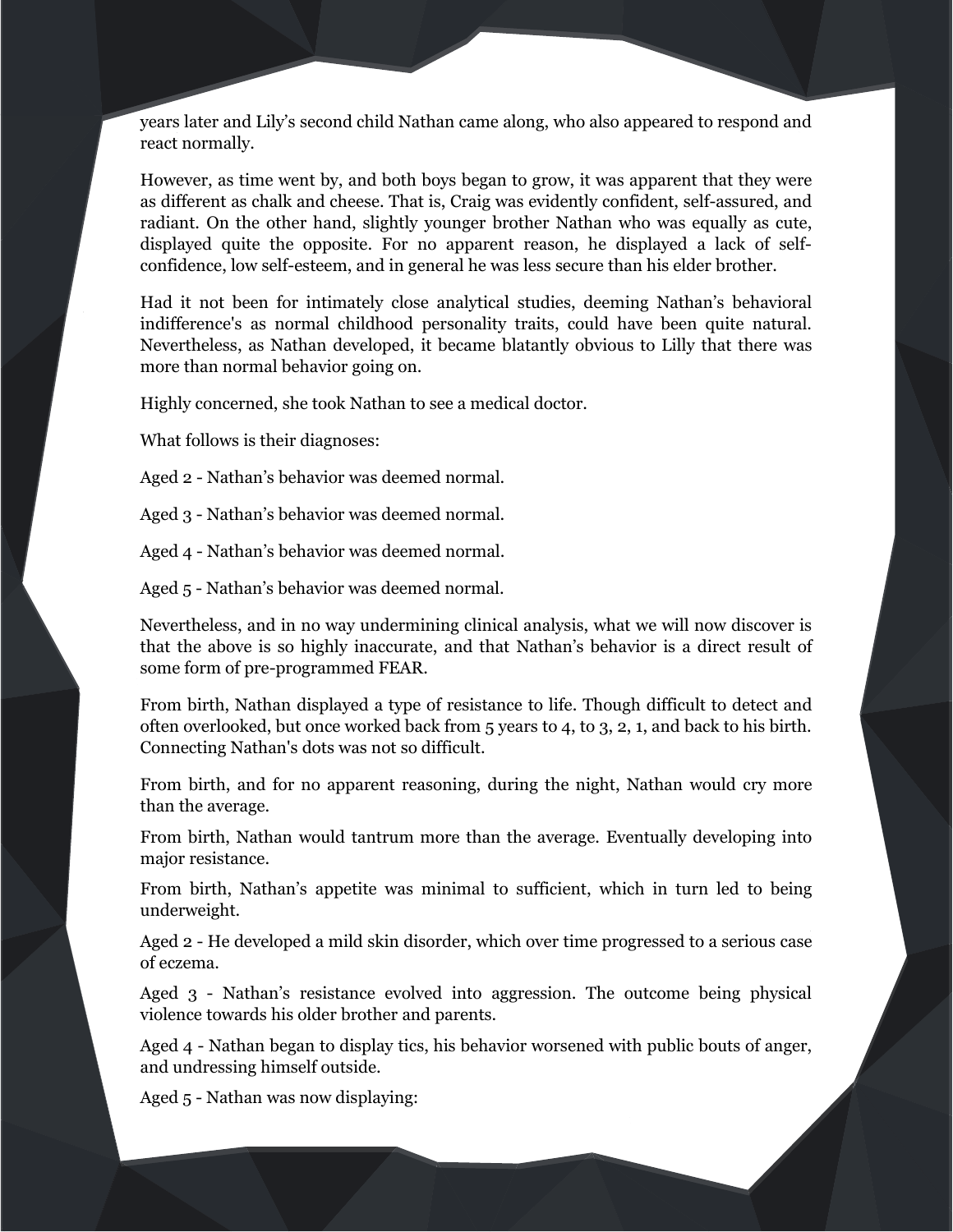Infrequently banging his head off the wall, table, or any object.

Rolling his eyes in his head, spasmodically shaking his head, which became more severe when he began school.

Screams in the morning, will not get up, will not eat food and goes out the door without any food at all.

Takes his clothes off in outside, particularly on the way to school.

Repeats the same swear word 20-30 times in a row.

Throws the TV controller, XBOX controllers at the TV screen or at his older brother.

Will not sleep before 10pm or 11pm and then goes to his parents bed during the night.

Has severe skin allergies all over his body.

Is grossly underweight.

Is the above really normal?

According to the American<sup>2</sup>Centre for Disease Control and Prevention almost 1 in 10 children suffer from ADHD. That's almost 5.5 million children in the USA currently growing up with difficulties in their neurological processing. Furthermore the CDC stated the following ["](#page-63-2)<sup>3</sup> *(ADHD) is a serious public health problem affecting a large number of children and adults*".

Though, please do not assume that behavioral problems are restricted to the poorer underclass's, ["](#page-63-3)<sup>4</sup> *Ian Graham, headmaster of Slindon College, an independent boys' boarding school near Arundel, West Sussex, has 20 out of 100 pupils diagnosed with attention deficit disorder and a few more with related diagnoses such as oppositionaldefiant disorder*".

To recap:

CDC state 10% of US Children have ADHD (see endnote 2).

Slindon College UK state 20% of their pupils have ADHD (endnote 4).

Wolraich & colleagues study found that teachers' screening of elementary pupils gave a higher estimate of 25% (endnote 5).

In the<sup>5</sup>Diagnosis and management of ADHD in children, young people and adults National Clinical Practice Guideline Number 72, published by The British Psychological Society, states the following:

75% of ADHD is passed through parental DNA.

ADHD costs the USA an estimated \$42.5 billion USD.

Now, that's just ADHD…

ADHD is mild in comparison to more developed disorders such as Tics, Tourette's and OCD or Depression, but remember Nathan was diagnosed as normal.

According to <sup>[6](#page-63-5)</sup>varying reports, 1% of British children will be diagnosed with Tourette's,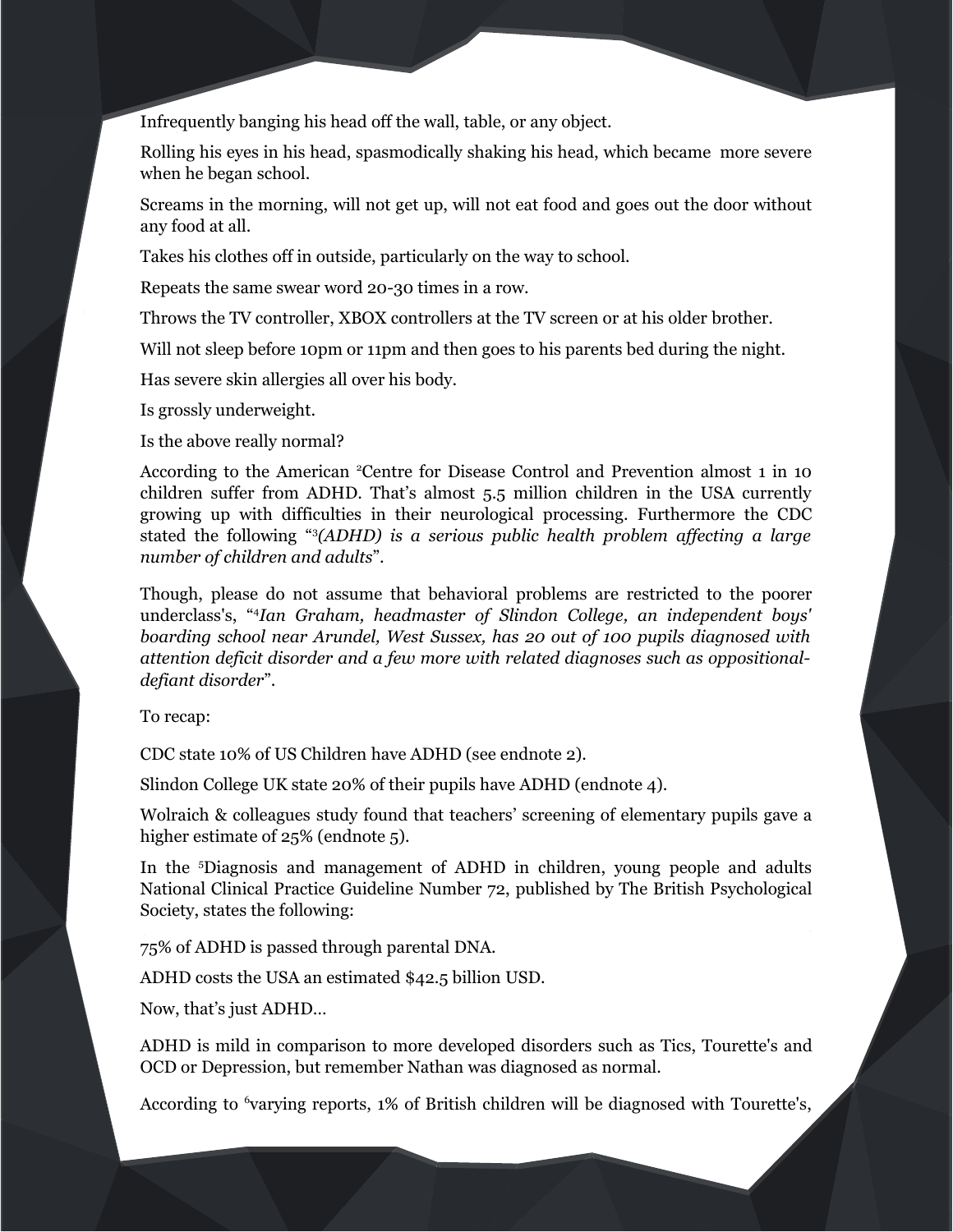3% with OCD, 5% with Tics, 13% with Anxiety, and 10%-20% with ADHD.

In the UK, that's as much as 2.4 million, and in the USA, that's over 15 million kids all growing up with a STRESS related disorder. Now consider that these children grow up, and have off-springs of their own. That is, just like Nathan, a newborn starts life with a genetic imbalance.

It is said that while growing up, a total of around 30% of all western children experience stress, which climbs to 50%, even 75% when entering adulthood. According to the [7](#page-63-6)American Institute of Stress, 75% to 90% of all visits to the doctor are stress related.

The point being that STRESS accounts for an incredible amount of disorders. Yet to be accepted as normal childhood behavior, or as everyday life is perhaps the grossest misunderstanding of mankind.

That is, as children develop into adulthood, misunderstood energy imbalances worsen.

The progression could go something like this:

# **Normal misbehaving child** → **Tics** → **Tourette's** → **or OCD** → **Anxiety** → **Panic/Panic Attacks** → **Depression/Manic Depression** → **[8](#page-63-7)Suicide**………….

Now work that backwards:

Suicide is the result from an inability to cope, the inability to cope is the result from internal depression/frustration.

Depression/frustration is the inability to deal with anxiety, panic, worry, which is the result of psychological imbalances.

Psychological imbalances are the result of genetic and chemical imbalances, but most of all. Psychological imbalances stem from fearful thoughts and feared thinking.

Fearful thought and thinking stem from real life dislikable experiences; these can be current yet are most likely past already experienced events.

Now do you remember earlier it was highlighted that in a general sense, recalling memories earlier than 5-years-old was almost impossible. There are a number of scientifically proven reasons for this, though what's vitally important is two brain glands.

# **The Amygdala - An almond size gland responsible for FEAR and STRESS.**

**The Hippocampus - Responsible for the formation of long term memory, which gives the ability to rationalize fear and stress.** 

Though when young, it is the <sup>[9](#page-63-8)</sup>amygdala gland that thinks, and stores relevant emotional memories, while long term memory forms in the hippocampus gland. Though let's not get lost in technical jargon only to outline that the Amygdala gland is responsible for FEAR.

In a published paper from  $10T$  $10T$ he Scientist 15[19]:20, by Harvey Black, he stated that the amygdala performed a '*critical boost for long-term memory of emotional events*'. Roughly this translates to storing childhood trauma. No matter how young, the brain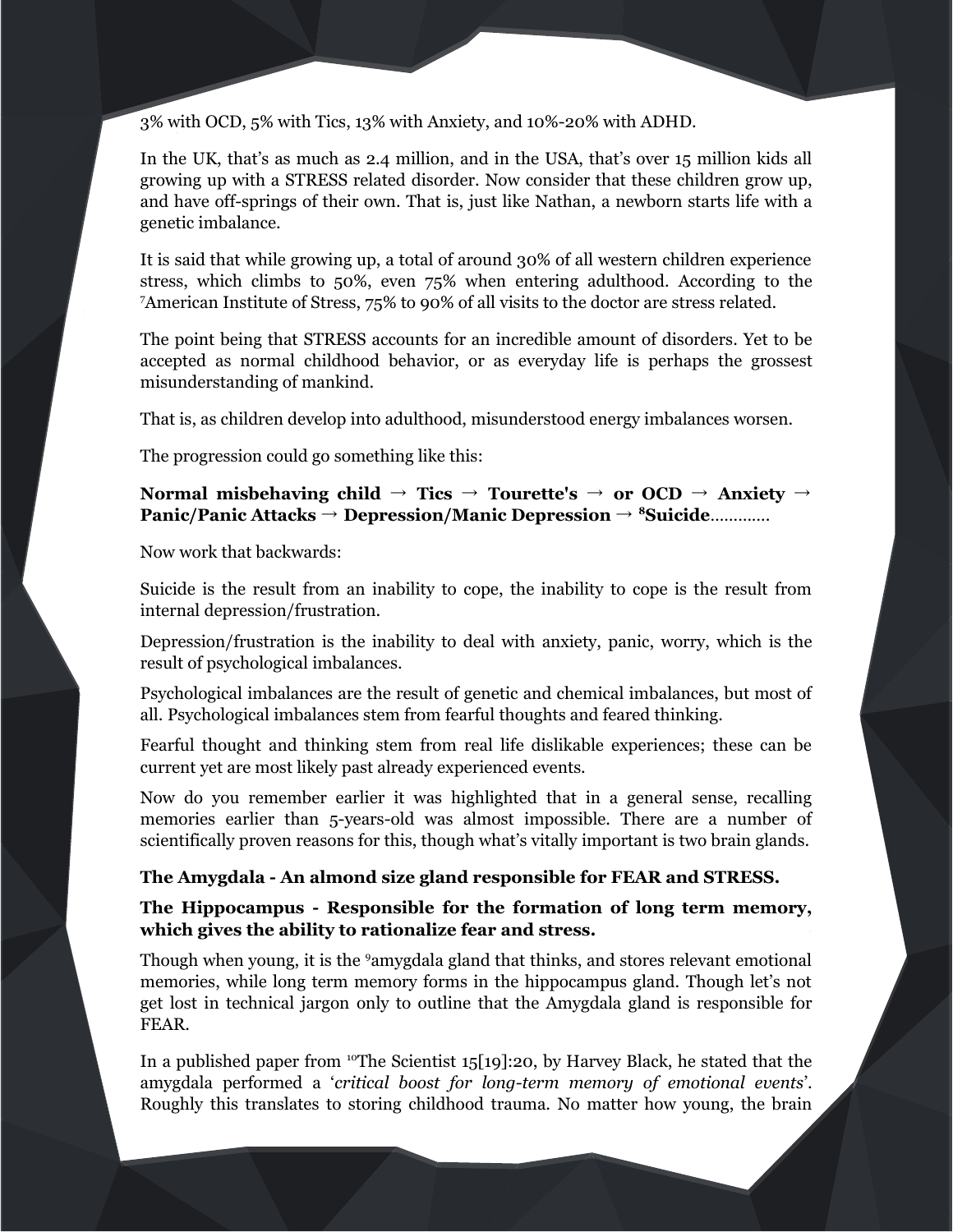### appears to store it.

That means, even if events from 0 to 3 years could not possibly be recalled, the brain is capable of storing unprocessed emotional content.

Babette Rothschild (The Body Remembers, 2000) outlines the relationship between the hippocampus and the amygdala. She states that when young, '*the amygdala is mature enough to process emotional data, but the hippocampus which rationalizes then stores long term memory is not*'. **This is vitally important information because the suggestion is that while events cannot be remembered, their emotional associations can be**.

In layman's terms, it can go something like this:

At only 18-months-old, baby Nathan could not remember the TV plane crash, and his hippocampus was not capable of rationalizing, making sense of, or processing the event. Yet his amygdala gland stored the emotional reaction he had to that event. If he experienced fear, then that would be locked in and recalled by the sub-unconscious to any similar associated future event. This explains why when Barry becomes an adult, he may dislike plane journeys, and not know why. Furthermore, the stored unprocessed fear becomes a core fear, which then gets overlaid with desirable, or positive events and soon enough, hey presto, he has no conscious memory of it. Nevertheless, until it is raised to the surface mind and consciously processed, then it sits in the sub-unconscious driving his life from a platform of fear.

However, there is one more source of inherited imbalances. That is, the phenomenon whereby an individual is able to recall experiences and events that are beyond this life. While we are not suggesting knowledge or quantifiable proof of any form of past-life, what cannot be ignored is a human's ability to process material that has not been experienced.

That is, in our own studies, every individual has with guidance been able to pull forward and consciously relive experiences that they have not encountered in this lifetime. In doing so, and once relived, the experience faded yet left a remarkable footprint on their present life and reality.

The new footprint is inner peace and contentment. Though, while there is recognition that these words may appear futile and flaky, the power in 'living from and being these words', and not in just reading are truly astonishing. That is, imagine an existence without inner insecurity, trivial worries, and panicky fears?

Well, there is no need to keep imagining, as the purpose of this module is to identify, unearth, and dissolve all core fears.

# **Section 3 - The Drivers of Fear**

We have already said that fear is at the core, but what is driving it?

While the medical fraternity might declare chemical imbalances to be the main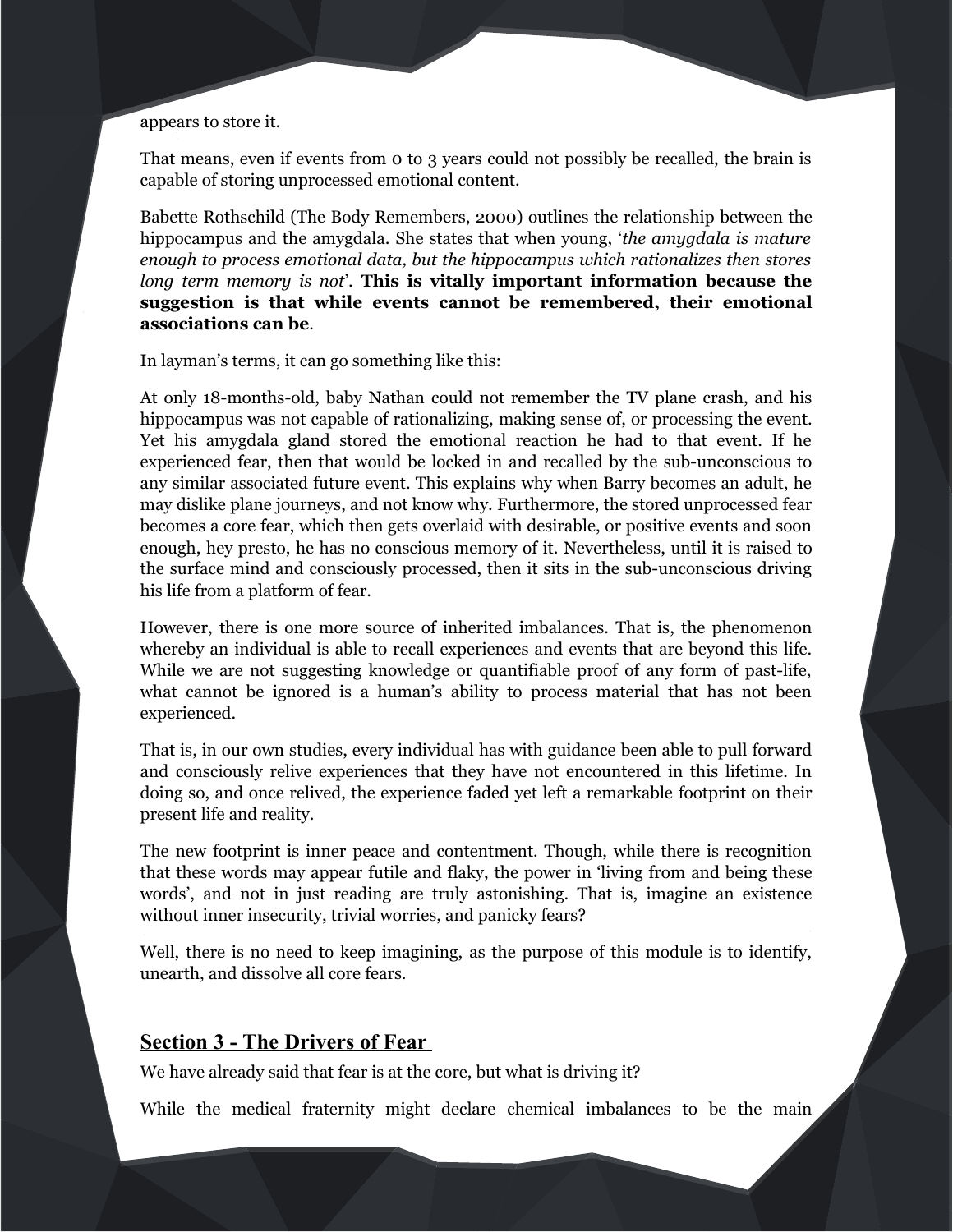contributor towards fear, and indeed, they do. However, behind biology, is chemicals and behind chemicals is what?

What is it that's fueling and maintaining the human being, and what is the stuff that keeps the heart beating?

Well, it may surprise you to discover that '**conscious awareness**' is what creates, and maintains life.

It is said that consciousness is the core of existence and without it, nothing could ever exist. Though, due to word constraints consciousness is covered in its own module. Yet, for the time being, let us just familiarize ourselves with this word, and it's role in reality.

As without conscious awareness, life does not exist because consciousness is required for you to become YOU. Additionally, and when given some thought to, consider that a person is only ever considered deceased when their heart stops beating. This is the point whereby the deceased is not only un-conscious, but their consciousness has completely GONE.

Put another way, think of a light. Not a light bulb, but the actual light that shines from it. Electricity is required to power that light, and without it, the light is not a light, right? While this is an analogy only, consciousness is similar to the light, in so much that without it, as a human being, YOU cannot possibly be YOU.

Please take some time out to give this some careful thought. That is, whatever and however it is referred to, that is God, spirit, intuition, or otherwise. The indefinable stuff that binds you together we call consciousness.

However, while consciousness is required to make you, YOU, and in some respect consciousness is fueling core fears, it is doing so sub-unconsciously.

This brings us neatly onto many proposed theories that humans are not separate individuals, on a random journey of a purposeless, unfathomable life. But are in fact fragments of consciousness experiencing itself through yourself.

We do not know the answers, but what we do know is how to dissolve the dynamics of fear.

Later we will come back to this, but for now, let's park it with the understanding that consciousness/conscious awareness creates.

While consciousness may create, and it is needed to fuel fear, the drivers of fear are coming from the sub-unconscious. Still work in progress, though it appears that consciousness must evolve to a level of perceptional awareness in order to understand itself. That is, for the average human being, core fear cannot be easily accessed. However, just because it resides in the sub-unconscious does not mean hypnotherapy, or altered states of being are needed to get at it. On the contrary, and as we will discover later, all core fear can be readily accessed using every day wakeful awareness.

Though what is the driving force behind all hidden core fears?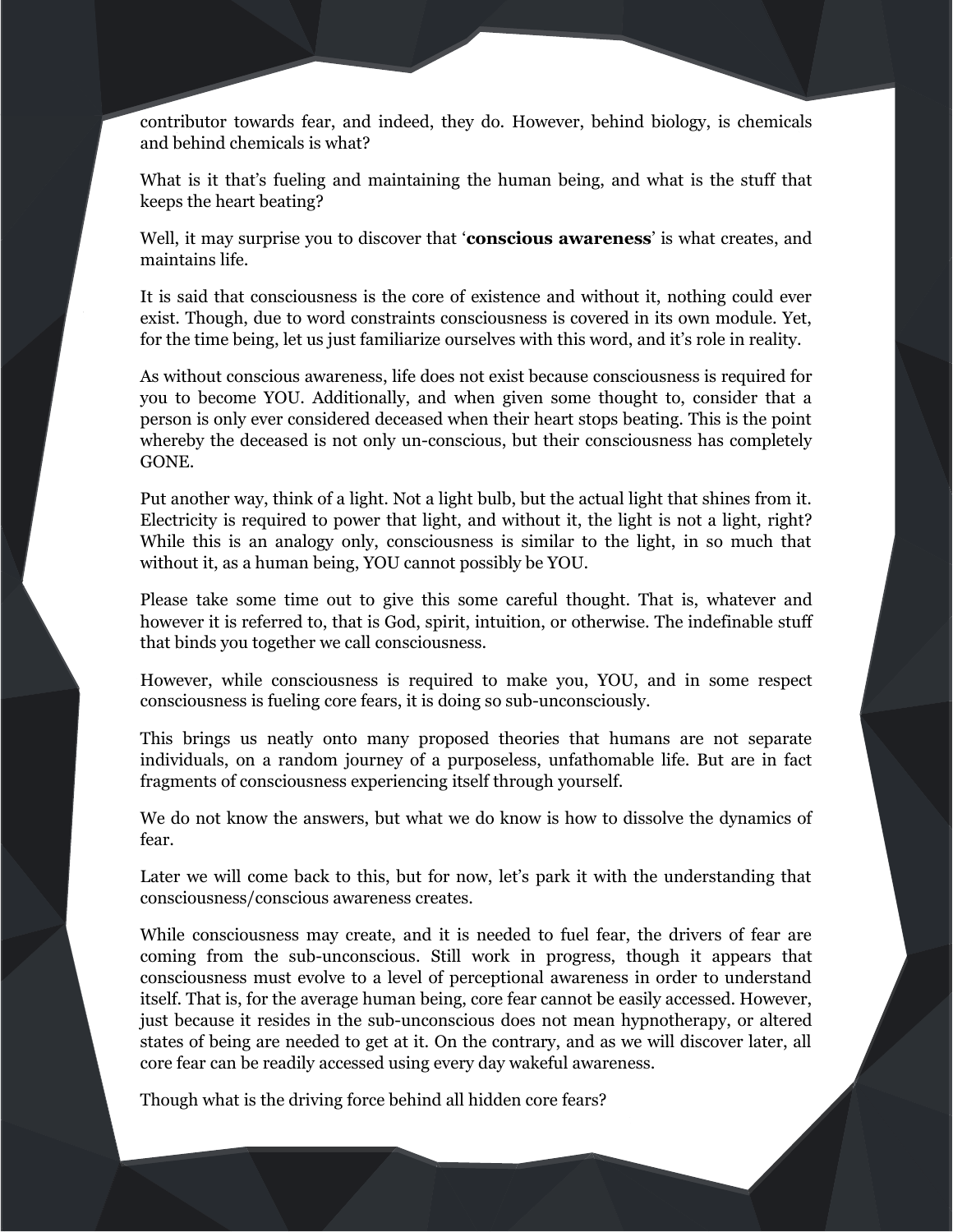It has been discovered that '**associated experiences**' along with '**perception**' are the main culprits.

Please allow a quick explanation…

First of all, let's briefly explain what an associated experience is:

An associated experience is a real life past event/experience, most likely from childhood, that has created and embedded and automatic response. Responses can be described as 'knee jerk reactions', yet as they do not always come from the conscious self, then identifying them takes a little patience. Nevertheless, fear is created by something that is seen with the eyes, heard by the ears, tasted by the tongue, touched by the skin, smelt by the nose, and then perceived by intuition. In other words, when little Nathan sees the TV plane crash, this may not be enough to generate fear. Yet, if he sees, or hears something that links his life to that event, then a FEAR link is made. This is what's called an 'associated experience' However, there is more. If little Nathan perceives the event as GOOD, then it will register as a desire. If he perceives it as BAD, then it will register as a fear, and if he does not perceive any significance, then it will not register at all.

Though please bear in mind, that it's not just sight alone that creates core fears.

If you place your hands in a dark cupboard and something furry crawls over it, then the mind automatically searches for past relevant associated experiences. In a general sense, the mind will come up with moving furry thing = spider = fear, only because the mind has learned it previously. However, the mind is clever because it can use a sight experience as a touch experience. In other words, it could see a spider on TV, and then perceive that experience through any of the other four senses. Though, when the box is opened any fear felt would quickly turn to laughter when what was thought to be a scary spider, was in fact a feather duster.

While we understand this is very basic, this is exactly what is catching most humans out. That is, the mind pictures and sends feared signals first, but it's not always correct and day in, day out, the mind is sending these incorrect messages.

It's a little technical why the mind does this, yet we will attempt to be as brief and as simple as possible.

Imagine starting life from a blank slate of new experiences and there is nothing in the memory bank at all. As the very first experience has nothing to compare itself against, it must make a decision. The decision is very basic: either it likes, or dislikes. If what it sees, hears, touches, tastes, or smells is perceived as good, then an electromagnetic impulse creates an associated emotional memory that locks into place. In a physical sense this is called a neuron, which then goes onto influence similar future experiences.

For example, if little Nathan perceived the TV plane crash without linking the experience, then it is quite likely the event would not hold any relevance and would be quickly forgotten.

However, it is not forgotten, and gets stored as a core fear only when one of the five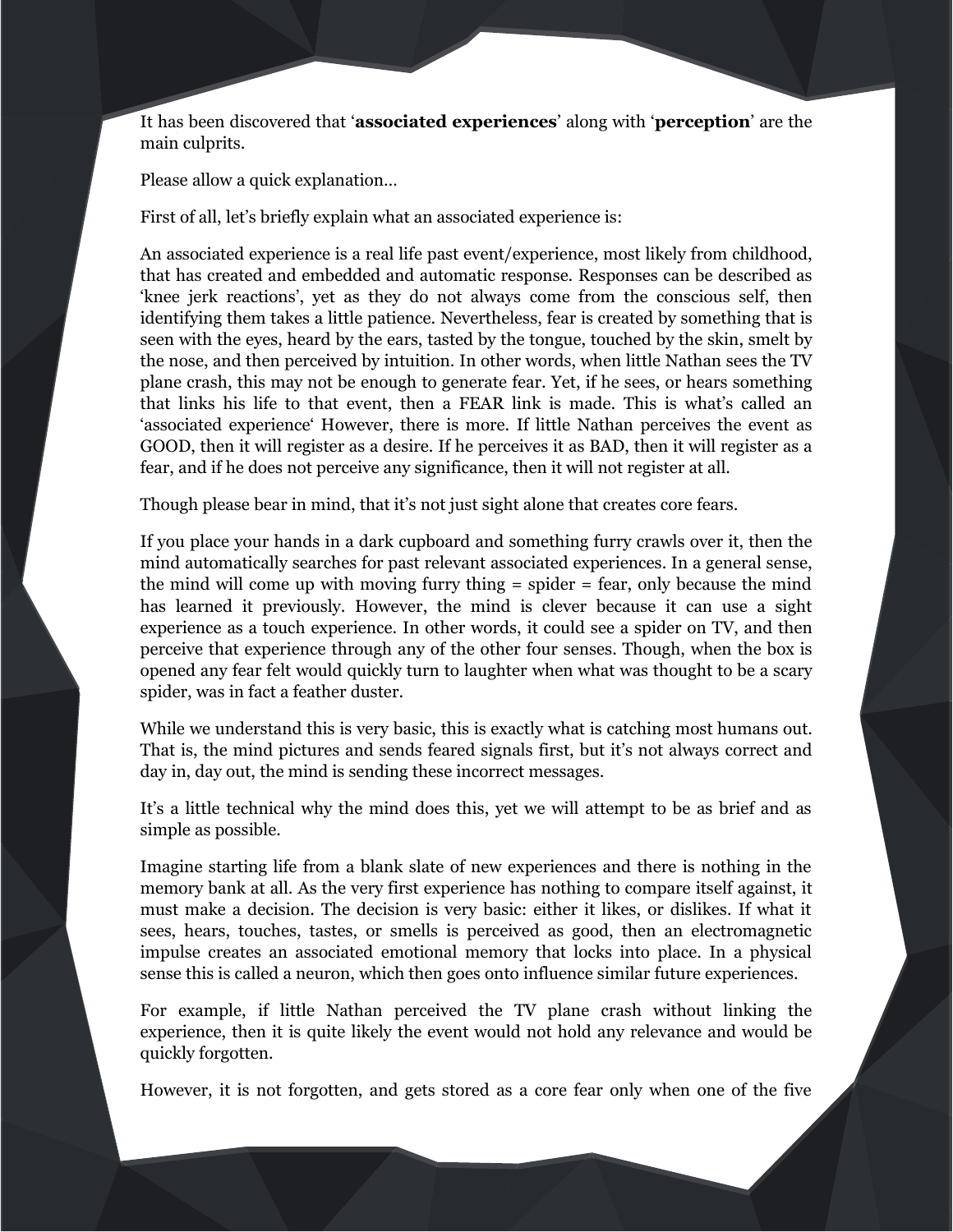senses, that is sight, sound, taste, touch and smell, along with perception make a decision that the experience is emotionally not good. Yet, what do you think influenced perception to make that decision of perceiving something to be 'not good'?

Well, we could relate to it as intuition, yet what we are really referring to is one's overall consciousness.

In other words, it is the stuff spoke of earlier that creates, and maintains you being you. However, let's not boggle the mind only to outline that there are dynamics in action, that whether consciously understood or not, are in operation anyway.

However, you need not be too concerned about this because as we will discover later, when worked backwards, all core fears can be broken apart and dissolved. In doing so, is a little like taking the brakes off a car and the individual in question is free to do and create whatever they desire without obstacles or frustrating challenges.

# **Section 4 - The Effects of Fear**

It could be said that fear is perhaps the most debilitating, and life crushing of all human energies, yet paradoxically, it is also the least accepted, least embraced, and most feared.

Yes, ironically fear is feared, though why is this so?

Because like all human energy, there is a commonly known principle that like attracts like, right? Well, yes and no. While it is true that positive people go onto attract positive things and wealthy people appear to attract more wealth, yet when we look into the dynamic of fear, we find it is not just a case of like attracting like. It has been noted that wealthy and genuinely positive, happy, peaceful people are experiencing these states because they are not driven by hidden core fears.

If they are not driven by fear then what is it that's driving them?

Well, you may guess it to be, desire. As desire is the known polar opposite to fear, it could be said that happy successful individuals are living out a life of desire, and not a life founded upon fear. Nevertheless, please prepare yourself for a revelation. As it is our suggestion that ultra-successful, and we don't mean financially, but happy, content, relaxed, magnetizing individuals that appear to sail through life are not living from a platform of fear or desire, but instead they are in a state of '**preferring**'.

It does not mean they are immune, or are completely free from fear, but it does mean that they are not unconsciously driven by it.

Often it is said that the difference between success and failure, is not a lack of hard work, determination, financial backing, or otherwise. When dreaming of the ultimate desired life, it is not for the lack or amount of desire, and when any thought of moving forward springs into mind, it is not down to a lack of vision.

So what makes you - YOU? As from 10 years of international in house social studies, results strongly indicate that a person's existence in life and reality could well be a direct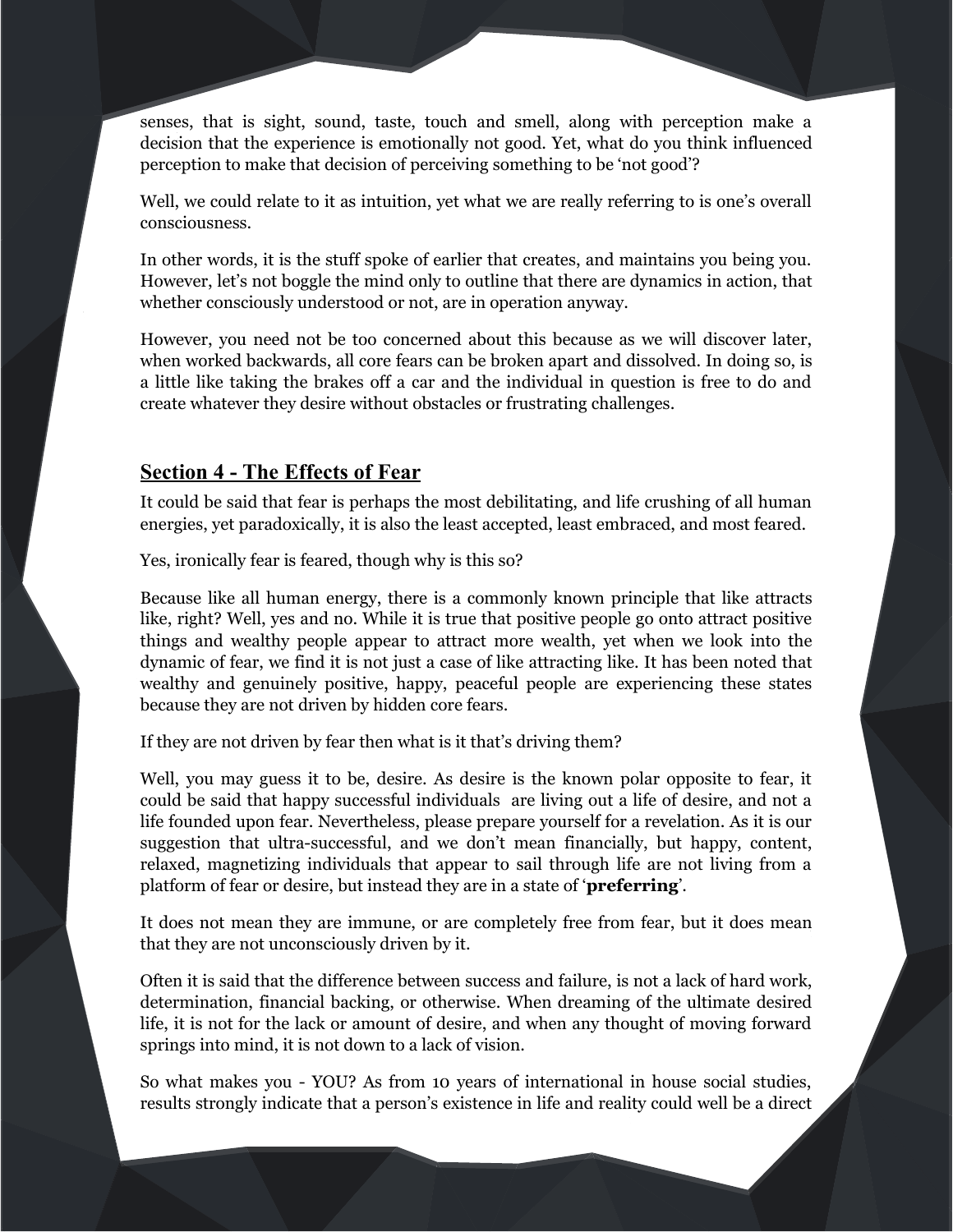reflection of their own inner fear. That is, as much as this may be resisted, rejected and disowned, life could indeed be the direct effect of fear in so much that the quality of your life depends largely upon the amount of hidden and embedded core fears.

Though this may be a bitter pill to swallow, the end result of fear, or better stated, the effect of fear is who and what you are today.

To help with this, there is a very simple test one can perform on the self. Ask yourself the following, but please be as truthful to yourself as you possibly dare to with the answers that arise.

Are you truly living the life you would prefer to live?

Are you free from inner turmoil and insecurity?

Are you truly happy and content with your life?

If you truly answer yes to all three, then please put this module down and carry on doing what it is you are already doing. Though if like most, the answer is NO, then continue on with the trust that this module will at the very least have a positive transformational impact upon your life and reality.

So for now, let's keep this section brief, and move onto the practical side of dealing with and dissolving core fear.

Are you ready to enter the center of your own being?

# **Section 5 - Unearthing, Unlocking And Dissolving The Root Core of Fear**

Now we have reached the section of doing, and this is where we will begin the journey of unearthing, unlocking and dissolving core fears. The outcome of which that when free of core fears, the gap is naturally filled with the polar opposites of positively productive energies of what it is you prefer in life.

Can you truly imagine what it is like to operate from a platform of preferences, and not doubt, and can you imagine waking up daily in a state of security free from niggling fears?

# **Step 1 - Observing Fear**

Step one is to observe, and it means just that observe. Beginning this journey does not mean judging, opinionizing, assessing, or any other form of critical analysis.

Just like when you would observe another, perhaps like that of people watching. It simply means to take one step back, quietly and without questioning, do your very best to just observe yourself.

However, in doing so, prepare for your own inner dynamics such as defense, resistance,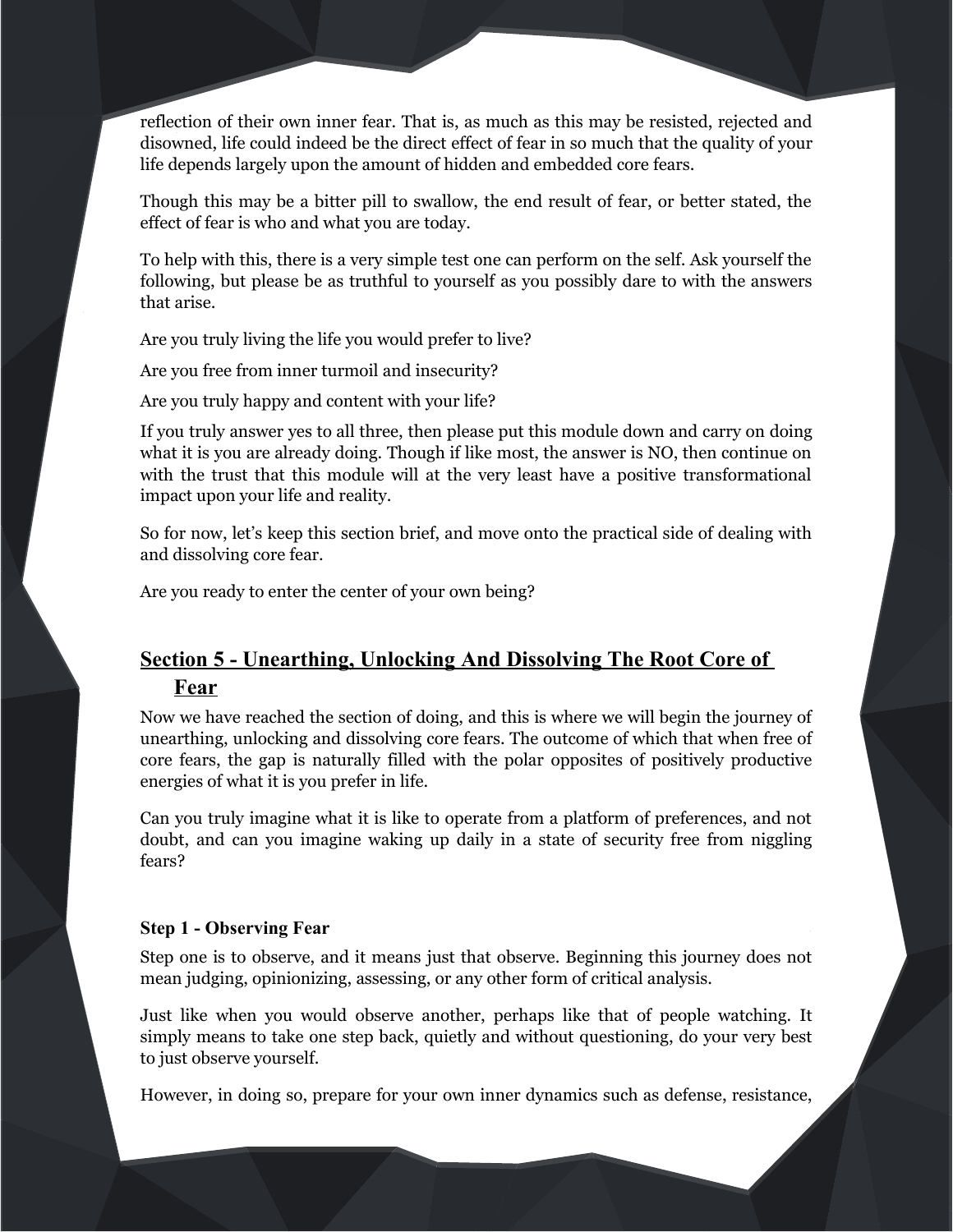and self-criticism to jump out and get in the way. We say '**jump**' because up to present day, the role of your inner dynamics have been to snap into action as and when required. In fact, they often perform their 'knee jerk' tasks even when they are not required to do so, but as they operate from the sub-unconscious, this has been their duty. Yet, for a time being we are going to politely but authoritatively ask these to step aside and allow access to what's beyond.

We do this to gain access to sub-unconscious material that in general is hidden away from the conscious mind. Though we like to term it access to the bank vault, for this is where your true wealth and power reside. Nevertheless, this is not about therapy, hypnosis, or mind psychology. What is about to happen is performed in everyday awakened states of consciousness.

Though, before we begin, it may help to imagine yourself as an aero-plane. That is, millions of parts go to form an aero-plane, the same way trillions of cells bind together and make up a human being. Albeit the plane is largely made up of metal and humans made of biological cells, their atomic structure is not too dissimilar. That is, the plane would not be a plane without sections, sub-sections, and millions of individual pieces binding together. Just like humans would not be humans without having sections and sub-sections of trillions of single cells.

Now imagine the plane requires a pilot, a co-pilot, and passengers. Just like you require the conscious, sub, and unconscious mind.

Now imagine that all along and up to present day, you have been a passenger in your own plane. That is, your plane, which is your human body, has to date been piloted, and co-piloted by something else.

However, as the passenger and up to present, you have been enjoying the journey, though not really knowing the route or the destination you are heading. In other words, you have been in your body, doing life, heading somewhere, but not 100% certain of the direction, or destination.

Now imagine being on the plane, and the stewardess informs you that the co-pilot is experiencing a predicament. However, he sends his reassurance that this is not an emergency, all things are under control, and all that is required is for you to join him in the cockpit, slip into position and begin observing.

As you leave your seat for the last and final time, you come to the realization that your role as the passenger is over. As the plane now needs you, no longer can you sit back experiencing the ride. Nevertheless, and without alerting the other passengers, you must calmly and confidently take up your position of observing.

However, as the cockpit is a highly secured, restricted area, to enter, an access code is required.

In other words:

Think of the pilot being your conscious mind, the co-pilot being your sub-conscious self,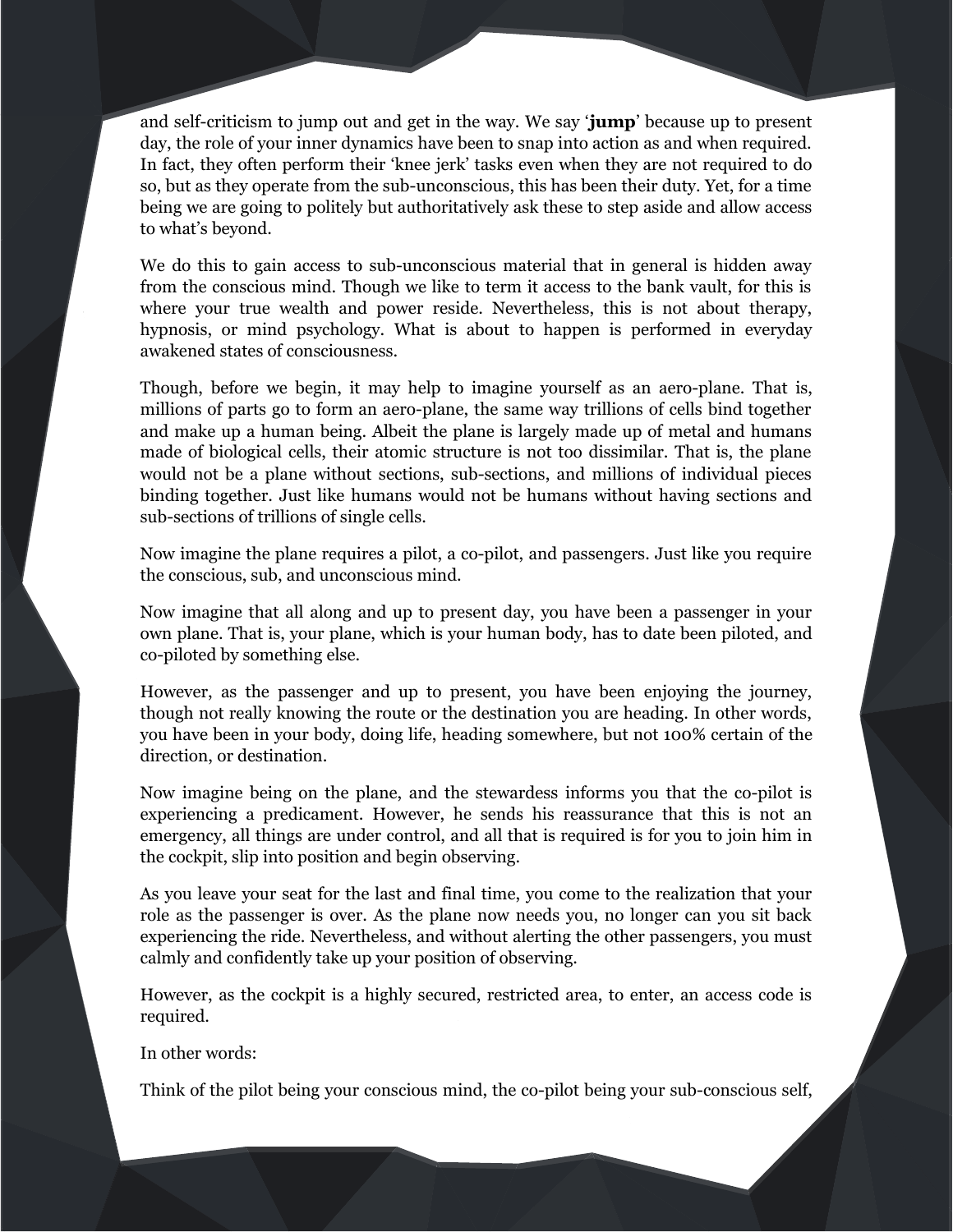and the passenger being the unconscious mind/self.

To access these areas, also requires codes, but the good news is that requesting human dynamics to step aside is a relatively easy task.

What we are now going to do is instruct the conscious mind to go off, talk to the subunconscious and ask for access into your command center.

That is, you are going to ask for access to all hidden core fears that operate largely from the sub-unconscious. Though it matters not which part of consciousness they operate from, sub, or unconscious, as long as they come forward. They will come forward because like pressing in the correct access code for the cock-pit door, the door will open regardless who types the correct code in.

In a relaxed and fully conscious state, find a quiet area to sit and engage with yourself. This is better performed in the evening before sleep, and once again before rising, yet it can be done at anytime, anywhere, as long as you can engage with your inner self.

Now directly ask your own consciousness to engage with the self. Not just your mind, but with **your overall self**. First attempt might feel odd and it's normal to feel a little selffoolish – this is just our own inner dynamics chugging away in "reaction mode". Allow it to be there but also put it to one side and continue regardless.

Now ask your consciousness to go off and search for the root of all your core fear. Outline that there is no timeline, meaning no rush. The following question would be posed to the conscious mind:

**"Irrespective of my surface fear, current beliefs, or outcome. I desire to know the core of my FEARS, MORE than I desire not to know. I am fully prepared and accept full responsibility in dealing with and processing with what arises, and I genuinely SEEK to know, understand and dissolve my own core fears. I now in this moment, give my conscious self a clear directive to go off, search and find the root core of my core fears. I ask that irrespective of my current perception, beliefs, conscious, sub or unconscious, any stored emotions, and my conscious and unconscious intentions that you set aside my own individual thoughts and opinions to locate and raise these associated experience, or experiences to my conscious mind for processing. I ask that you do this NOW!"**

While this may appear to be over simplistic, it is not. It is the reality of reality. Therefore, please do not under estimate this, because at the subtle levels of reality. In particular, at the dynamics of quantum electromagnetics, all hell is breaking loose. This is not meant in a religious context, but in applying the above, sets off the most powerful chain reaction which will without doubt and in due course, filter through to your reality.

Though please bear in mind this is not a magic potion, it is to gain access only. Do not make the mistake in assuming this one off exercise will redeem every embedded core fear - as it will not. Yet, what it will do is acclimatize and allow access to untapped and untouched areas of the self. Doing the above flips your own conscious mind from 'it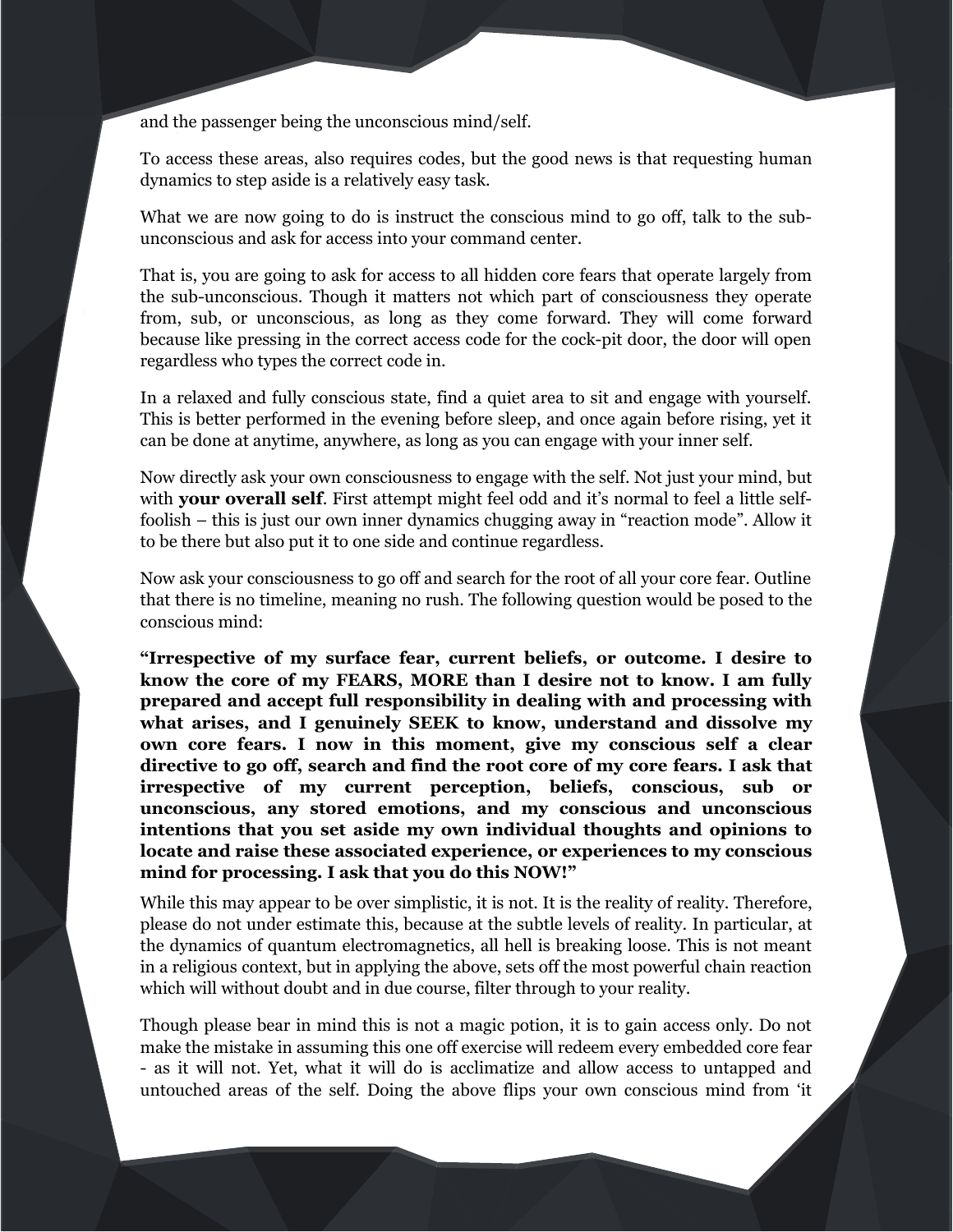happened to me' to 'observing something happening to you'.

It is said that consciousness is human's form of light, so please remember that your awareness can be likened to the light shone from a torch, and wherever you direct that light is where your conscious attention goes.

What you are seeking to do is self-reflect without questioning.

So, going back to the plane analogy, imagine you have just been given access to the cockpit; you have taken up position and found that the co-pilot has been flying the plane all along. Imagine the co-pilot seat was always empty and that it was waiting for you.

Are you going to interfere, make judgments, or cast personal opinions advising the copilot how to fly the plane? Of course, he is a co-pilot and already has much flying experience right? So, what are you going to do? Well, you are already wise enough to know that hands off, observation mode is critical and it is critically important that you adopt this same principle when observing yourself.

# **Step 2 - Observing Fear**

Now that you have defined yourself observation mode, please continue the above exercise on a daily basis until it is etched into your system. In a general sense this takes around 21 days, so please be patient as well as diligent.

Though assuming you have reached the point where you can easily observe yourself, your action, and reactions etc. we can now move onto observing core fears.

It was mentioned earlier that surface fears, such as being frightened by a spider, or feeling fearful of losing one's job, are not core fears, therefore it is not these type of fears being observed. What you are looking for will in a general sense be hidden and will take a little effort to uncover, identify and raise to the conscious self, so let us now begin.

When looking for a core fear, it is like looking across the landscape seeing a line of trees, wondering if these trees are a woodland. The first thing we see are the green trees, while behind them would be the dense brown woodland. Yet, until you get up close, then you do not know if a woodland exists. Fears are the same, as on the surface they give off one appearance, while behind there are deeper and denser energies. But you will not know this until you come up close to the energy that's driving them.

However, let's now go back to the plane analogy...

Imagine you are now observing from the co-pilots seat and that things are going on without your immediate awareness. The co-pilot who is now the main pilot assures you it's OK, as the plane is flying on auto-pilot.

Although slightly overwhelmed, you begin to observe it all. You look at every switch, knob, dial and control, not knowing what on earth it is for. Nevertheless, and as daunting as this task is, you pledge to yourself to 'focus on observing'. Though not only are you observing the cockpit controls, as the co-pilot, your job is to grasp the departure, the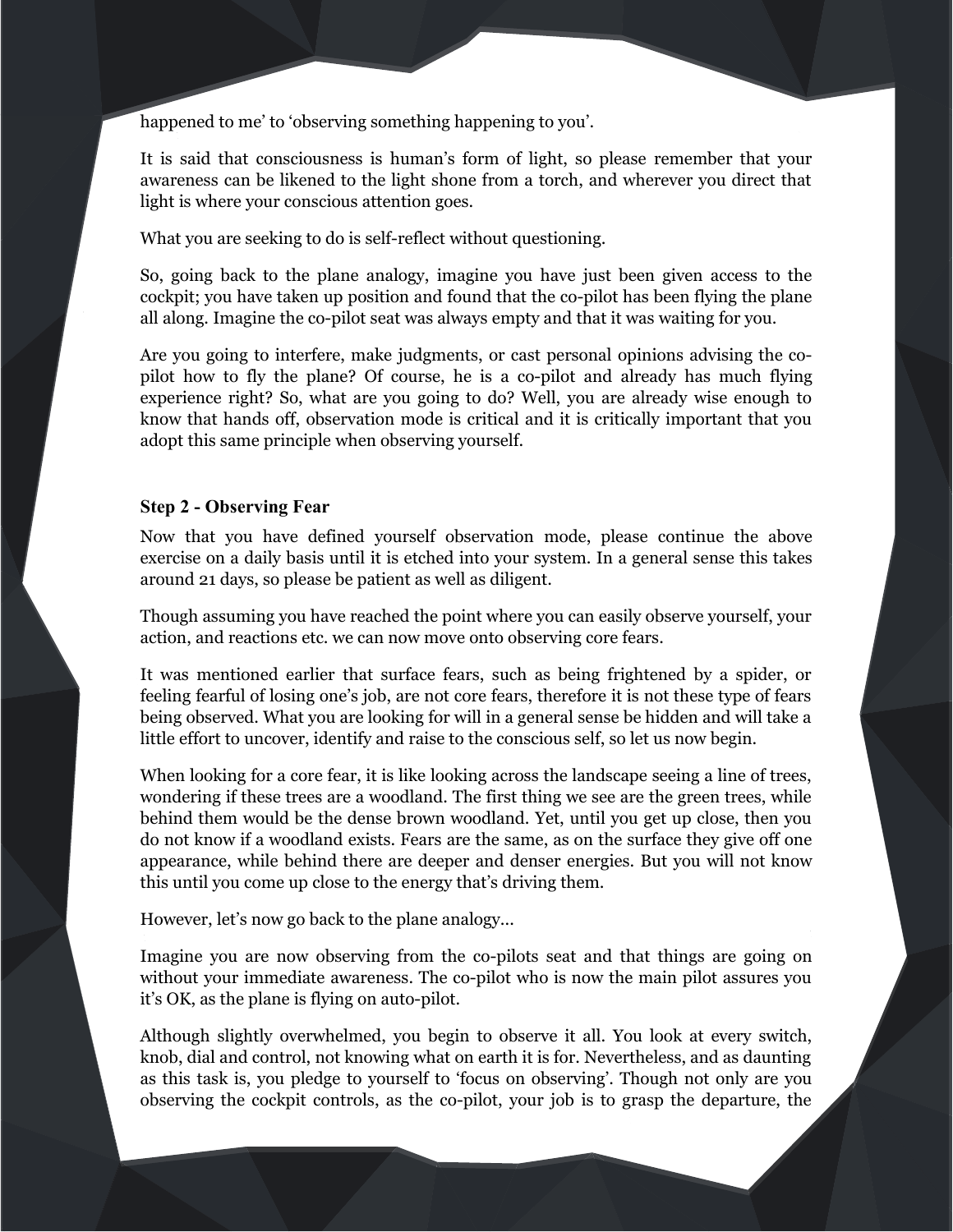flight path, and the destination that you are bound for.

Just as your about to panic, the pilot reassures you that as this flight is a long haul, there is more than enough time to observe and familiarize.

To uncover and coax fears out of hiding, observing like that in the cockpit is essential. In other words, attempt to relax and enjoy observing yourself, your daily life, your actions and reactions to everything that goes on.

At this point it is a good idea to grab a note pad and pen, and begin to write down all that you discover in yourself. While this might sound tedious, when we sift through this later, what you will be left with are some golden nuggets. These nuggets will ultimately link and lead you to your core fears, so it is vitally important this seemingly menial task is performed.

There are three levels of observation that are critical in transforming core fears.

That is:

## **Level 1 = Your Bigger Life's Picture.**

# **Level 2 = Your Daily Life.**

# **Level 3 = Daily Life's Details.**

For ease and simplicity, we are going to work back from Level 1 to Level 3. We do this because your bigger life's picture is a direct result of your daily life, your daily life is a direct result from the details in that daily life, which ultimately is contributing and influencing your entire reality. Therefore, your bigger life's picture could be likened to a Christmas tree. At the top of the tree, which is Level 1. There is only room for one major decoration, while at ground level (level 3) the tree fans out, with several decorations. As you will now uncover, in daily life and reality, it could be said that fear operates in exactly the same way.

#### **Level 1 - Your Bigger Life's Picture**

When you awake but just prior to arising, ask yourself what are the BIG fears in your life? What is it that bugs you the most? It could be anything from a dislikable part of your anatomy, to an overall lack of confidence, to global warming. Nevertheless, start to reflect and observe what are your biggest worries, woe's, inhibitions, insecurities, and drawbacks in life?

In a general sense, the biggest fears are the most hidden fears, and the most hidden are the things that we'd rather not see, so allow plenty of time and patience for this part of the module.

Observe - Not judge, but observe where you are going in your life. Imagine you can remotely view your own life and route. Observe without criticism where you are in relation to that route. Are you on course to live the life you imagined when you were younger? If not, observe what it is that's slowing you down, knocking you off course, and preventing you reaching your destination.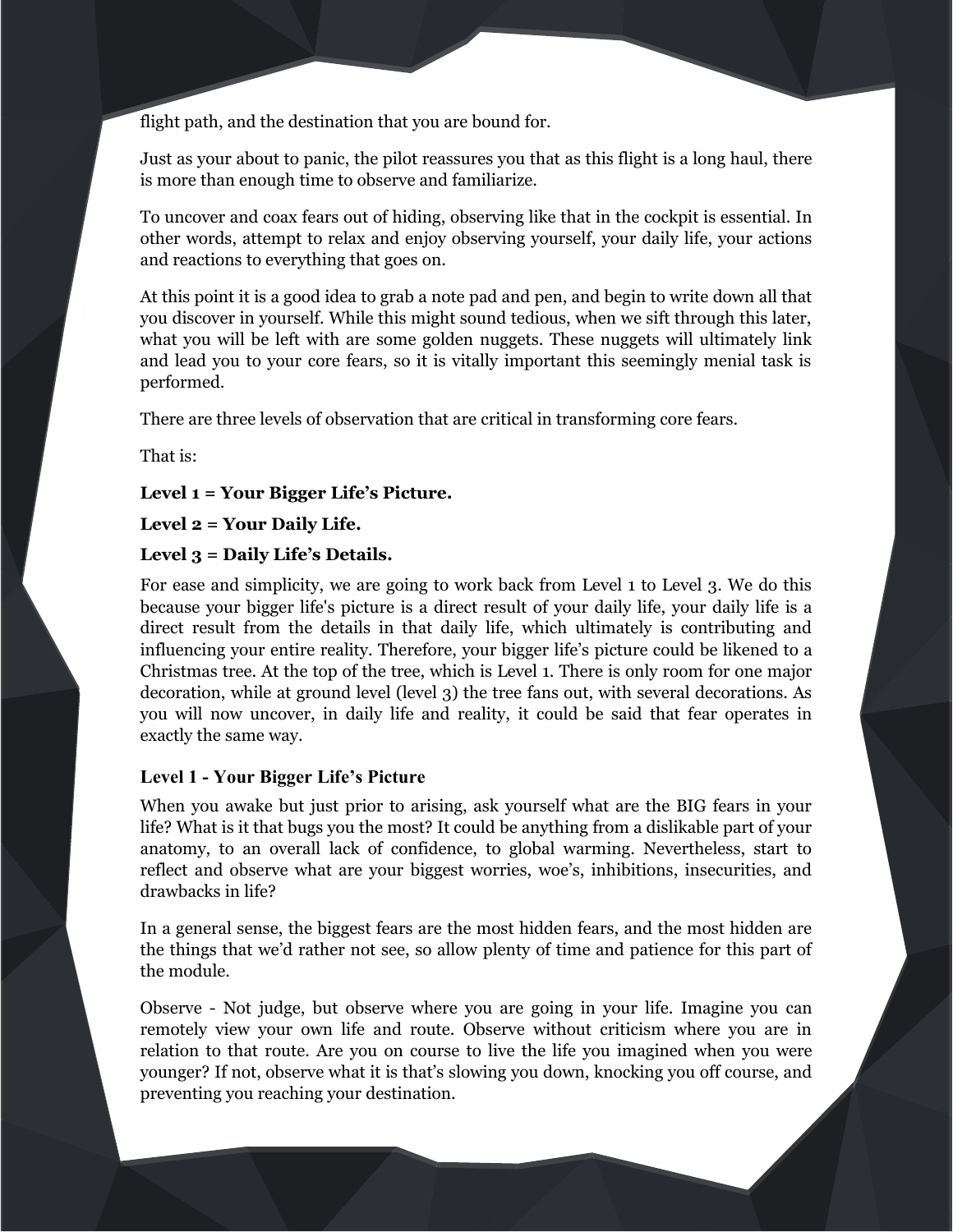Additionally, pretend. YES, pretend, that for TODAY ONLY, you can call upon the power of the universe to change one major thing in your life, [11](#page-63-10)What would that one thing be? Would it be something physical like money, emotional like inner security and contentment, or mental such as an academic award? Whatever you imagine, even if they are wild and fantasy based, as this is only ever between you, and you, be 100% truthful to yourself and write them out.

From the three paragraphs above, you will be gleaning quite a significant amount of information, and it is not unusual to write out stuff you never quite knew about yourself. Remember you are only ever writing out what comes up, a type of parrot fashion, so please allow yourself adequate time to settle in to the observation mode.

# **Level 2 - Your Daily Life**

Again, and meant in a general sense only. All of life's major fears will at some point show up in your everyday daily life. Everything you do, the transport you take, food you eat, clothes you wear, home you live in, is influenced by unconscious core fears.

As an example, instead of eating his favorite lunch time food, chili con-carne, Harry avoided it eating sandwiches instead, yet he may never consciously know why it was he took this action.

As it happened, three days ago Harry's wife read an article that too much chili con-carne was bad for daily consumption. Unknowing to Harry, his overall consciousness knows how much he values his body, keep-fit regime, and his wife's opinion. Therefore and irrespective of the stories truth, Harry's overall consciousness gets to work preventing him eating the bad food. As it knows, he fears being unhealthy, which feeds from another core fear of "unhealthy = death", then he becomes guided by his sub-unconscious.

As mentioned earlier, as the human mind processes information in exactly the same way, it matters not if the information is true or not. In other words, Harry's inner dynamics are functioning 100% correctly in the sense that they are pulling from previous associated experiences that somewhere along Harry's life, he has perceived unhealthy food = death. Yet, that's not all. As if death was the end of it, then he could simply process the rationality that chili con-carne is no better or worse than any other food, but at the core of Harry's core, he most likely fears death itself.

So working it back up to daily life, we can see that a core fear of death and non-existence, feeds a perception that certain foods can contribute and bring this death on earlier than desired. Yet it is vital to realize that the perception of unhealthy food is just that. It is a perception, and not necessarily the absolute truth. The truth is that many unhealthy eaters live as long, and sometimes longer, than unhealthy eaters. The point being that it is the fear that drives and creates the havoc in Harry's life, not the actual circumstance or situation itself.

While this is a very basic example, none the less it is a daily driver that you may find exists in your own life.

When at level 2, start to observe your own daily life, and how you operate in it.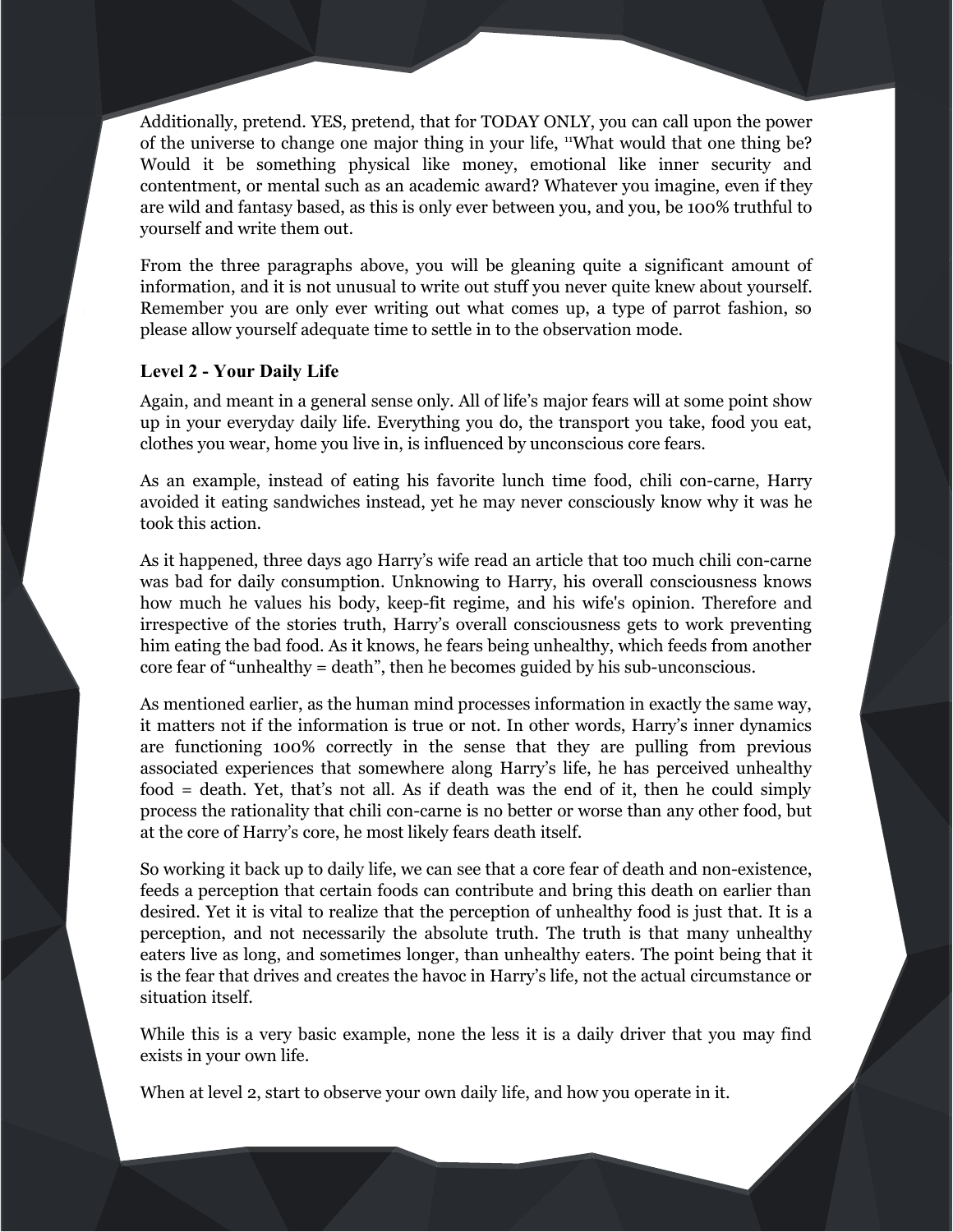# Examples might be:

Why did i take the tube today, instead of the bus or my car?

What made me go here or there for lunch?

Why did i not leave the office on time?

The key observation is to observe your daily life, but more importantly the routine you have in it.

Outlined below is a perfect sample of daily routine in action:

According to [12](#page-64-0)Nomadic Matt, only 21% of Americans hold a passport and the other 79% remain in their own back yard, not for the lack of money, but because of fear. In his own words, Matt says the following, "*Americans are just scared of the world, there are terrorists outside every hotel waiting to kidnap you. People don't like you because you are American. The world is violent. It's poor. It's dirty. It's savage. Canada and Europe are O.K., but, if you go there, they will still be rude to you because you are American. No one likes us*".

Though you may not be the above, observe what it is in yourself that holds and maintains your daily routines. Observe what holds you into your city, neighborhood, home, work, relationships, even mundane routine such as taking the same dog walk, going to the same mall, drinking at the same coffee shop, sitting in the same seat, at exactly the same time. Observe all these things and write them down.

#### **Level 3 - Your Daily Life's Details**

Very rarely do we ever observe the finer details in our daily lives, and we don't do this for valid rational reasons. That is, if we stopped to observe and analyze every single action, reaction and detail, not only would it drive you crazy, in doing so, life would be passing you by.

However, you are not seeking to live from this mode, merely you are looking to perfect the art of flipping in and out at will. That is, the old rule of 80/20 comes under fire. Instead of 80% of reality happening from the sub-unconscious, with only 20% happening from conscious awareness, we look to increase the 20, while decreasing the 80. In doing so, you will become more of a 'pilot' in the creation of your own reality. Though not only that, you will significantly reduce an undesired with a replacement for a **preferred** future life.

So, what do we mean by observing the details?

Well, at this level you are going to observe your every action and reaction to everything that comes into and happens in your daily life.

For example, Harry walked away from the counter and had almost left the shop before he realized he had been short changed. Without thought, he then went back surprising himself with the snappiness in which he hurled at the shopkeeper. While it took a while to calm down, Harry later recalled that he was embarrassed to check the change in front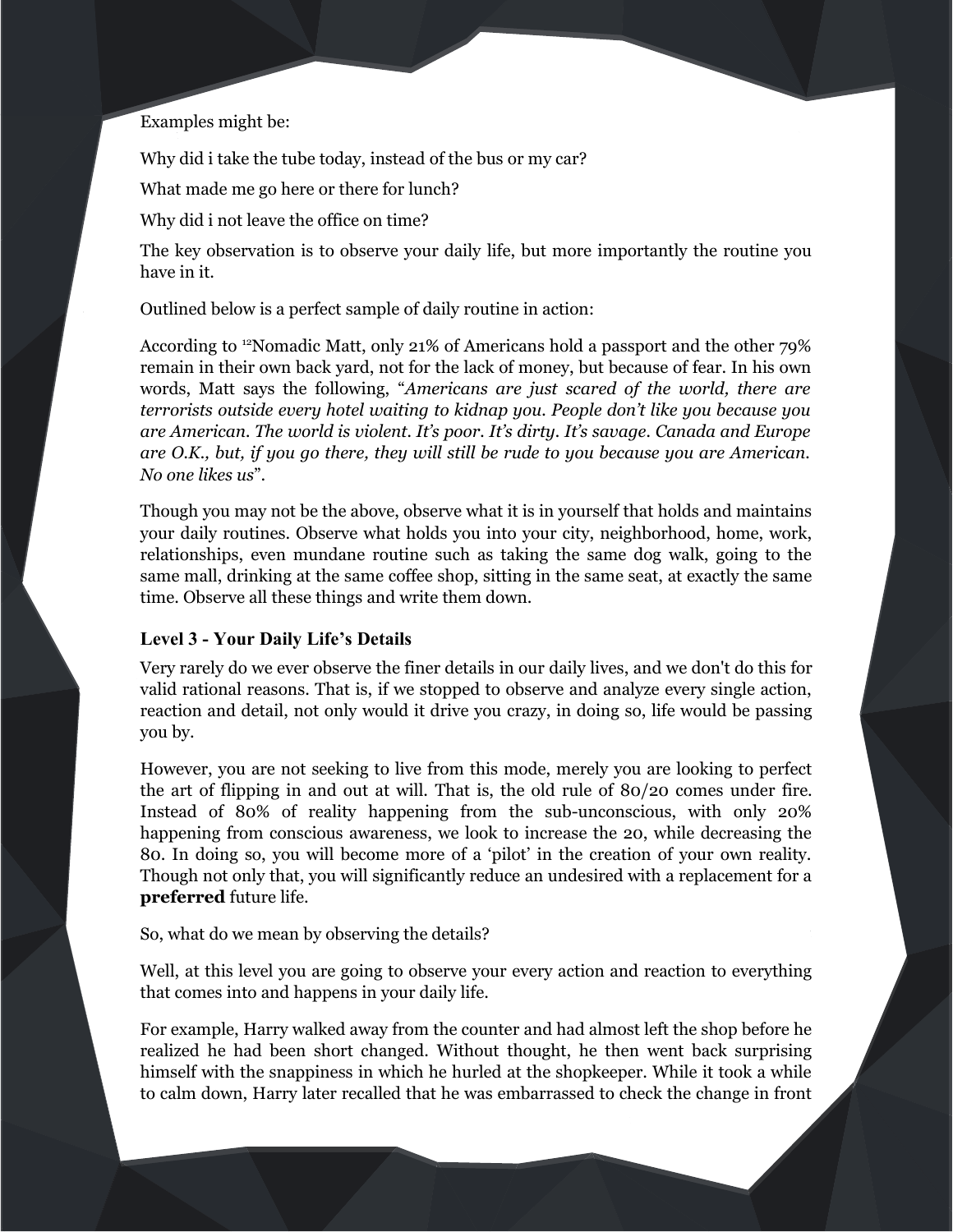of the keeper, but was angry when he discovered he was short changed.

So where is Harry's hidden fear and how is it effecting the details in his daily life?

Well, when Harry failed to immediately check the change, note that it was a refusal with himself, not the shopkeeper. Had he checked the change without embarrassment to himself, then the snappy words of anger could not create. The embarrassment he felt was most likely due to past and previous unprocessed situations that bore a similar relevance whereby he himself was exposed to embarrassment.

# **Unprocessed energy is just that, unprocessed, which remains lodged in the human system until it is consciously processed.**

Please make a note of this sentence because it is very powerful indeed.

That is, do you remember earlier that we spoke of the two brain glands? The amygdala and the hippocampus. Can you also recall that during early childhood the hippocampus is not mature enough to process long term memory and that it was the amygdala gland that temporarily processes these emotions instead? Well, this is the root to all unprocessed emotions, and they are unprocessed because when young, the brain is not mature enough to properly and rationally process them. As the amygdala temporarily performs this job, it is also the same gland responsible for the production of FEAR. So what is being said that when young, the amygdala creates fears due to the inability of the hippocampus's job to rationalize and store processed material.

However, that's not all.

Remember Harry's knee jerk reaction was to sound off 'snappily'? Well, this is also the result of hidden core fears and speaking openly and frankly, to blame himself is really just a misunderstanding of how human dynamics operate.

Anger can be thought of as pent up, unprocessed energy that is compressing itself, and then bleeding through as anger. As Harry said he was angry when he discovered being short changed, this is an indicator that his tolerance levels are on the low side. His inability to accept a potential mistake, led him to expect 100% correctness. In that, he becomes inflexible, rigid, and full of expectations.

Yet where is the hidden fear in this type of reaction?

Well, if Harry were to strip back his own inner self, first off he would come up against the reactional energy called 'anger'. Though he was angry at being short changed, this is only a trigger and not the root cause of his anger. Reaction is only ever a trigger, an indicator of something that's propelling and driving it.

If Harry were to self-reflect and curiously question his reaction, then he most likely would come up against an underlying fear. That is, all anger can be thought of as fear expressed outwardly, in so much that when Harry discovered he was short changed, he was most likely offended, and at the risk of feeling embarrassment by having to approach the shopkeeper, his fear turns to and gets expressed as anger.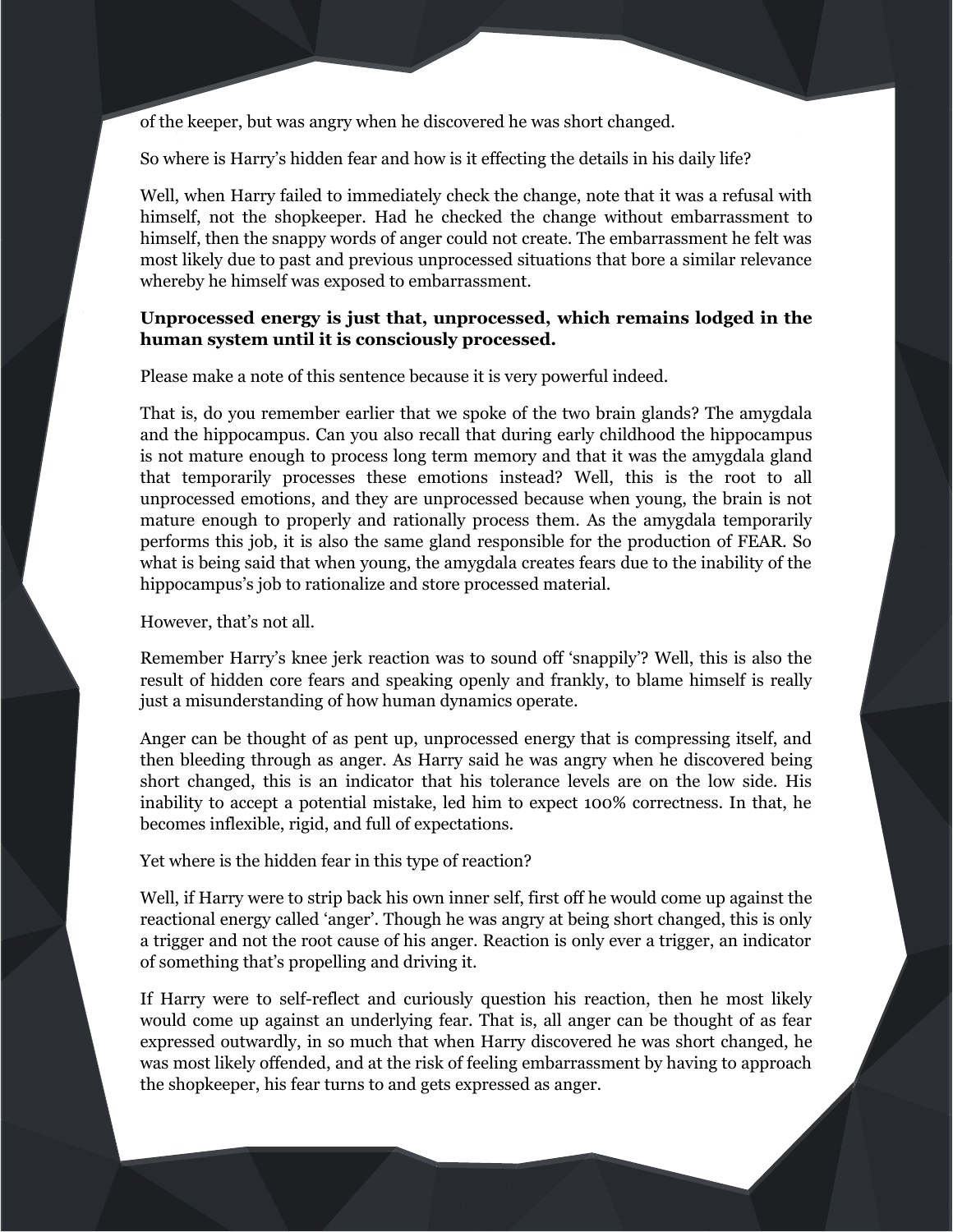Of course this is only another basic example, though the point being that behind every action and reaction, some form of fear can be found.

Having said the above, the suggestion is not to become over critical, but to observe your overall self, your actions and reactions to the details in daily life, whereby you will begin to discover and uncover your own hidden core fears.

So just to recap, the goal of this section is to observe who it is flying your own plane so to speak. There is no requirement to make judgments or be self-critical, at this stage, observation is the key.

As a suggestion only, please allow yourself one or two full weeks to reflect and observe your own life's bigger picture, your daily routines, and the details in your daily life.

# **Step 3 - Identifying Fear**

Identifying fear is not so difficult, though identifying core fears are a little more demanding.

To find a fear, in particular a core fear, all we need to do is study the data from the above observations. However, as you will require a little guidance, we will not just leave it at that.

Let us now take one step further than observation alone. That is, by now you should have a good idea of how you are operating, what your actions and reactions to things are, and have a general overview of how your own dynamics are operating.

Though please be patient with not only yourself, but with this module because you have embarked upon the greatest task that you could ever take in life, and that task is 'MASTERING THYSELF'.

Nevertheless, we do not mean this in a motivational, pep talk, inspiring kind of way. What we mean is cultivating more awareness of the self, and then using that awareness to guide and bring into your life that which you prefer.

You are now in your own cockpit observing the controls and on a fast track program of learning to fly the plane. The plane being an analogy for your own body, the cockpit is your command center called mind, and the pilot is your very own consciousness.

This module has been crafted in a way that flows seamlessly with consciousness. That is, although the surface mind can read at a much faster rate, overall consciousness processes differently. In other words, what the mind reads, thinks and processes, is not what your overall consciousness will process.

As an example, how many times have you come across something, slept on it, and then changed your mind the next day?

This is so because the processing rate of overall consciousness. That is surface, sub, and unconscious all process data at different rates. In other words, your mind might say 'yes',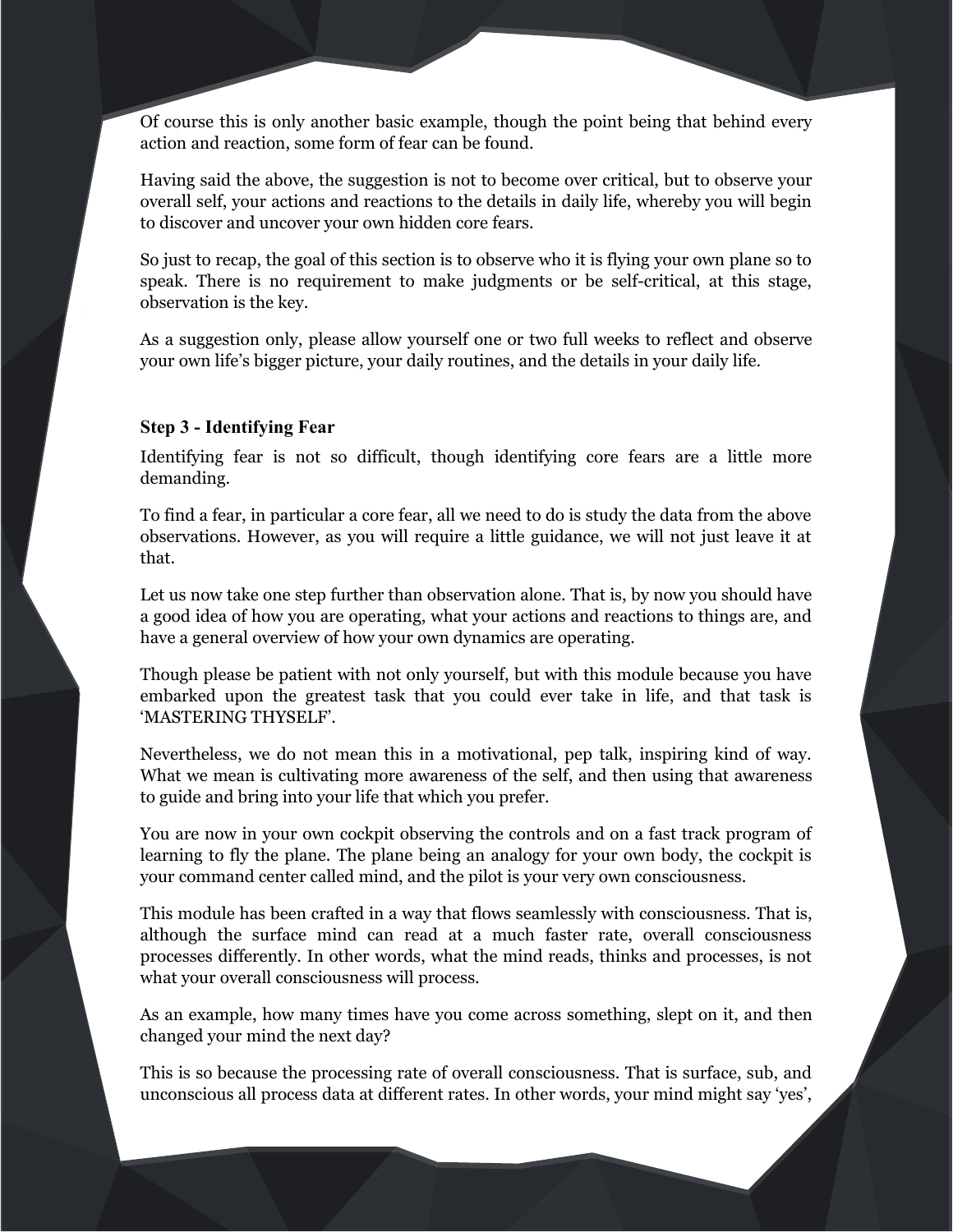when afterwards and once it has been digested by your subtle levels of reality, then the decision can and often does change.

This information is being furnished now to familiarize you with your own inner dynamics as when identifying, time is required to reflect and digest all levels of reality. Furthermore, and when observing, you will begin to realize that the mind is not YOU, but it is a very useful "tool" to guide you.

So now let's progress and begin to identify some core fears.

There are a few ways in which to uncover core fears, so let's break them down into manageable sections.

# **Observe what you act and react to.**

#### **Observe what it is you strongly desire.**

# **1. Observe what you act and react to**

It is said that every action and reaction contains a core fear, and here is the reason why...

Fear is the polar opposite energy to love, and as humans we are only ever doing one of two things: Loving, or fearing.

Briefly translated it means something is either being attracted or repelled, moving towards or away, either actioning or reacting to but never remaining still.

Think about it.

Can you ever recall a time where you really became STILL? By still we mean can you recall a time when your blood stopped circulating, your four trillion biological cells stopped moving, your heart stopped beating, your mind stopped thinking, with no thoughts, and a complete blank reality?

Though it is never given any thought to, scientists will tell you that nothing can ever remain truly still. It may appear so, yet the reality is your blood is constantly circulating, your four trillion cells are constantly vibrating, your heart never stops beating, and your mind never ever really becomes blank. It is not possible because reality is in a constant state of flux.

In layman's terms it means that **energy = action and that it is always in a state of doing**.

Please take some time to slow down and digest the above sentence. For when we truly grasp the dynamics of human energy, then we can use it to its fullest potential. However, before we can do this, we must first know how it operates. Therefore, and avoiding deep science, please bring to your awareness that energy is always in a state of flux, and it is either doing, one thing or another.

As it cannot - NOT do, in other words. As energy cannot stand still, and that means human energy too, then it is always doing something. Like a magnet, that something only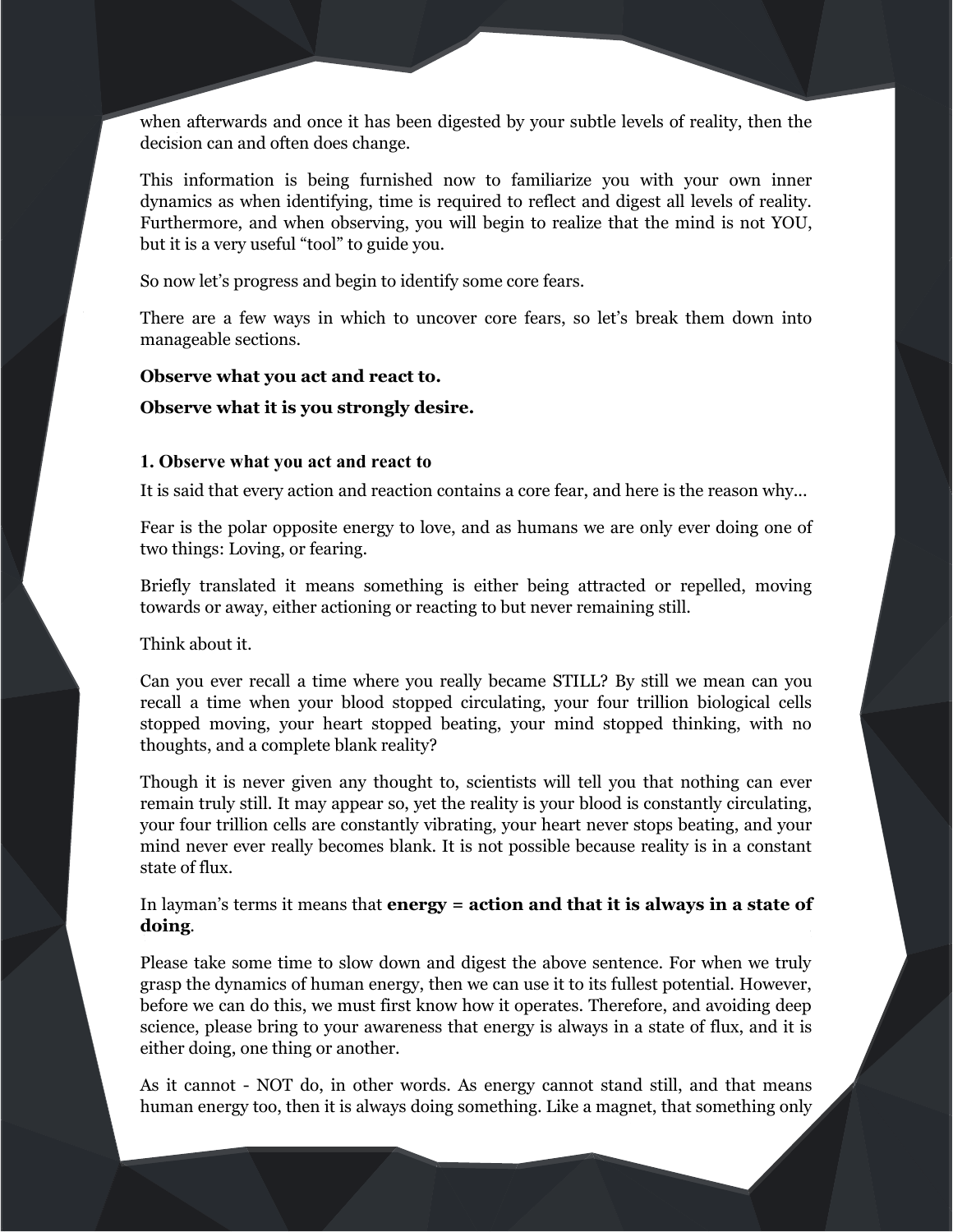ever has two polar opposites, with variants in-between.

North or south, positive or negative, fear or desire, moving towards or away, left or right, up or down, night or day, light or dark, black or white.

# Or put another way, **actions and reactions**.

Nevertheless, as this can easily be tried out by yourself, please do not just accept our word for it. With the risk of sounding condescending, though it is genuinely not meant that way, test this out by trying to stop your own energy moving. However, we do not suggest physical harm or any attempt to stop the heart beating. Yet, try to stop your mind from thinking, by commanding all thoughts, images, feelings, and any intuition to STOP!

#### It is not possible right?

While this might appear humorous, the results are really very important. That is, when you know that nothing can ever remain motionless, or stand still, then this realization can be used as a very powerful dynamic.

When we fully understand that energy cannot stand still, then we give up using the terminology of "*I'm not doing anything*", or "*I was neither actioning or reacting*". Once given up, the mind switches into observation and identification mode. That is, the mind knows it is either actioning or reacting to something, and when asked for, it will happily furnish you with this information. Take every opportunity to write out how and what you action and causes you to react.

For example, your partner may ask for you to cook a meal. Either you action it by cooking, or react to it with a rejection. Though what does this have to do with core fears?

Well, as has already been said, behind every action and reaction are some form of fears.

Here's a quick example...

Jim was asked to perform a corporate presentation, something he is very apt at. Nevertheless, on this occasion, he reacted with hesitation. When Jim engaged with himself asking his conscious mind to bring to his awareness why it was he was adopting hesitation, then days later the following began to surface.

Although Jim liked compiling presentations, he found that presenting them raised some form of fear. At first glance he assumed this to be everyday anxiety, yet when he followed the anxiety back, he discovered that he was jittery about being rejected. Jim felt that although the contents of his presentation were factual and even profitable, for what he himself deemed and irrational reaction, he feared he may be rejected.

However, the core is not rejection, as rejection is also a bi-product of an associated real life experience that will be set much further back. Though in Jim's case and to speed up the story, when Jim traced his associated event back, (which we will cover later), he found an unprocessed real life experience that he had unknowingly held onto, which in turn was sub-unconsciously influencing and effecting today's reality.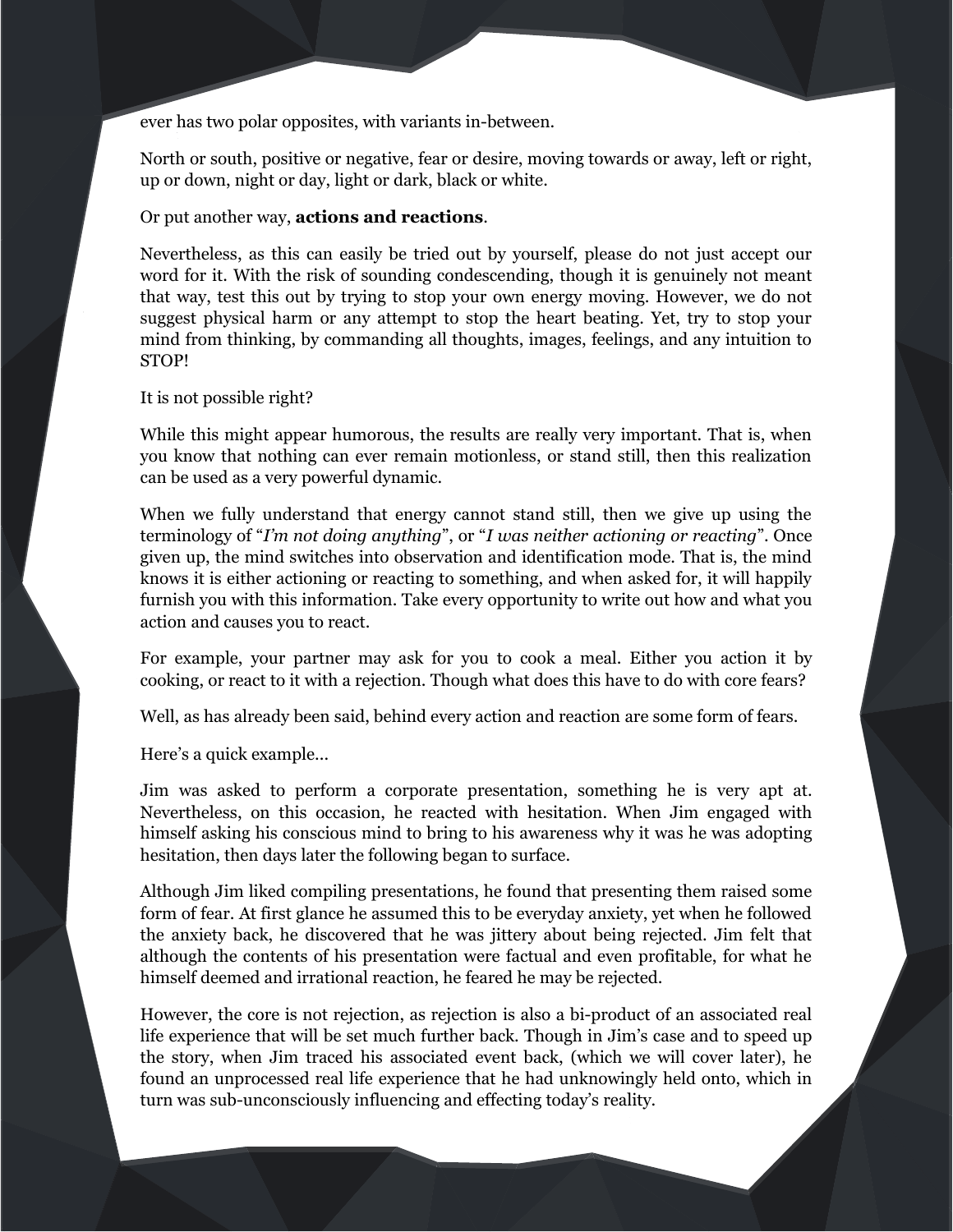What started off back in Jim's early years, though this is not restricted to childhood alone. Yet, Jim found the original core real life event that created and then embedded it as a core fear. The fear is created simply because the brain was not mature enough to rationally process the incoming information at the time of happening. This unprocessed energy then goes onto influence and effect the next similar event. As time goes by, the reality of Jim's life is such that the original event becomes so overlaid with thousands of similar linked experiences, that the core cannot be consciously recalled. But the core is 100% intact and responsible for today's reaction of FEAR.

While this is only an example of a somewhat mild fear, it serves to highlight that every action and reaction does indeed have energy of fear behind it.

Though it can appear trivial and mundane, once these core fears are identified, unearthed and dissolved, then transformational magic happens. That is, Jim would have no issues whatsoever in presenting, but not only that. Anything that triggered Jim's energy of rejection would no longer drive him to anxiously fear.

# **2. Observe what it is you strongly desire**

Can you recall that earlier we introduced the idea that both fear and desire are from the same energy family?

Well, here is a way to try out that suggestion...

Think of something that you strongly desire. Not just desire, or really like, but something that you strongly, strongly desire.

Now think about that desire and the strength behind it. As an example, people often say they want to be rich and become wealthy, and while you may have heard some of this before, as there additions to old methods of assuming, please stick with it.

To the untrained mind, a strong desire is just that, it's a strong desire. Yet to the cognitive psychologist, they will tell you that desire is actually a fear turned inside out. However, allow us to add an additional perspective as to what desire really is.

Go back and imagine that strong desire. For ease and speed, let's pick a real burning desire. Now please grab your note book and write down the answer to the following question.

What is it that you desire more than anything else in the world right now?

……………………………………………………………………………………………………………………………… ……………………………………………………………………………………………………………………………… ………………………………………………………………

Whether your desire is a physical thing, something emotional or mental matters not. What matters most is the 'strength' behind the desire, so a strong desire is preferred.

Now ask your conscious mind to go off and find what it is that's driving you towards this desire. It can take seconds, days or weeks for the answers to surface, yet when asked with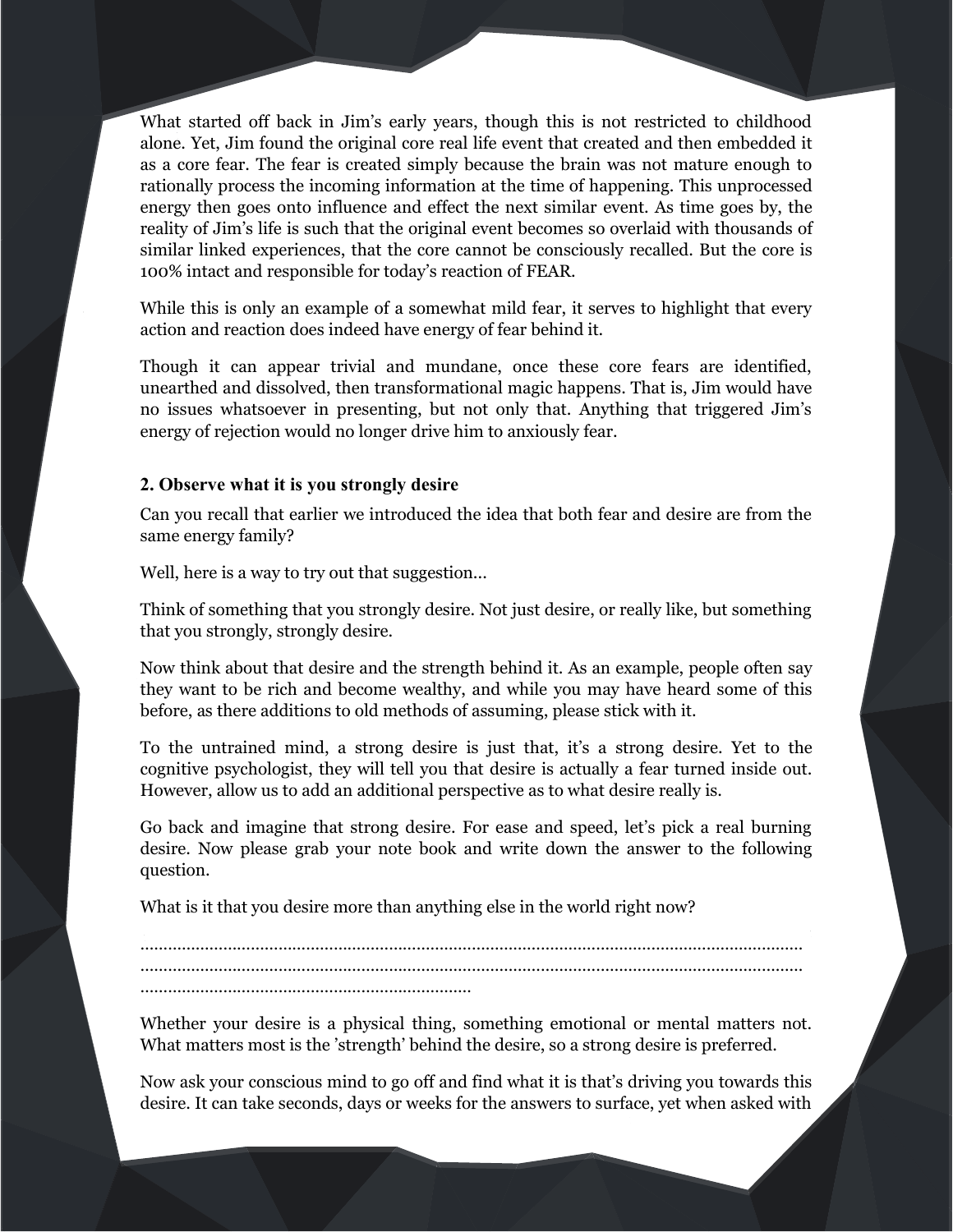full on conscious intent (conscious intent is covered later) the answers will surface.

Though to help you out a little, please allow us to guide you.

Do you recall that for most, they think desire is just that desire, and psychologists say that desire is fear turned inside out. Well, what if they were both right?

To fully understand and grasp the dynamics of this energy, we must start at the beginning.

Desire is indeed the polar opposite energy of fear, just like night is the polar opposite of day. So, and in a general sense, either something is being feared, or desired. Anything inbetween are just variations of the same energy shifting from left to right, or better said, one pole to the other.

Imagine the scales that start off balanced. We place some fear on the left, and some desire on the right, eventually they will balance out right?

Human energy works in a similar fashion, in so much that when a fear is created, to cancel, or balance it out, then it's polar opposite is required. Nevertheless, and remember the fear still exists, and that desire has been placed on the scales to balance and cancel fear out.

Put another way. Think of the dynamics during a tug-of-war. The rope gets pulled one way, and to counteract and balance it must be pulled the opposite way. This is where the push and pull stems from and it is no different when applied to the dynamics of being human.

To identify fears, we start with a desire, the stronger the desire, the more intense the hidden fear.

Now going back to your own strong desire that you wrote down above. Assuming you have posed the curious questioning to your conscious mind, then your overall consciousness has little choice but to go off and find it.

To speed up the process, let's go back to the poor and rich analogy.

When asked what it is they desire most in life, the top answer is money. Most state they want to be rich, and that being wealthy will end all their troubles. Yet, if we were to directly confront them that this strong desire is in fact a core fear, the conscious mind would reject it. This is so because the sub-unconscious will do all it can to maintain distance from the pain that is held in the core fear.

The human system does this simply because this is the dynamics of being human and as mentioned earlier, because fear is destructive and desire productive, no human can grow and evolve from a premise of fear. Therefore, and when young, overall consciousness takes the most productive route to grow and develop, hence it overlays core fears with future desires.

That is, he wants to be wealthy because he dislikes being poor. Yet it goes further. The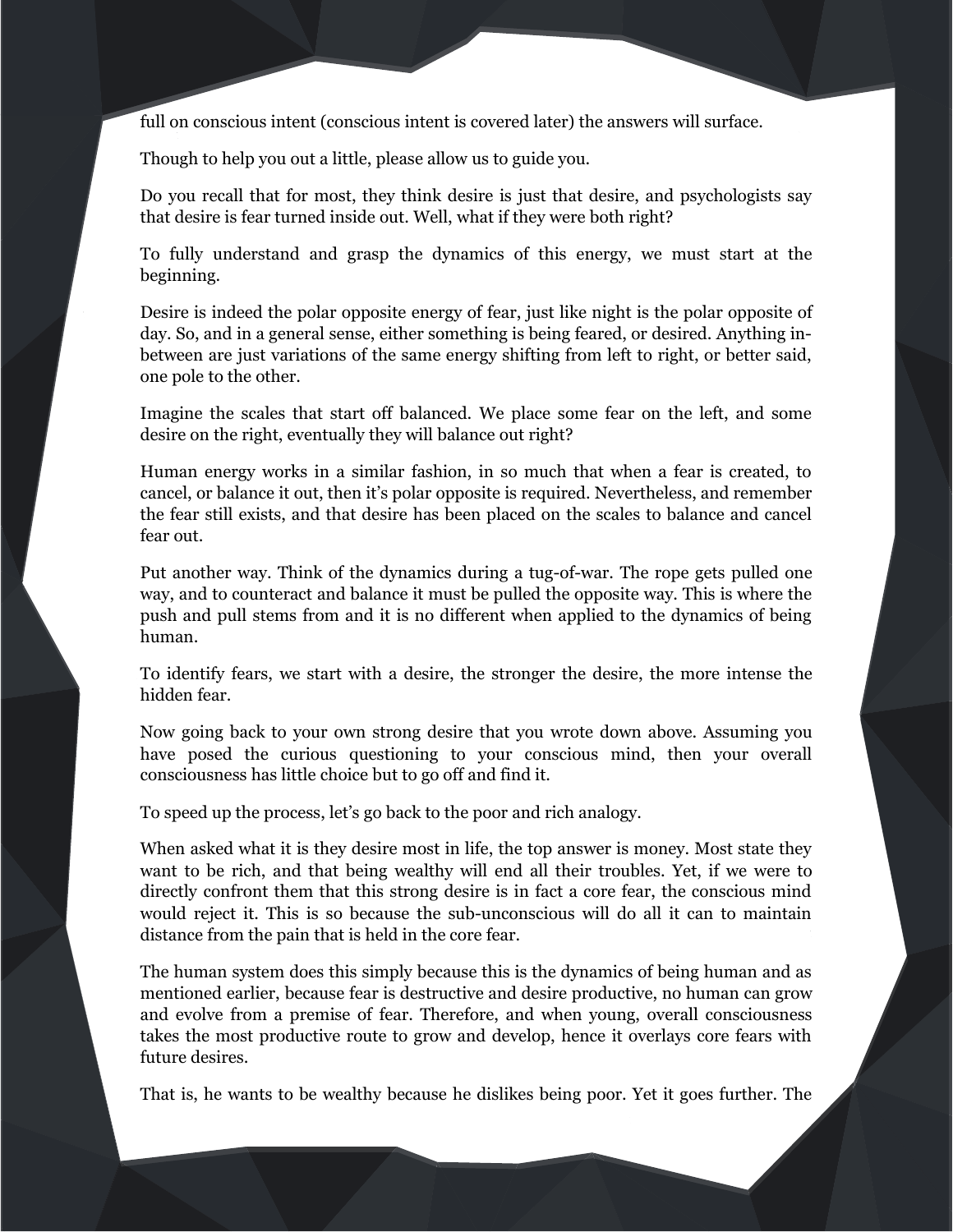stronger the desire, the more likely it's polar opposite of fear exists, which is also holding onto a painful real life experience that has embedded itself with unprocessed emotional PAIN.

In other words, there is one or more associated events that are holding onto unprocessed emotions, and until raised to the conscious mind, these painful experiences will continue to operate and influence from the sub-unconscious. This is what's called a core fear and to quantify there identity, all we need do is to look at how some individuals have freed themselves.

For example, and sticking with the wealth analogy, for the individuals who make it from poverty to wealth, and then choose to process their unprocessed material, almost always experience an emotional release. Examples of this can be seen on TV programs such as Secret Millionaire whereby the now wealthy person visits their roots in an attempt to help less fortunate individuals. When they revisit they reconnect, when they reconnect they trigger their own childhood memories and for most, they are now in a position to rationally process their core fears. In the doing, there is always a powerful emotional painful release of past dislikable experiences that then go onto make compelling TV.

However, did you notice we said 'almost always' experience an emotional release?

That is, for a small minority who avoid going near their own inner core fears continue on with their fears intact. These are the individuals in life that no matter what amount of wealth they accumulate, insecurity always drives them.

Here is a real life example...

Colin is now in his fifties and most would say that his net worth currently standing at \$8 million USD, would give him more than a comfortable life. However, the reality is not so rosey.

Colin has, by his own admission, accumulated his wealth by 'slaving' as a landlord. He lives in less than 30 square meters, maintains and repairs his student properties all by himself. He is married with one child, drives an old second hand car, and rarely spends cash on himself.

Again and in his own admission, he says he is a '**slave**' to his own reality and that he cannot change. His motivations are his only child, whom he states that when he passes, his cash will ensure his daughter will not have to work the way he has.

# Question - **What do you think makes the difference between a truly happy poor person, and a grossly unhappy wealthy person?**

# Answer - **CORE FEAR**

One way to identify core fears is to take your strong desires, and look at their polar opposite to see if that polar opposite stirs something uncomfortable in you. If it does, then it is quite likely the desire is an overlaid fear that is being driven with an unpleasant associated experience that has stored painful emotions. If it does not, then this is not a true indicator that your strong desire is in fact a desire, but it is most likely being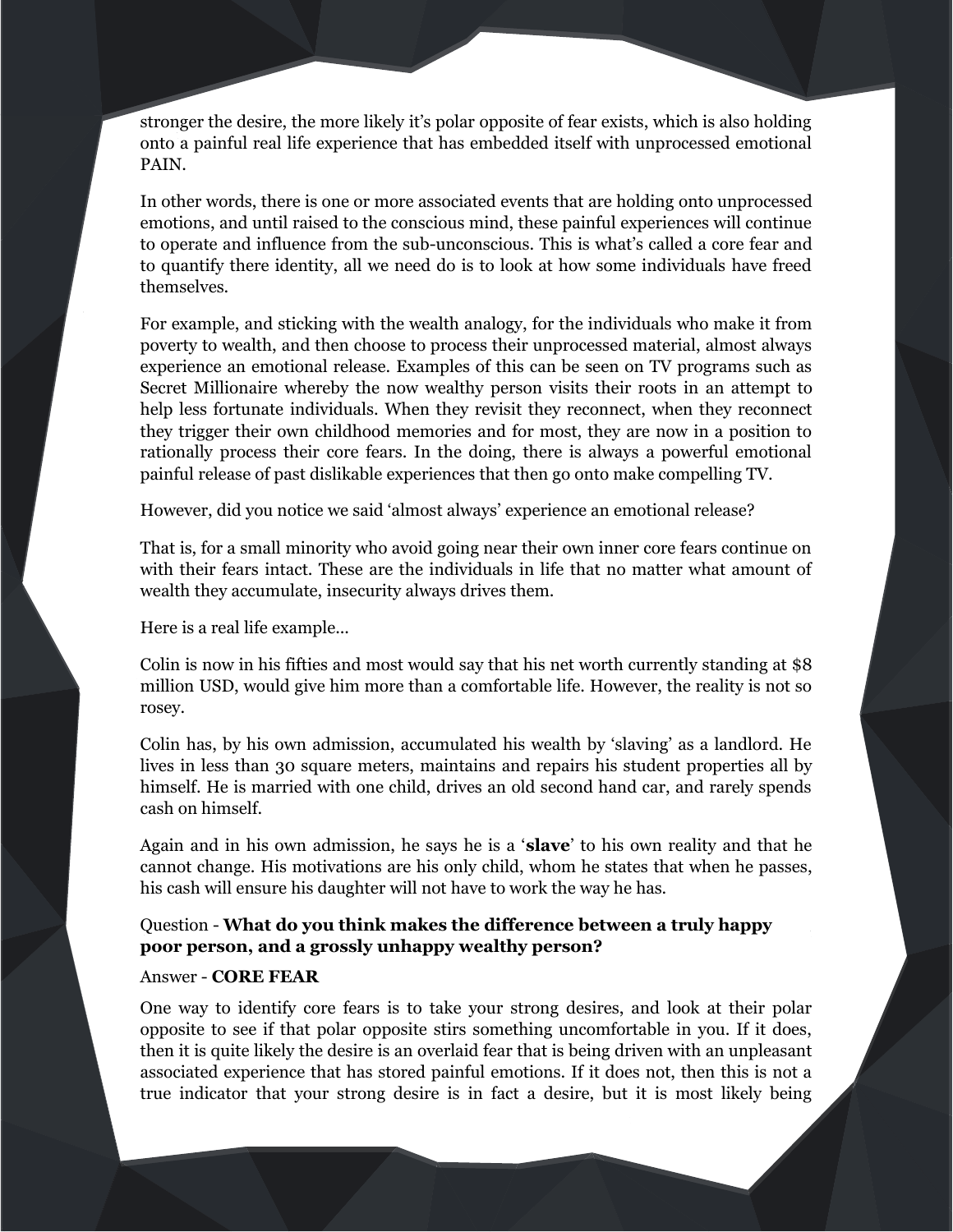protected by your own negative ego.

During our studies, we have found that all strong desires. Not desires, but strong desires hold some form of core fears, and that until identified, unearthed and dissolved, they will continue to influence and propel in a destructive direction.

# **Section 6 - Shifting From Poverty To Wealth**

You might now be wondering, or are confused, as to why and how some people seem to evolve from poverty into wealth, or better stated, move themselves from a life of fear into a life of desire.

How do they achieve this?

Well, only through social studies could we reach the view that the universe is not random, not cruel, and not out to deal you a bad life.

Though we now ask that you prepare yourself, for this is where the module gets a little deep. However, before we get down to it, please, please do your utmost to stick with it, because in order to uproot and dissolve core fears, then 'intensity' is required.

May we take this moment to outline that as constructors of this module, and to quantify the contents within. Over long periods of time (10 years +), we have intentionally subjected ourselves to massive amounts of irrational, rational, and endless amounts of what has been considered unrealistic fears. While we appreciate that all human states such as fear, desire, love, hate, well-being, peace and happiness are all subjective states of being human. We assure you that the fears we have purposely subjected ourselves to are the most feared of all.

It is said that 99.9% of all humans are born into fear, simply because humanity as a whole, collectively bought into the framework of fear. Fear being the polar opposite of desire, is a driving force in our everyday lives. Nevertheless, we are not looking to remove the good, protective, life sustaining fears. It is the core fears that contain you from becoming who it is you truly desire to be.

However, for some bizarre reason it can sound really off putting to say that deal with core fears and happiness will ensue. In fact, during the early years of our own studies fear was such a large part of our reality, that we could easily have assumed this life and reality to be a reality of FEAR, and any concept of living from a life of desire and happiness was just that - a concept.

During our studies, and in particular when we first broke through a fear, the outcome was a degree of contentment. While this might sound a little flimsy, we are slowly but surely coming to the understanding that FEAR is one of the greatest 'illusionary' constructs of reality that binds an individual to a particular position and place for their entire life.

What we have discovered and would like to share is that regardless of ones position in their world, FEAR appears to have a strong connection. Furthermore, and this may come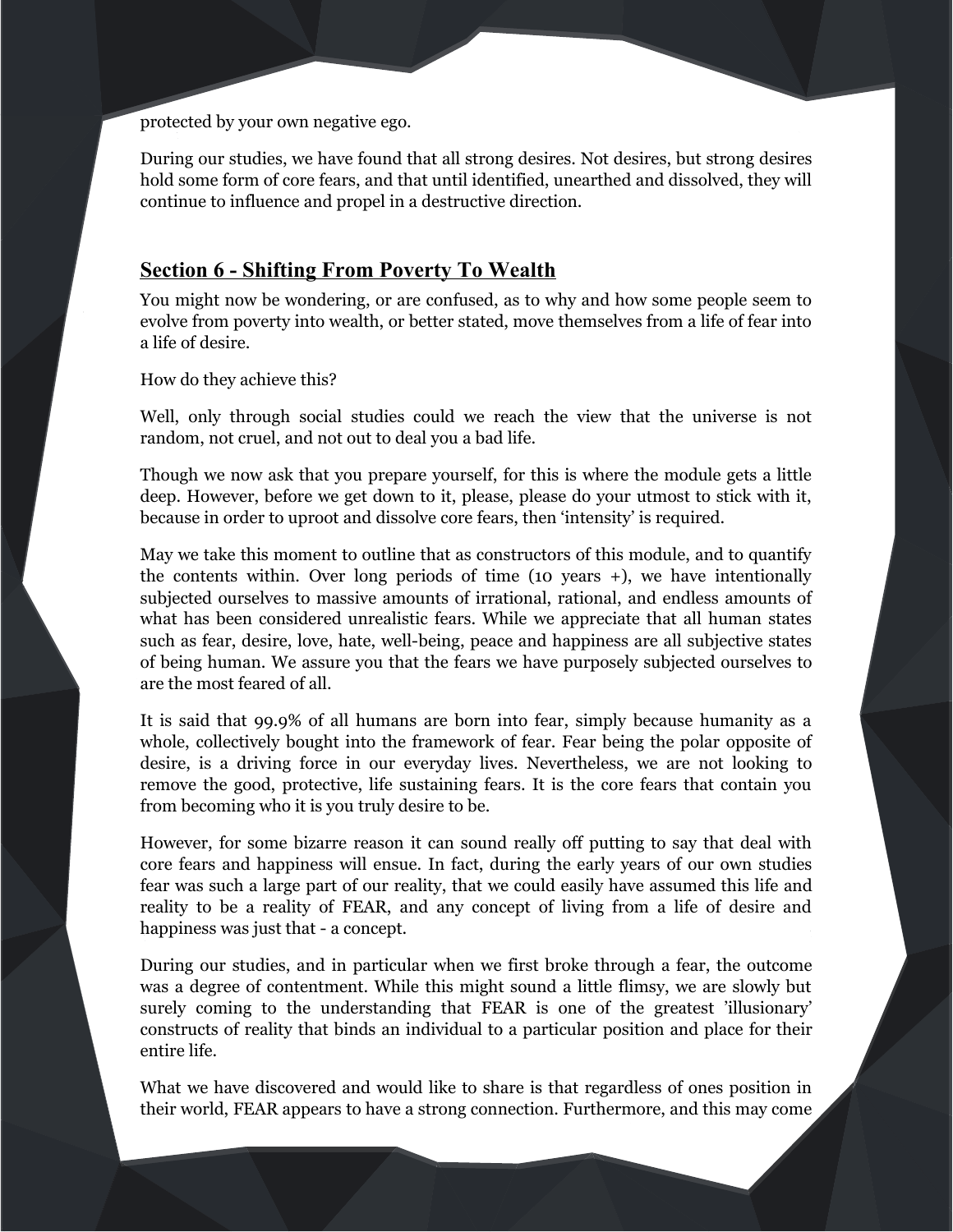as an absolute shock, yet we are discovering that many super rich and noble aristocracy are at risk of inheriting more core fears than most. Not poor people that make it rich, but wealthy who were born wealthy.

During our time, we stumbled across a dynamic that works with accuracy. That is, you can only ever have what it is you want when you no longer want it.

This dynamic is so powerful, please allow it a line of its own

# "**You can only ever have what you want when you no longer want it**"

Though covered in it's own module (Getting What You Want NOW! Transforming Inner Resistance), for convenience we have included a section below.

# **Section 7 - You Can Only Ever Have What You Want, When You No Longer Want It**

There is a transformational key that naturally diminishes and keeps resistance in its rightful place. It is what we refer to as the '*jewel in the crown*', and it is why it was saved to now.

That is;

# **You can only ever have what you want, when you no longer want it**…

While the above might sound like a confusing tongue twister, it is not meant to. '*You can only ever have what you want, when you no longer want it*' refers to a human dynamic that when applied to daily life and reality, has an extremely powerful transformational effect.

Here's why...

When something is wanted, it is normally thought of as a desire. When strongly desired, then in a general sense, there is also a fear that the very thing being desired will not come to fruition. This can be seen in action with TV talent finals when the winning title must go to one of two. As each semifinalist patiently waits for the winner to be announced, both contestants must also ponder the prospect and reality of second place. While second place is OK, it is not their desired outcome. Therefore, and as a general rule only, as much as they both desire the number one slot, they equally fear the undesired outcome. That is, second place.

If there is more fear than desire, then resistance adopts the side of fear and the very thing that was desired, gets pushed further away. That is unless resistance can be physically overcome, which does not normally happen, simply because there is no conscious awareness of it. Though in reality, and albeit sub-unconsciously, one contestant will be internalizing more fear than the other.

Nevertheless, at the same point and time a desire is desired. The human dynamic of desire also co-creates it's polar opposite of an undesired outcome. That is, the feared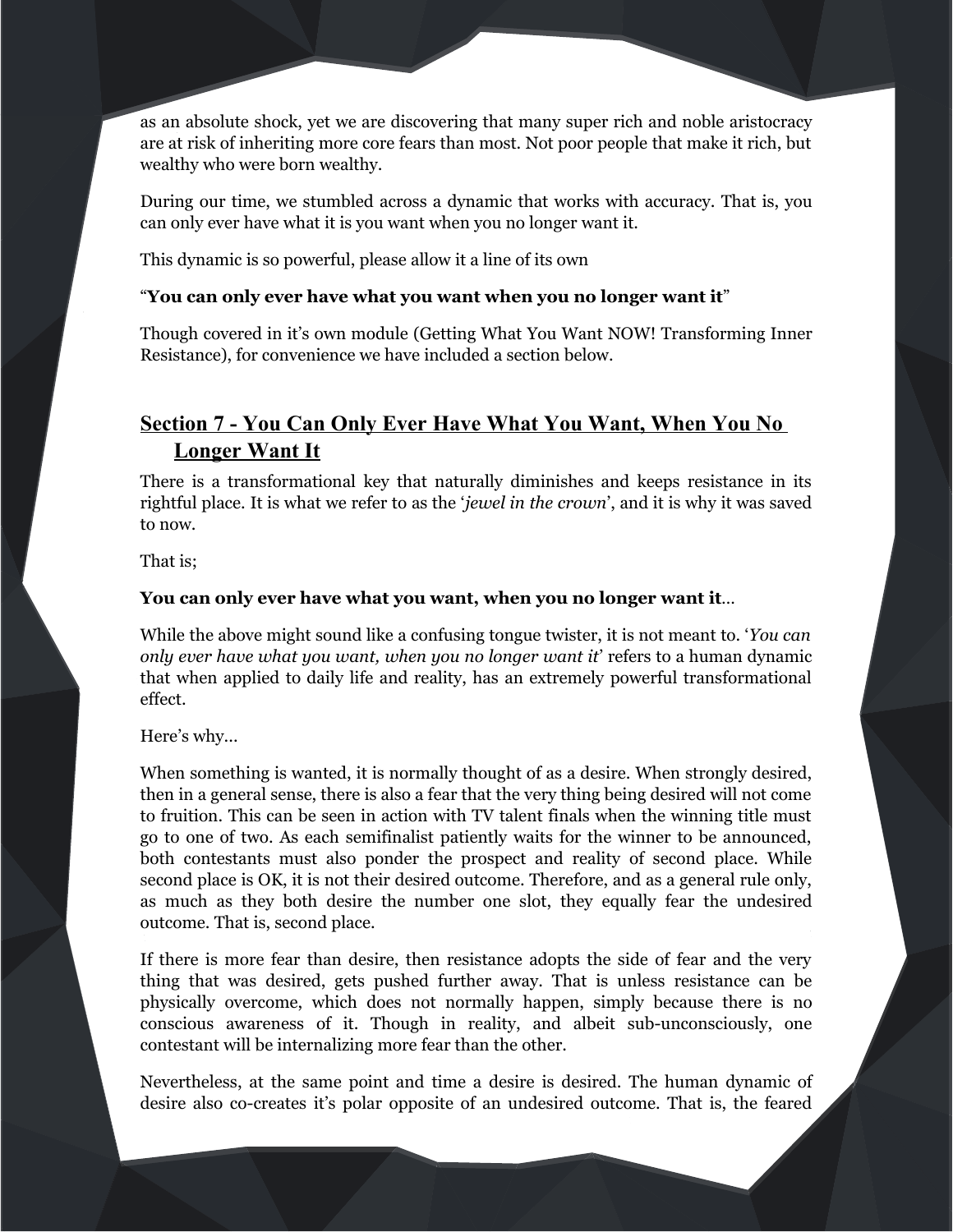outcome of losing to second place is also created.

This happens because behind and fueling the "strong desire" is normally a core driver, which is also normally a fear. If the desired outcome is a strong desire, then this is a signal that there is an overlaid core fear, which is serving to motivate them in the opposite direction.

That is, desires overlay core fears to keep them from being consciously feared, yet are embedded and in full existence. As these polarities are the same, and fear is propelled by fear, the outcome is more of the same. That is fear is feeding and fueling fear. So the reality is that the very thing being strongly desired creates so much resistance, that the possibility of it coming into fruition is diminished.

However, there is an alternative and that is, when there is no core fear fueling and propelling the strong desire, then in effect, the very want becomes a take it, or leave it. In other words, because there is no core driver attaching to the outcome, then there is no attachment to outcome. Instead of it being a want, or desire, it reduces to a '**preference**', and because the dynamic of preferences do not hold resistance, there is nothing to stop **preferences** coming into reality.

So… when in a genuine position of being able to either take it, or leave it, then all resistance and all conductivity balances out. When in that state of balance, that is take it, or leave it, then one can choose what it is they experience.

As an example…

While there are a proportion of rising pop stars that struggle for fame and fortune, there are others that appear to just breeze in to stardom without much competition. Likewise, there are entrepreneurs that spend their entire careers struggling, while others appear to make it quickly and easily. Why is this?

Well, upon closer analysis, rising artists like Enrique Iglesias stated that regardless of his desire for success, he truly accepted and lived as though he might never make it. Richard Branson also talks of being in a position being able to 'take it, or leave it', and not being motivated by money or materialism. The late Steve Jobs was described as an antimaterialistic hippie, yet he ended up one of the world's wealthiest men. What is being outlined is that all three examples were not attached to their outcomes, and they were all in a position to take it, or leave it so to speak.

However, there are those that may say this is simply not true, as all three of the above have demonstrated incredible tenacity towards attaining success, and that is true. However, at their core, that is, at the inner place of subjective talk - they did not FEAR, not becoming. That is, they did not fear living a life of 'not making it', and they were at peace with who they already were.

While there may not be an immediate acceptance of the above, please have a look around your own life and reality. For a moment, ponder and try to think of strongly desired situations, circumstances and outcomes. Think of things that you once wanted, though for whatever reason, they just did not happen. Yet, with the passage of time, maybe even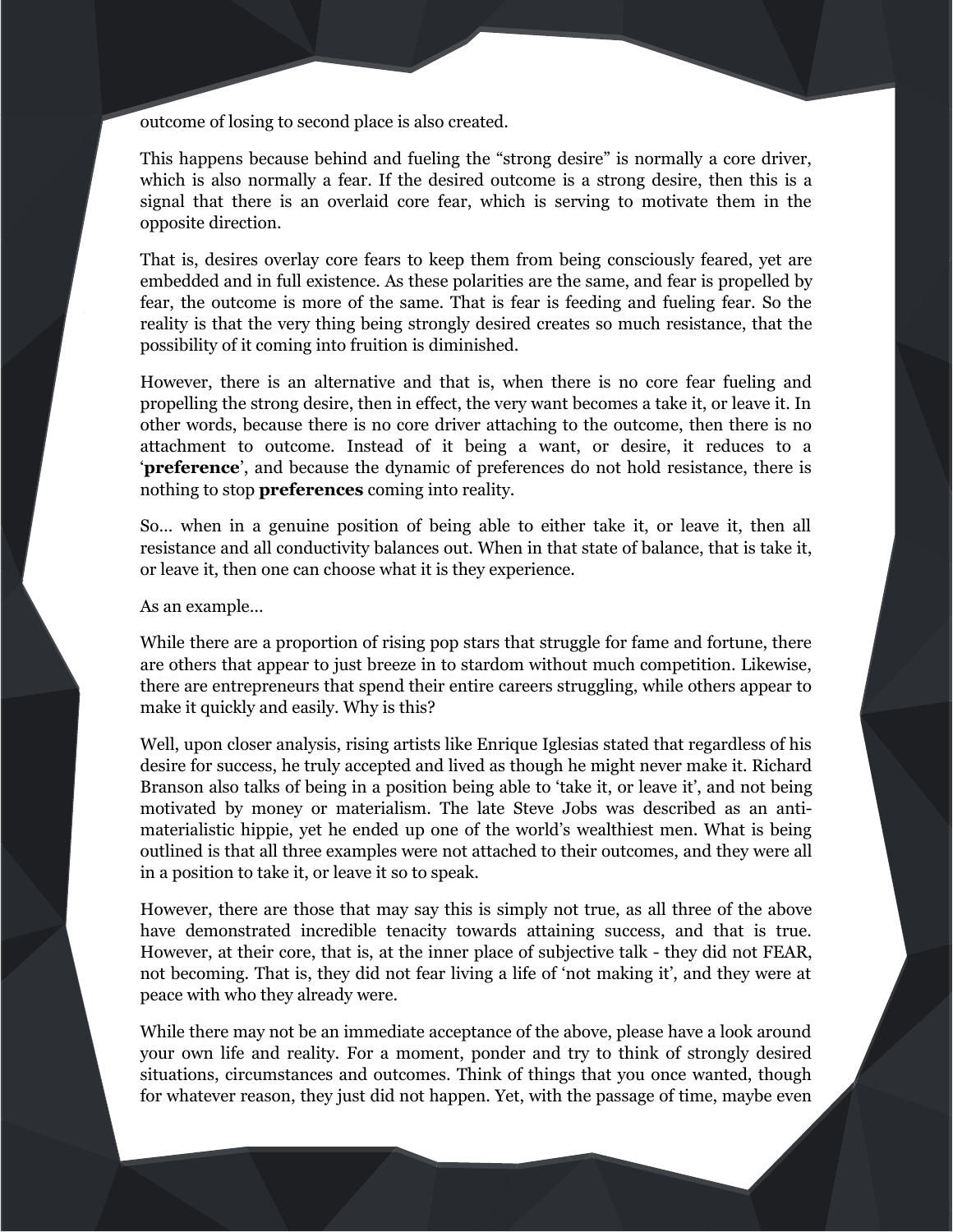years, when you let go, give up, even forgot the want altogether. Suddenly, it, they, or whatever the "want" was, actually came to you.

It could be a childhood sweetheart, toys, cars, a home, a job, work, career, material things, emotional, physical or otherwise. Have you ever noticed that there is indeed some truth in that, '*You can only ever have what you want, when you no longer want it*?'

# **Section 8 - Unlocking And Dissolving Core Fears**

We have now reached the doing in the transformational process.

In this section we will unlock and dissolve core fears which will then allow you the freedom to create what it is you really desire from your life. Having said that, when we say '**desire**', we really mean '**prefer**'. That is, as desires are driven by fears and preferences have no attachment, then process and dissolve core fear, and desire goes with it.

Once the transformational process is complete, you will experience a real life letting go of all desires. Though please do not confuse a desire-less life to be anything less than inspiring and exciting. As what is meant from desire-less means that when all core fears are unlocked and processed, then the human system automatically let's go of core desires. Once the drive of desire is gone, what you will be left with are preferences.

Preferences are more than preferred because operating from a true state of preference rather than desire, means there is no restriction of incoming energy. The very word preference means you can **take it or leave it**, and when this dynamic is truly grasped, then you will arrive at the same understanding happy, content, healthy, abundant, peaceful individuals arrive at. That is, they do not dictate where their energy goes.

Desire instructs energy to go this way or that way, but preferences leave the routes open. In other words, imagine a poor man who desires to be wealthy, and he desires and desires life to be a certain direction. This man has given his life and reality only one route, and while some might say that focus is everything. If this were the case for the energy of desire, then 85% of the world would be wealthy instead of 85% desiring it. If desire worked then desires would easily manifest, but they do not.

Our suggestion is that desires do not easily manifest because they are fueled and driven by hidden core fears. Yet, when in a state of preference, then true magical transformation can happen. That is, go back to the poor man and now imagine he has processed and dissolved all core fears. He has genuinely let go of every single desire and is truly in a state of preference, which translates directly into '**he can take it, or leave it**'.

Now he may still **prefer** to be wealthy, but he is no longer driven and it is not an emotionally loaded MUST HAVE in his life. When he can live peacefully in one state or another, that is he can have what he wants when he no longer wants it. Then he moves to a state of "*preference*".

When in a state of preference, he becomes open and flexible to varying options. He can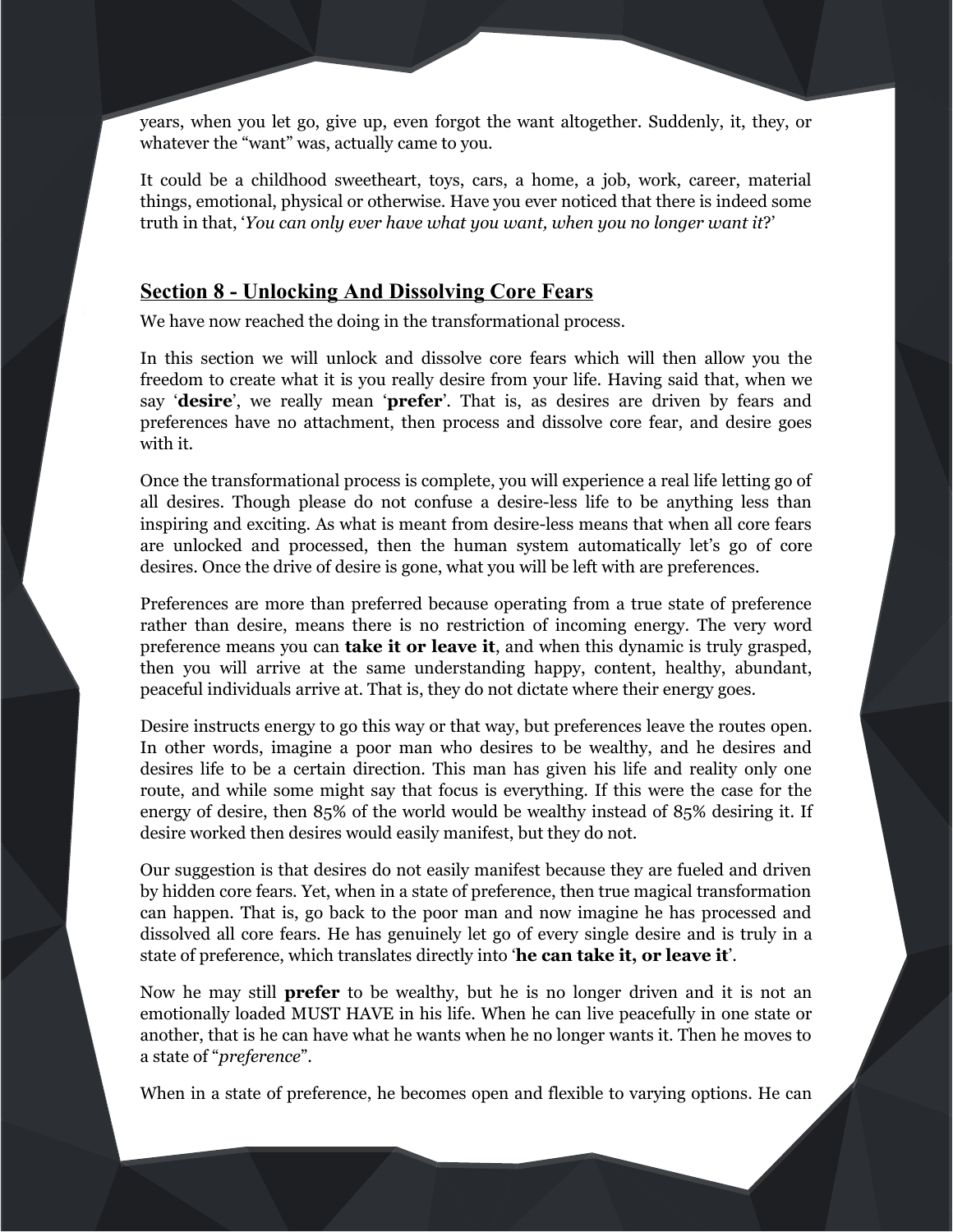now become wealthy in more ways than one. As his overall consciousness knows that he is not instructing his energy to go only the way of fear/desire, his overall consciousness can bring to him that which he prefers. In other words, his wealth can come from more avenues than one, but more importantly, he is not restricting his own flow of energy.

While there is an appreciation that this is a difficult concept to grasp, please make a note that this is a fact, and not just a theory.

Preference gives your reality a multitude of options, whereas desire is a single point of focus. If that single point of focus is founded upon core fears, then your reality will struggle to manifest it. Though the whole point of this section is to outline something deeper.

That is, when in a state of desire, what is really being said that I want this and because the 'I' is the construct of the ego, which also stems from fear, then operating from this system is not a universal truth.

It may be your truth, but it is not a truth of the universe and to manifest what it is you want, then desire must first be transformed into a preference. This happens when concept of self is renounced, or better stated, when we let go of '*it is ME that is creating this life and reality*', in favor of the allowing whatever it is that creates reality, create through you.

While we recognize that the flow of this module may stretch human boundaries, though as any abundantly, healthy, happy, and peaceful individual will declare, they have reached their level in life only by letting go of old paradigms and allowing the source of energy to freely move through and create them.

However, we do not profess to personally know this source, which has terminology ranging from intelligent by design, energy, spirit, to God, etc. What we do know is that perhaps unintentionally the drivers and dynamics of being human have to date been man's single and biggest human driver that has gone onto create the perception of separation. The illusionary self, and a belief structure that life and reality is real, in so much that this is all there is.

Now we move onto another of life's paradoxes.

In order to fully renounce fear, one must pass through the 'concepts called illusions', that hold and bind every single fiber of fear together. In layman's terms it means turning and facing every fear that ever comes your way. Yet, we are not talking about just feeling the fear and doing it anyway, or mustering the mind to overcome and face your fears. What we are talking about is getting to the core root and then picking apart and unlinking that root, similar to the way it was formed.

To gain this result, and truly attain a level of '*piloting your own plane*', so to speak. Our studies have shown that dissolving associated experiences is an essential aspect of the process.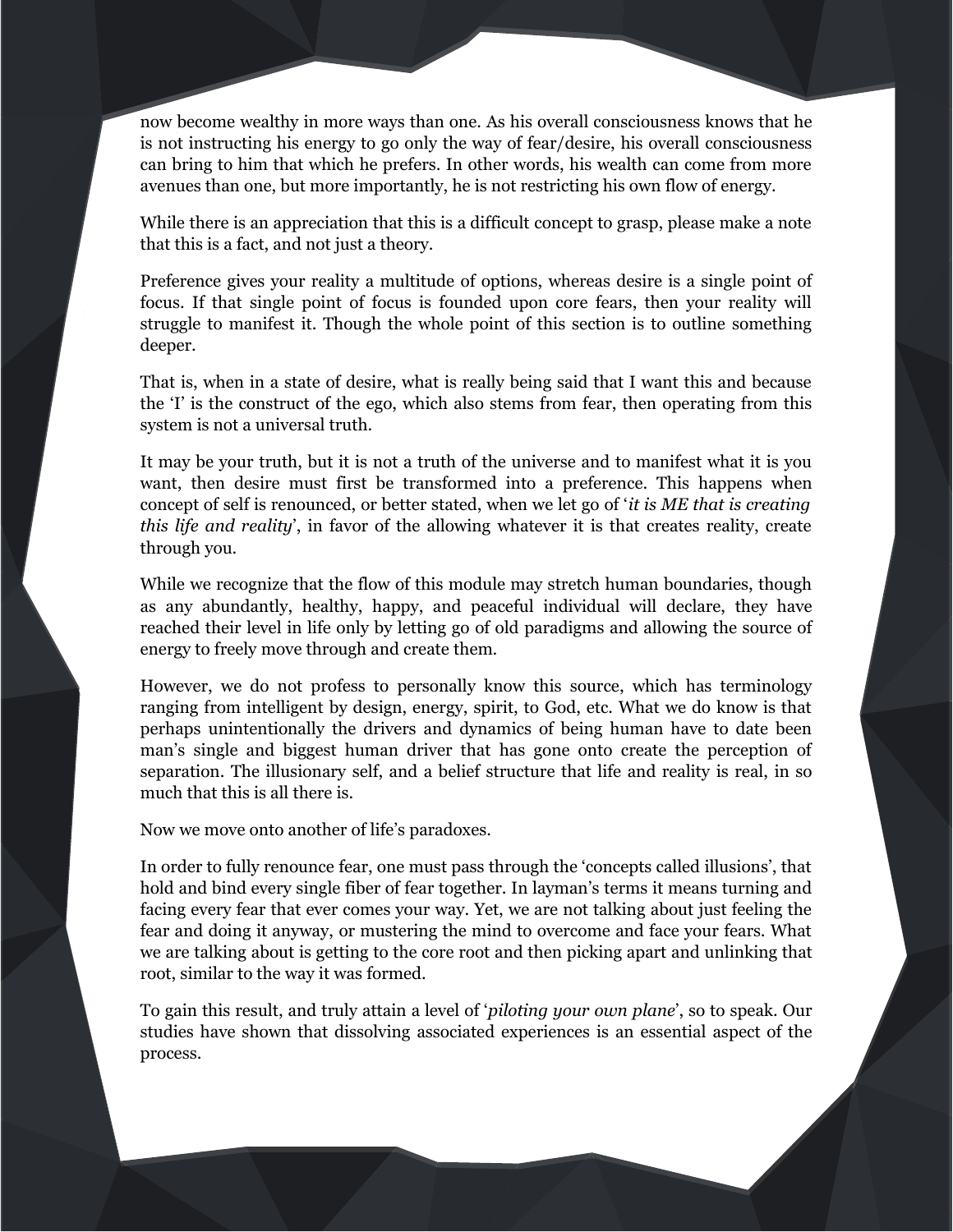# **Step 1 - Being Friends With Fear (Technique)**

We begin this process by be-friending fear. As bizarre and alien as this may first sound, the reality is that be-friending fear actually reduces fear. It does not eliminate it, though it does take the sting out of its tail. This is so because fears role is to fear, and when turned and faced with a friendly embrace, the dynamic called fear, naturally disempowers itself.

As an example, it is said the number one fear is death. Whether that be the death of a friend, loved one, or self, death is one of the most pushed aside subjects in the world. However, as taboo and unnatural as this might sound, we are going to take death, and actually befriend it.

Though please allow it to be outlined that although we are going to use the fear of death, the be-friending technique works for every known fear to man. Therefore, whether you fear spiders, public speaking, feel insecure, low-self esteem, experience panic attacks, anxiety, depression, etc, etc, the technique is the same.

So let us begin with facing the fear of one's own death. If you cannot feel fear from your own death, then pick someone whom you feel a strong attachment to.

Now begin with the thoughts, and images of what the outcome of that scenario would be like. If like most, you will feel fear not from the actual death, but the "**possible**" pain in the process. Possible is highlighted simply because it is the mind that associates pain to death, but it does not mean you will face pain during your own passing. Secondly, the mind thinks of people, loved ones, relatives and friends they would have to leave behind. Then the mind thinks of all the things it has not achieved, and will "**potentially**" miss out on. Again, potentially is highlighted simply because there is no known fact whether you would miss out, or not. Nevertheless, this is what the average mind would ponder and mull over. Then the mind thinks for others well-being, worrying and wondering if those left behind will be OK, and then the mind wonders where, if anywhere you will be going.

Because the mind does not know, the mind assumes life to be a one shot deal, or that something better awaits them on the other side. Yet, others may believe in something more simple, like non-existence "and that after life, that's that".

However, we cannot tell you what does or does not await your fate upon death, yet what can be achieved is the "**dissolving**" of any and all fears before hand. Nevertheless, it does not mean that you are inching closer to death; it simply means you are free from the fear of death.

So how does one achieve this?

Well, the dynamic is quite simple, the effect is magnanimous.

Now lets go back a few paragraphs and think about how you felt when reading the "death" word. In a general sense, death equals fear and although there is fear in the possible process of dying, fear in leaving loved ones, fear in not achieving or being you any more, the biggest fear is the FEAR of the UNKNOWN. Yet did you see how many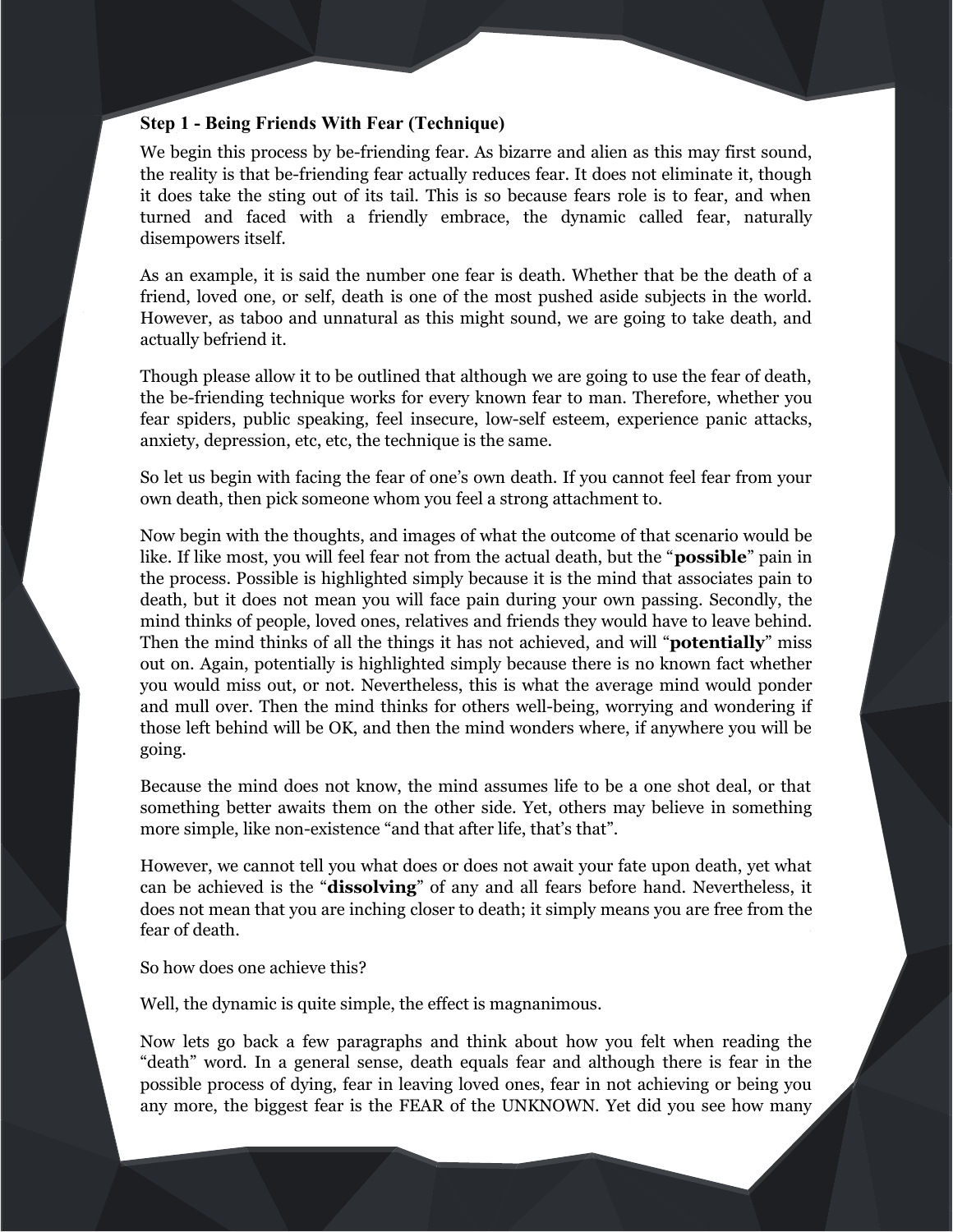times FEAR came up, and how much death is engulfed in fear? Yes, there were at least 5 fears from one five letter word.

That is, mans biggest fear is that life and reality appear to have no beginning or end, and so it is the mind cannot work out where it is you go afterwards. Think about it, and ponder a time when you did not exist. Think about who it was you were before you came to this reality. While we are talking metaphorically and speeding this module up, please take some time to digest the above. As for most, there is no memory of a beginning, no knowledge of an end, and there is only ever the NOW.

However, we are not stepping into Eckart Tolle's territory of "*living in the now*", yet we would like to bring to the mind what catches us all out. That is, "conscious awareness", or better stated, a lack of it.

Though for a moment, let's go back to the plane analogy. Remember you are the observing co-pilot, but you still have no awareness of how to take off and land. In other words, you are flying along at the TRUST of the pilot, just like you are doing life in the trust of "well, what is it that you trust"? (we will come back to this point in a little while).

Though can you remember that as a passenger you would have had no knowledge of the cockpit whatsoever, but now is a very different scenario. Albeit you do not know how to operate them, the controls are clearly in view.

Now ponder the aspect, do you really think and believe life and reality has no controls? Do you really think and believe that there is no creator, or creators and that this is all there is?

If and when the self shifts from the old paradigms of being an aimless passenger in life, to the new concept of co-piloting towards a purpose, then paradoxically reality shifts with it.

When the shift happens from hope to trust, and there is a huge difference, then a remarkable transformation happens. That is, when one hopes, what they are really saying to themselves is that i do not know, perhaps i even disbelieve, but i hope. Yet, when that same person has an innate connection, then hope is replaced with trust, and where there is trust, there is an innate connection. This is called a positive perpetuating cycle, one that is productive and preferred.

However, people that hope cannot trust, like those that trust do not live in hope. These can be likened to apple mac and windows, which as you already know are two very different systems.

So how does one move their life and reality from fear, through to hope, and then onto trust?

Well, fear is felt mostly from the perceived separation, the assumption that the individual is individual, and that everything on the outside is indeed "outside themselves and separate".

While there has already been a great deal of work on this subject already, we are not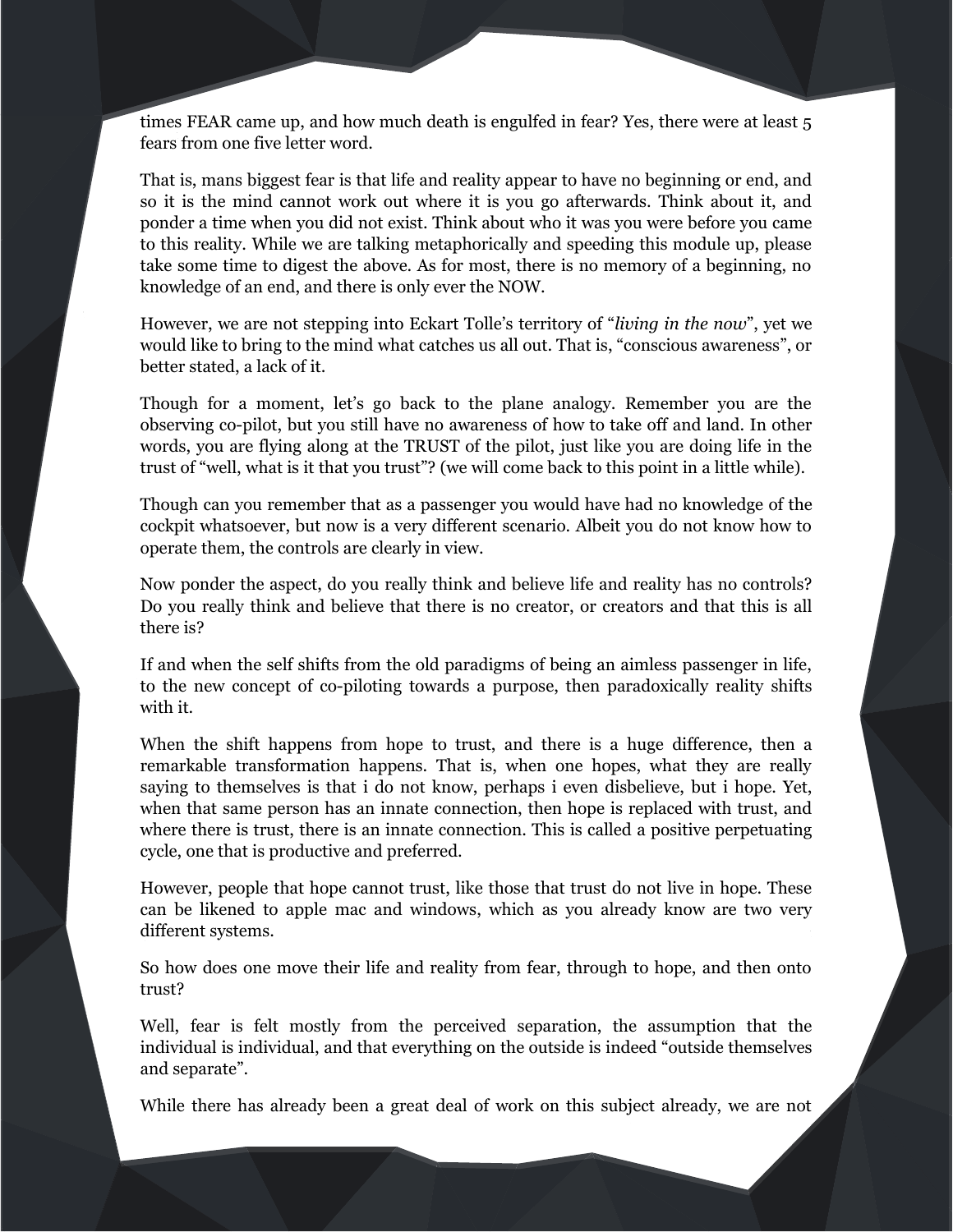about to try and re-create the wheel, so to speak. Though if one is truly dedicated to the dissolution of core fears, then the "illusion of separation" must go with it.

It is our opinion that this is easily achieved with a few simple steps……

Imagine you are in a cinema watching a movie. Suddenly you feel a shift and you are now the actor in that movie. After a while, there is another sudden shift and you are now the projector of the movie. You look out and amazingly you see yourself in both the movie, and as the viewer in the cinema. However, you are not too surprised because all three are intrinsically connected. You are the watcher, the actor, and the projector of the movie. It is the ultimate 3D game called "real life", with a twist that it's 100% interactive.

That is, whatever you project, interacts and acts out on the screen. What ever is on the screen, interacts with and influences the watcher. The watcher perceives and interacts back with the projector, and so the perpetual interaction cycle continues.

It's a wild and fictional concept, yet one that seriously diffuses fear.

How can this diffuse fear? Because the pilot of the plane, or the projector of the movie is none other than your very own conscious awareness, that until now, has played out a game of "illusionary separation". Why have you done this? To experience yourself as a self, and to have the thrill of a life and reality. The rules being that until you raise your level of awareness, or in other words, until you fully gain control of your own dynamics, then limited consciousness will always buy into the belief that it is separated from the self. While separated from self, consciousness has no awareness of a beginning nor end, and it cannot have this because it would blow the whole interactive game called "life".

Though to get back to the whole, and break the illusion of a separated self, then fear which was a construct to create separation, simply has to be dissolved. Fear can be dissolved because it is not real in the first place. Did you hear that? There, we said it; FEAR is not and never could be real in the first place.

Heres a quick example;

Imagine a tiny dog, snapping, and barking at your feet. This tiny dog barks away thinking it can take you down. Imagine how strong this tiny dog perceives itself to be. It must feel fearless right? Now imagine you do a role reversal. You swap bodies, and now you are that tiny dog looking up towards the big YOU! What does the tiny dog feel? Yes, you guessed it, FEAR!

It's barking and snapping because it fears you.

Isn't it amazing that both, you and the tiny dog feel the same fear?

So when you come up against fear, swap places and become the actual fear. Yes, that's right. Imagine knocking on an unknown door, fearing what's on the other side. Then swap places and become the other side, imagining opening the door to yourself. Who are you afraid of? Yes, it's yourself. Fear is not outside; it is only and ever on the inside, yet when we swap places, we find that fear is unwilling to play the game.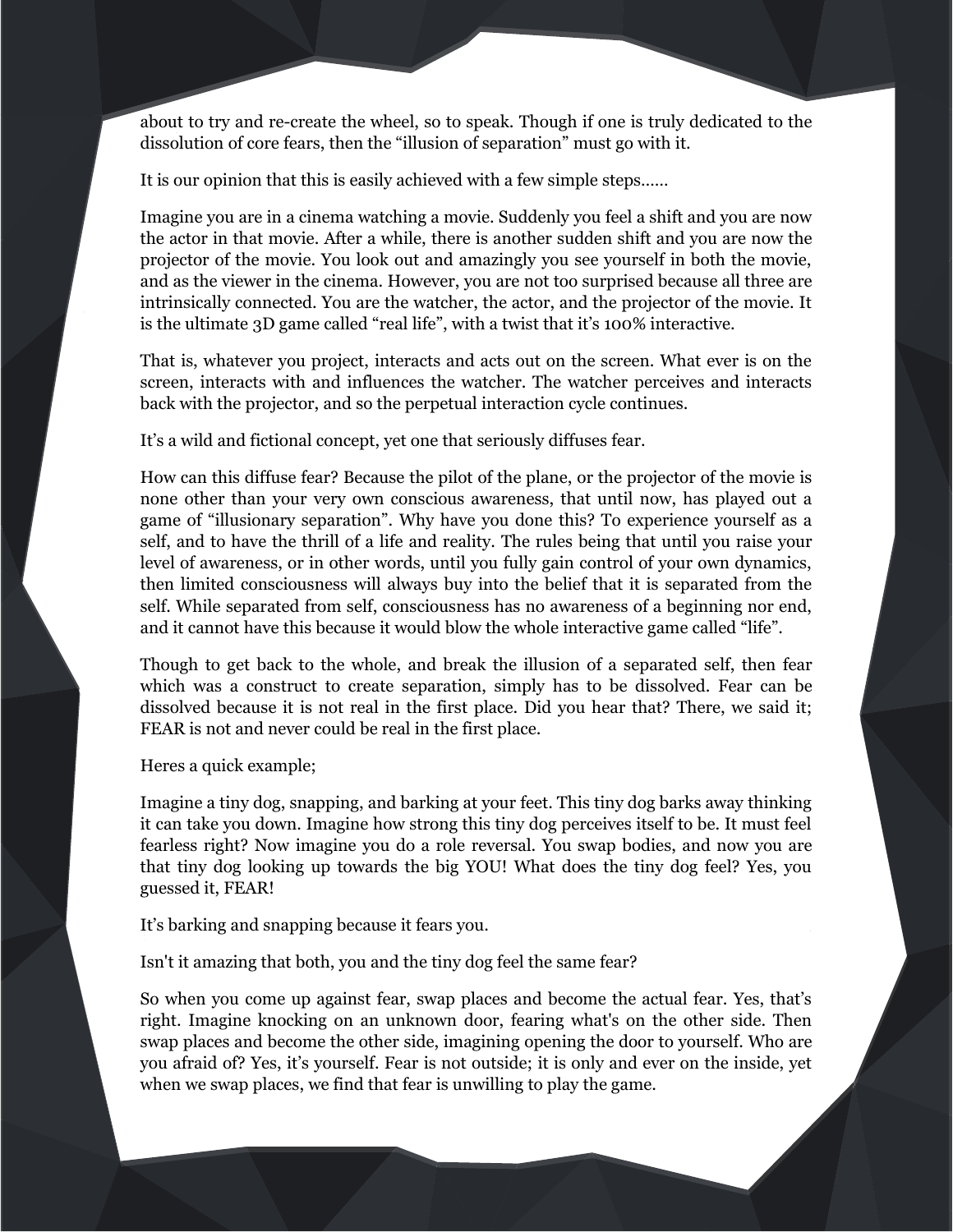## Why?

Because it didn't exist in the first place. Fear really is a construct of the mind, though there is an understanding that it is real in reality.

It is real because once consciousness projects it into 3D reality, giving it all the attributes of real life and reality, then it becomes as real as it ever could be. Nevertheless, and please, take some time out to consider that whatever fear comes forth into reality, has it's roots firmly planted in the sub-unconscious. That is, if a personal tragedy, or an unknown fear just suddenly appears, then somewhere in one's overall consciousness, a core associated fear exists.

Though what are we suggesting here? We are asking you to consider viewing life from a differing angle. That is, what your overall consciousness projects, ultimately reflects back in the giant 3D game called "life and reality". In other words, as overall consciousness is the ultimate creator, and what you see, hear, feel, taste, touch and smell, are all perceived whether you are conscious, sub, or unconscious.

# **The key to change, is to make it your business to become conscious of that which you were previously unconscious of**.

Think of it as the plane. Rarely does the passenger have any awareness of the cock-pit, controls, flight path, or pilot. However, do you remember that you are now the co-pilot familiarizing yourself with all the controls? and that the other passengers are oblivious to your actions? Well, the same could be said for your overall consciousness.

Respectfully speaking, for the moment, as you take control of your own plane, the other people in your life and reality matter not. Think of others as paid passengers and that while you master the controls they will be sub-unconsciously enjoying the flight.

Though, as it really is quite quick and simple, let's get back to be-friending fear.

When you are faced with the next fear, whether big or small, turn and face it. To help with this process, think of the fear as a movie that is being presented to you, and that the fear is an act.

Instead of side-stepping, avoiding, or ignoring. Face up to the fear with TRUST.

Trust that fear is not physical, and while it feels real, and it is supposed to feel real because that is fears job. Nevertheless, when the fear comes forward, reach into it, give it a welcome hug, and embrace it.

Does that sound crazy?

Please allow a real life example.

Although Gordon was a semi successful artist, he was riddled with anxiety and panic attacks, and the thought of flying tipped him over the edge every time. Regardless of his post, and at the expense of inconvenient traveling, at no time would Gordon board a plane.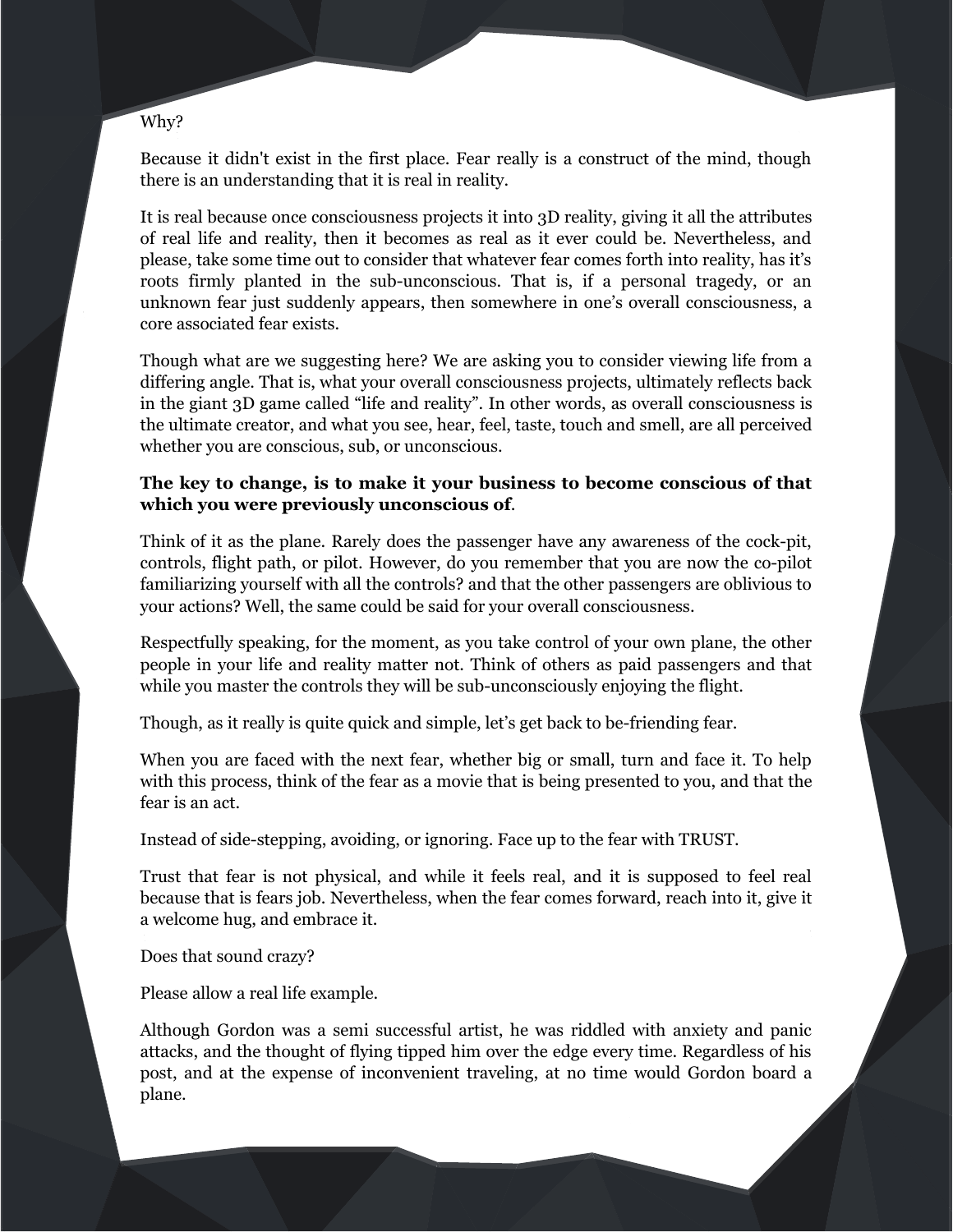Nevertheless and to reach into his root core, he now has two options.

To board a plane in real life

To mentally and emotionally board a plane "**the dynamic way**" while "**consciously**" searching for the root core

While a great deal of people will choose to go through number 1, it is our suggestion that feeling the fear and doing it anyway is only half the battle. Yes, you can feel the fear, and yes, it is most likely you can do it anyway, but the root still resides right? and the next time will be exactly the same as the first in the hope that with continual exposure, desensitization will take place.

Again, and in our own experience, continual exposure does not eliminate core fears. So what does?

Number 2 - To mentally and emotionally board a plane "*the dynamic way*" while "*consciously*" searching for the root core.

In every day wakefulness and in a fully conscious state, not in regression, hypnosis, or under psychotherapy, but in ordinary everyday wakefulness, the following approach was taken.

Gordon was asked to sit in a relaxed position, not meditating, just to be relaxed. He stated that he felt good, was in a peaceful state of mind, and was ready to progress. He was then asked to consciously imagine going to the airport, and step by step in his own mind, he was asked to picture the scenario of boarding the plane. Suddenly he began to experience STRESS.

However, please bear in mind that Gordon has not gone anywhere, and that he is still sitting comfortably. Nevertheless, in mentally picturing the plane scenario, automatically sends his energy to the next stage, which is to collect how he feels emotionally. That is, when his incoming energy is used to imagine boarding a plane, the first stage for all human energy is THINKING. His thoughts deter the pictures, and his emotions deter the way he feels about these imagined pictures.

For Gordon, the point of boarding the plane, was the point he experienced DISTRESS.

Now then! This is the point where he is asked to STOP!

Can you quickly rewind and recall that prior to this exercise Gordon was in good shape, experiencing no concern whatsoever. Yet after a few imagined thoughts, he was now experiencing real life DISTRESS?

Even though he is safe and comfortable, Gordon's own inner dynamics are subunconsciously, yet better termed, automatically reacting. As they are reacting adversely then to catch it before the fear takes over, Gordon is consciously asked a few searching questions.

At the point he feels distress, is where Gordon is asked to connect with himself asking his own inner self "what is making him afraid of boarding the plane?" For Gordon, the knee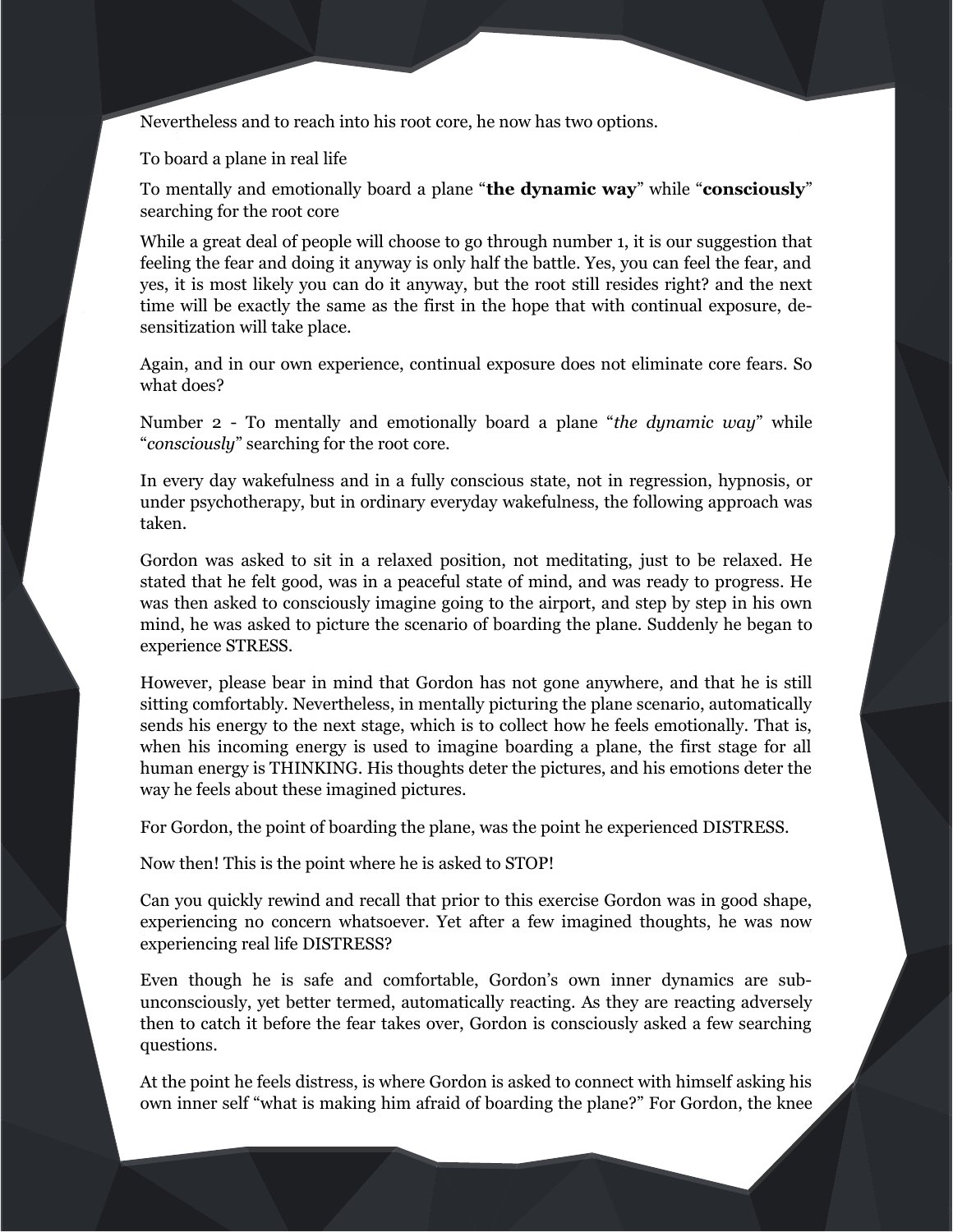jerk response was "*I'm afraid*". Yet, this is not the core.

Asked afraid of what? He replied, "*I don't know, i'm afraid of boarding the plane*"

Why are you afraid of boarding the plane? Gordon replied, "*I don't know, i might die*"

While death is a broad sense, and most likely not the core, can you begin to see that for Gordon, each question extracts a little more out from himself? If in the moment of distress, he does not "**consciously question**", then the fear would overtake and become his real life experience. Though he may be experiencing distress, it is the initial distress that will lead him back to the core.

However, remember the distress is man made. In other words, by raising the plane scenario to Gordon's conscious mind, is a trigger only to raise the fear. Yet also remember that the fear is not real because he is not boarding a plane, as in reality he is sitting quite comfortable.

When fear can be raised with a few simple images, it is a strong indicator that this is a trigger and not the root core. To find and get to the root, piercing through fear is required.

Fear can be thought of as a membrane, or better termed, a piece of cling film stretched over a cup of water. To get to the water piercing the cling-film is required, just the same as to get to the root, piercing fear is required.

# **Step 2 - Piercing Fear**

How is fear pierced?

Well, let's stick with Gordon and his plane scenario.

While gordon is sitting comfortably, but also experiencing fear, he is asked to mentally board the plane. Stepping onto the plane is his utmost fear, and one in which he experienced full on panic and anxiety. Albeit he is in a comfortable armchair, as the full on fear rips through him, Gordon's mind is convinced he's boarding a plane.

Gordon now has two options, and these are exactly the same options he has in real life.

**Mentally he backs off from the fear, and removes his imagination from the plane.**

**He allows, welcomes and embraces his fear to be as it is.** 

If he backs off the picturing and changes his images, the fear will dissipate, but it will not dissolve and next time it will resurface for experiencing.

However, if Gordon mentally, emotionally and physically allows all the fear to exist, then a very transformative dynamic process gets underway. Better still, if Gordon can muster the strength to encourage and embrace his fear, then the transformational process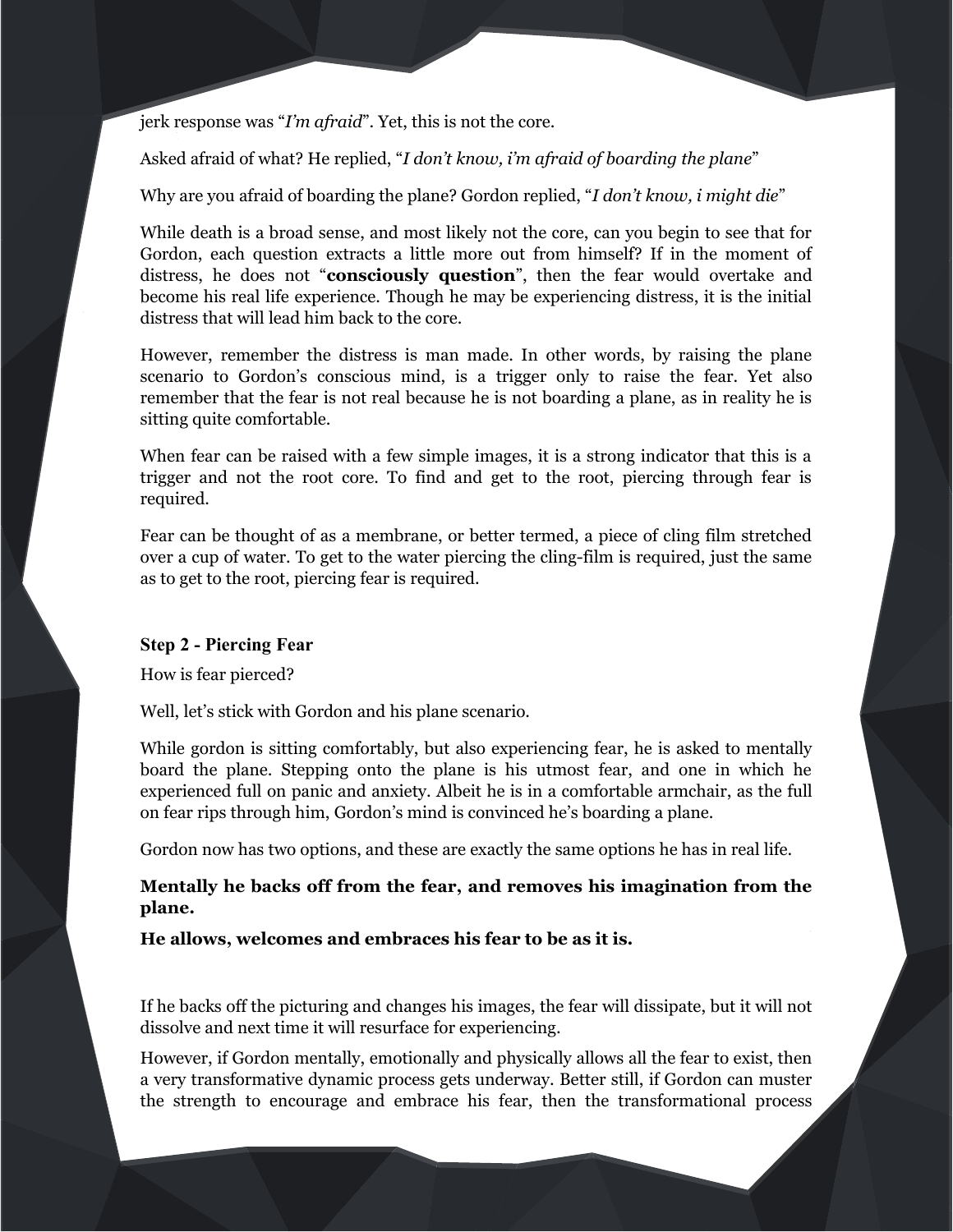## speeds up.

Sparing you from as much science as possible, and briefing it down into layman's terms. Please allow an explanation.

Fear, like all human energy comes down to an electromagnetic vibration. This vibration is recordable as an electrical pulse known as a Hertz. The exact frequency of fear is yet to be unanimously decided, nevertheless, experiments performed by British researchers haveshown <sup>13</sup>infrasound (which are sound waves below human hearing of 20Hz) are responsible for humans perceiving fear, anxiety, panic, and pressure in the chest, etc, etc.

On the other hand, the frequency of love is thought to be around <sup>[14](#page-64-2)</sup>528Hz.

Though ambiguity surrounds the exact numbers, the commonality is that to experience the feeling of fear, then one must resonate in that specific frequency. Yet what creates the frequency in the first place?

Associated experiences create brain neurons to form this way or that way. After the experience has been perceived as either good, or not good, a physical neuron is created that emits a specific frequency to that particular event. This in turn creates a biochemical process, which then goes onto instruct physical actions and reactions. Which then go onto create your entire life and reality and hey presto, you act and react according to whatever it was you originally perceived.

If the experience was perceived as good, then it falls into the positive vibration of love/desire, though if perceived as bad, then it gets assigned and vibrates to the negative vibration of fear.

However, there's more. Although the process is simple, what complicates life and reality for most everyone is that the originally associated experience gets overlaid thousands, upon thousands of times whereby the original event can no longer be consciously remembered. Nevertheless, just because it can no longer be consciously recalled, does not mean it is non-existent. In fact, the original associated experience is hidden deeply away from the conscious self, normally residing in the sub-unconscious.

Though as we will discover further on. The really good news is that because life and reality is an interactive process of "human consciousness". When the conscious mind asks the sub-unconscious for hidden, screened off material, then it has no option but to respond.

Though for the time being, let's get back to Gordon and piercing his full on fear.

When fear is faced full on, it has to be "consciously" faced. That is, there is little benefit to feel the fear when the mind is resisting and rejecting. As resistance is a natural human dynamic which is covered in it's own module (Getting What You Want NOW! - Transforming Inner Resistance), and resistance does have a rightful place in life. Nevertheless, on this occasion, resistance must be pierced.

Think of it this way. Gordon's mind will do all it can to avoid the feelings, emotions, and any physical effects from fear. This is naturally what the mind does, and has done from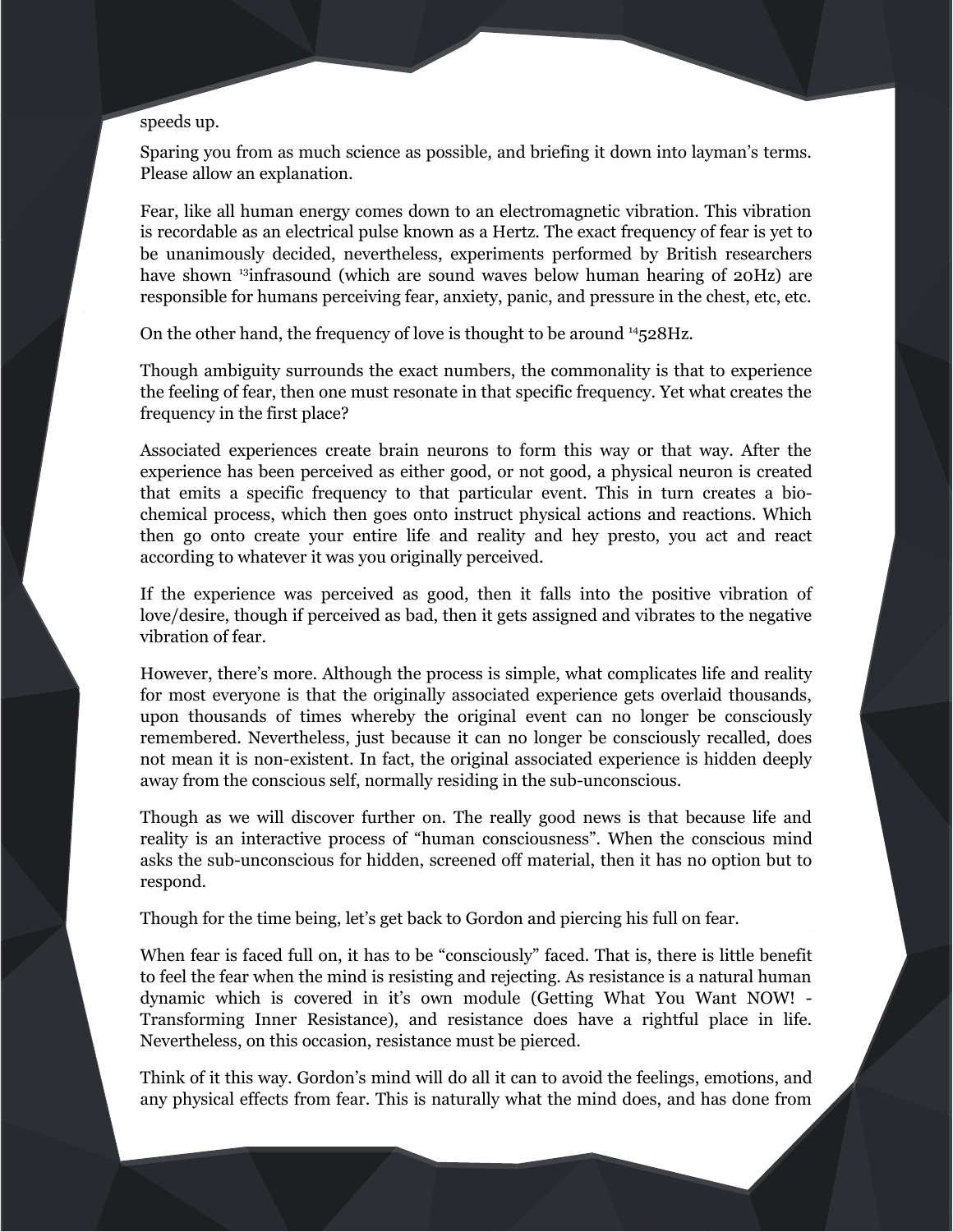day one, yet as we have already demonstrated earlier, the mind is not always right. If the mind's way was correct, then avoiding fear would eliminate it, though the reality is quite the opposite.

Resisting fear, avoids fear. Avoiding fear, merely puts it on the back burner, but it does not deal with it, and the driver is alive and functioning to it's fullest.

Though, likened to a body builder who first must resist the weight, then feel some pain until their muscle stretches, piercing fear is not too dissimilar. Yet, as any body builder will advocate, resistance and perceived pain is always short lived.

When Gordon faced his fear, he "consciously" engages in the process making sure he does not withdraw. Yes, there will be fear, and yes it will go on to trigger a tsunami of bio-chemical, and physical responses, but remember he is in the comfort of his own imagined environment. Nevertheless, and it may take a few attempts, but as Gordon feels the full on fear, something remarkable is also happening.

Provided the attention is held on the fear, then unbeknown to him, fear will begin to subside. It has no other choice because fear requires the energy of resistance and avoidance to fuel itself. As Gordon embraces, focuses and welcomes his fear, which he did. Then fear will rage and rant for a while, and then dissipate. Which it did.

Fear cannot exist without the fuel to drive it, yet this is not the end.

Though please do not get too ahead of the situation, as what we are discussing here is piercing fear, and we have not yet arrived at the point to dissolve it. Consciously feeling the fear full on, is one step further to the transformative process, but it is by no means the complete answer.

Piercing fear can be likened to a base jumpers experience. As they prepare to jump, fear permeates their being, yet they soak it up even feeding from the feeling. In other words, they have become used to feeling and then going beyond fear. That is, anyone and everyone who experiences fear, does so through a set cycle. Eventually, and appreciation is used with the term eventually. Though, eventually fear and the effects from fear will wash over and fizzle out.

Again, and attempting to maintain simplicity, as consciousness is always in a state of flux, all fear no matter how big or prolonged has a set cycle. In other words, the mechanics of fight or flight kick in, then the process of fear gets underway, but as overall consciousness is the decision maker, it knows when and when not the fear is real. If when like Gordon you push yourself into an imagined fear, then your overall consciousness will come to the realization that although the mental, emotional and physical processes are raging with fear, no real fears are present.

Though what would happen if Gordon were to embark upon a real flight?

Well, we are getting slightly ahead, and will come to this point in a short while. Though it may surprise you to know that the process, experience and outcome is exactly the same.

That is, even if Gordon were to physically board a real plane, then his fear would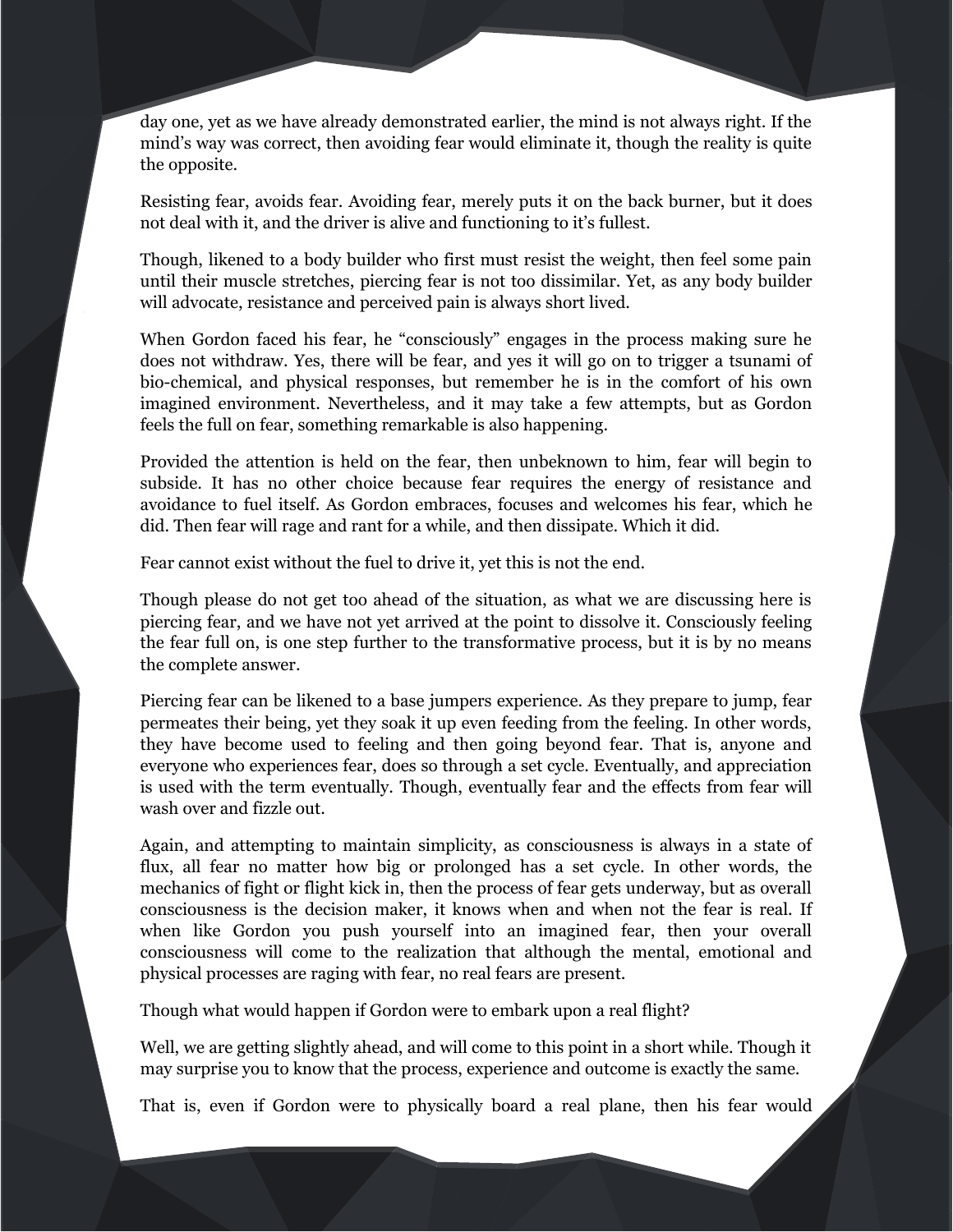eventually subside. It would do this because his overall consciousness is constantly in a state of flux, and it would decipher a real from a perceived threat. Though you may think Gordon's fear of death was real, his overall consciousness knows the threat was imagined, so when he does board the plane death does not happen.

However, there is more as what do you think it would be that would stop Gordon from instantly dying when boarding the plane? and how would he know a real from an imagined fear?

Well, the really good news is that all fears are imagined, and here is why?

Gordon's overall consciousness knows that he does not fear the actual boarding of the plane, but what he is feeling is a bi-product of another fear. In layman's terms, this translates into what Gordon fears is the FEAR of the fear, and not the actual physical occurrence itself.

Please allow us to repeat that?

# **Gordon fears the FEAR from the fear, and not the actual fear itself.**

In other words, if he were to really board the plane, he may well indeed feel fear. Yet the reality is that he cannot even remember the original core fear. Nevertheless, the fear he is feeling, is not the boarding of the plane, but it is the fear, of the fear in boarding the plane. In other words, he has become scared, and is frightened of his own feelings of fear.

While it might sound complicated, it really is just two layers of fear, or better stated fear feeding itself from fear. A little like positive people attract positive people, fear goes onto create more fear. The main difference with the above fear is that it has become so overlaid, the original core experience has long been hidden from sight.

It is our suggestion that Gordon's fears project into his life and reality because these are unprocessed core fears that have thousands, upon thousands of overlays, which are then bleeding through into reality. Though what we are really suggesting is that fears projecting into real life reality are serious presentations that require attention. In other words, and when worked backwards. Undo the real life presented fear, work it back to it's core. Raise it to the conscious self for processing and coincidentally, reality reflects these magnificent changes.

Though allow it to be stated, that if Gordon were to keep piercing fear, then he might become apt at going beyond, yet as the root is still present, if he were to continue boarding planes, then fear would continue to keep rising.

The point being that piercing fear is a tool to add to ones toolbox and while it is a step further, it is not the answer to fear.

Therefore take a fear and imagine it. Feel the fear and allow it to go through you. No matter how big, get used to welcoming and embracing the fear and begin to pierce the physical, emotional, and mental effects. In other words, become the observer, and just watch as fear rages around. Eventually and assurance is given that fear will begin to subside. When it stops, continue to think thoughts of the imagined fear and try to bring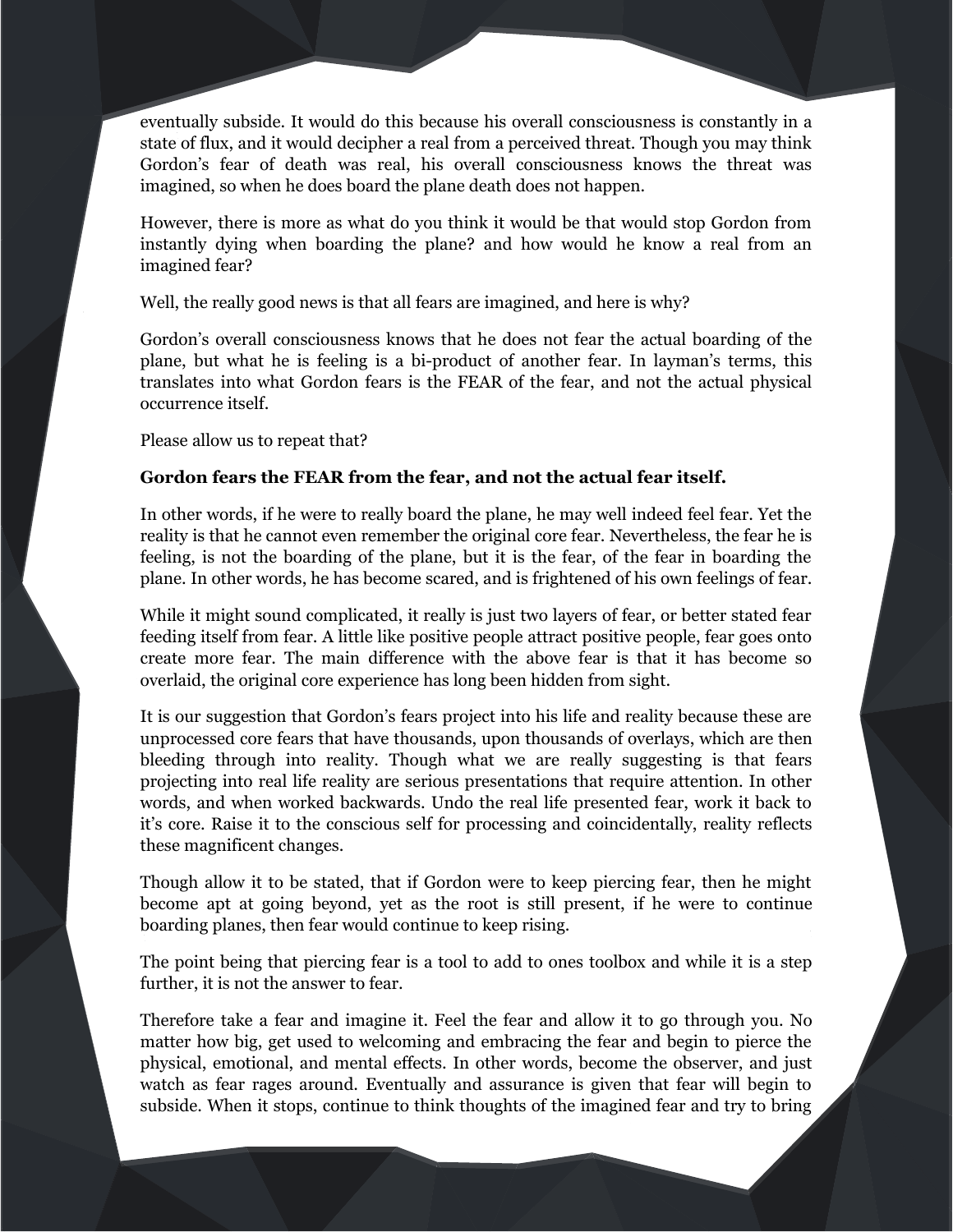back the fear.

It may take one, ten or more times, but if you stick at it, focusing your attention on the actual fear. Then eventually like the base jumper, your conscious awareness will go beyond.

What is beyond fear?

Serenity and calmness.

Yes the core associated fearful experience will still exist, but when the initial fear is pierced, then a calmness will ensue.

If like Gordon, there is a fear of death, then feeling that fear is part of the solution. However, if like most, imagining their own death, or the death of others is totally off the menu. Nevertheless, please prepare yourself for the following.

To eliminate the fear of death, one fully imagines and embraces the situation. This is not crazy talk, or unfounded words of wisdom. They do indeed work.

As there is an aversion to picturing and emotionally connecting to ones own death, then this maintains a natural level of resistance. Resistance creates the distance which maintains the separation from consciously processing, which adds to and keeps fear alive.

If death is brought forward into the conscious mind, welcomed without resistance, embraced emotionally, then a change in electromagnetic structure gets underway. Yes, there will be fear, and lots of it, yet like stated above, allow it to rip though and wash over. Eventually it will subside. When it does, the mind can process death in a way which it then comes to terms with. Though the biggest release is the attachment to life.

Later we will uncover how to release all attachments.

## **Step 3 - Unearthing, And Unlocking Core Fears**

Now we must begin the task of unearthing, unlocking and dissolving core fears, so for the time being let's stick with Gordon.

Remember it was said that boarding the plane was not Gordon's core fear, and that we got back as far as him fearing death? Well, as the perception of self is a separated self, then fearing death is a somewhat natural dynamic.

However, just because Gordon said he fears death, and he most likely does, when he lives from a premise of fear, then fears begin to dictate and consume his reality. In other words, the task here on is delicate and requires a large degree of patience.

As like most, Gordon has millions upon billions of real life experiences, all being analyzed with [15](#page-64-3)100 or so billion brain neurons. In short, that's trillions upon trillions of varying permutations for the mind to shape and form it's actions and reactions in reality.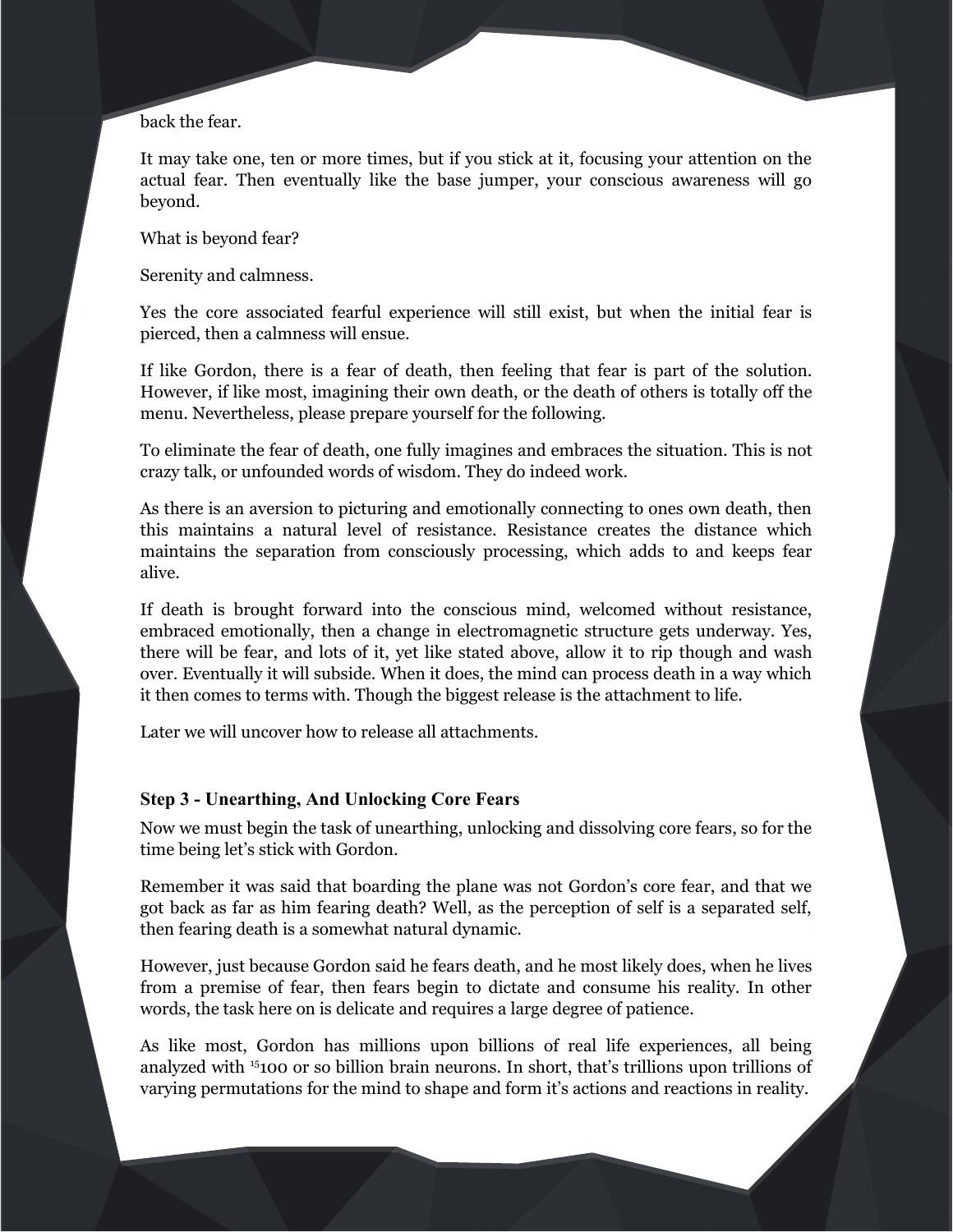Nevertheless, it is not necessary to identify and process all 100 billion neurons, and it's not even necessary to weed out the fearful ones. All we need do is follow Gordon's reality from present to past and the branches that feed the leaves will emerge so to speak. When the branches are traced back to the trunk, and the trunk back to the roots, then like the root of a tree. Knock it out and everything around it collapses.

To our astonishment, human associated experiences and core fear appear to operate in exactly the same manner. That is, follow today's current fear back, and after some digging, eventually you will arrive at it's core. When the core is raised to the conscious mind for processing, then an amazing transformational process happens. That is, dissolve one major root, and a hundred or so surface fears go with it. Furthermore, core fears have rarely been found to bear any resemblance to surface fears, which is why we are not too concerned about Gordon fearing death. Death is a broad term, it is a link back, but it is not Gordon's root core.

How do we unearth Gordon's core fear?

Again, this can be achieved in two ways

1 - Mentally imagining and then processing exactly the same as he would in real life

2- Physically enduring boarding a plane, and then working back the fear from the actual real triggered event

Of course it is a personal choice as to which direction one takes, though our suggestion is always to become apt at the imagining (option 1). As not only do you not need to encounter the real life event, there is no need to experience a future event either.

In other words, it is our opinion that fears manifested into real life are there simply because the sub-unconscious is creating, then projecting them in to 3D life and reality. While we realize this a stark statement that may come under fire or rejection, we ask only that you maintain an open mind on the subject. As without doubt, when all surface fears are traced back, processed and dissolved, then consequently a reality without fear ensues.

However, the immediate response is almost always a disassociation and disownment of any physical fears. That is, to hear that you may well indeed be 100% responsible for all your core fears is perhaps a little too much for the mind to bear. Nevertheless, bear in mind that you are trillions of single cells binding together to form that which you see in the mirror. That's right, your reflection of an individual human being is all but 99.9% space, 75% water, with billions of neurons computing trillions upon trillions of possible outcomes. To add even more, 80% of your entire life and reality is being created and maintained from the sub-unconscious self, with a mere 20% in your conscious awareness.

With that in mind, you could be responsible for everything, but you just don't know it yet. It's a little like playing spot the difference between two pictures. What the conscious mind is not aware of, it simply cannot process. Nevertheless, it does not mean it does not exist and that you are not responsible for it.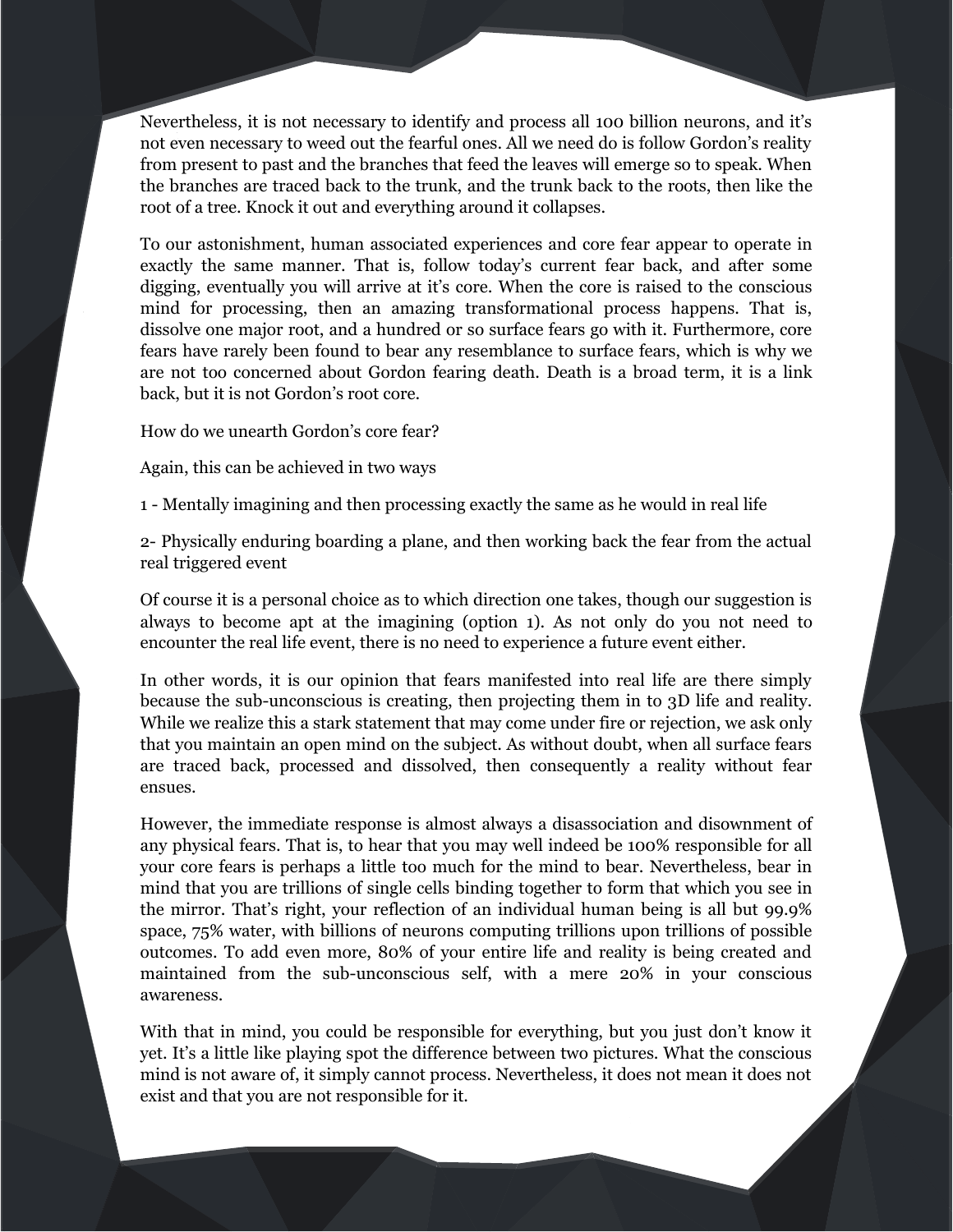## Though now back to option 1

There is a great shortcut in the process of unearthing core fears. That is to mentally imagine a current fear, allow whatever emotions to come forward. Feel the emotions, own them, and then consciously seek there original association. Though we are not talking about therapy, hypnotherapy, or psychotherapy. What we are talking about is everyday self-reflection, in a normal awakened state.

In simpler terms, whatever the fear, feel it, and seek it's original creation. Though contrary to what you may think. The original fear event is never the current one. So here's how it's done.

Remember Gordon? Well, now he's sitting comfortably again in a relaxed state of mind. Once again he is tasked to imagine and recall the plane scenario. Though this time, he powers it with all his mind and imagination. With vigor, he imagines the point whereby he flips into real fear and at that very point, we ask him to STOP!

While we know he fears death and in stepping onto the plane he might die, as already outlined this is a trigger and not a core fear. At this point we STOP, changing the direction slightly. Now we ask Gordon, what memory can he recall that is triggering this innate fear. At first he said "*I don't know*", until it was posed over and over again.

According to the amount of resistance, and in Gordon's case this meant posing the same question 9 times over. Nevertheless, his sub-unconscious eventually come forth.

It took 9 times because Gordon has a normal mind in so much that it is well versed in bouncing off and resisting core fears. In a general sense the average mind will NOT ALLOW access simply because the mind is itself a tool which has been trained into AVOIDANCE. In presenting the same question 9 times over meant the mind has no where else to go except answer the question. While it might sound like torture techniques of brainwashing into submitting a confession, it is none other than engaging with the sub-unconscious, or termed another way, "the subtle self". Though the resistance comes from the subtle self simply because it is not accustomed to being consciously interacted with, but assurance is given that with time and effort, future unearthing becomes easier.

Anyhow, Gordon spoke of an associated event that was way back in his childhood, and yes it is almost always located back as far as early childhood. Though what came to his conscious mind was an experience he had totally forgotten.

Gordon spoke of being shown images whereby when he was around 5 years old, his father sent him to the bedroom. He went onto speak how during the hot summer nights of being confined to the small room was both uncomfortable and extremely isolating. He went further to speak how sad he felt at hearing his friends outside playing and enjoying themselves while he was locked in his room.

Overall, Gordon had associated his containment to a bad experience. When he was young and underdeveloped, can you remember the hippocampus is not mature enough and that the amygdala gland processes emotional content? Well, here lies the fundamental root core. That is when Gordon experienced the bedroom scenario, as a child his perception is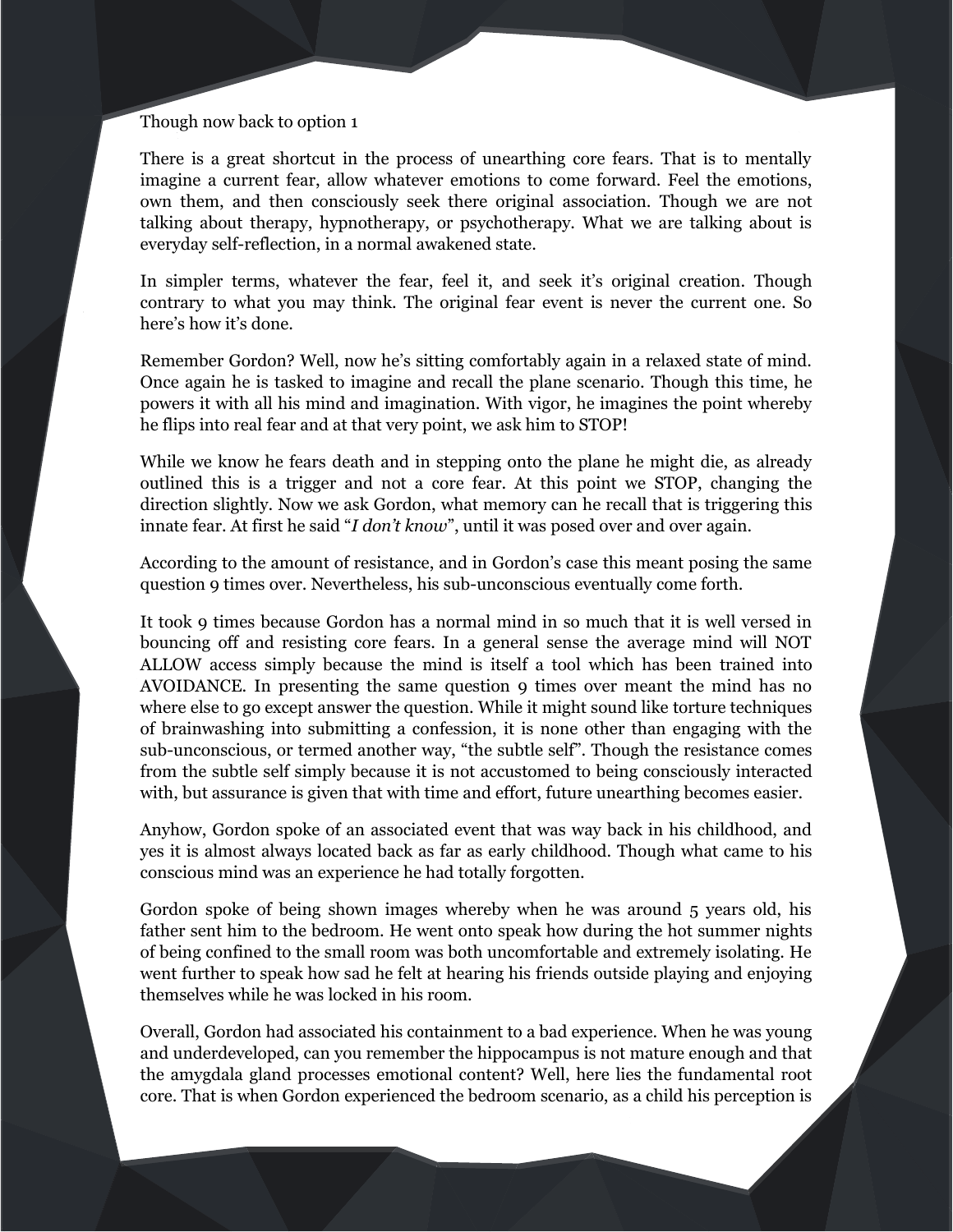also young and still in the early stages of forming. This is vitally important because what's perceived when young, embeds itself into the system which then goes onto influence all future related events.

That is, when young Gordon's overall consciousness has a choice. How is it going to perceive the bedroom scenario? Will it be good, or not good? it's as simple and as basic as that.

For example, and this can easily be tested out for yourself. Imagine a previous event, it can be anything as trivial as a shopping trip. Now think about that trip and how you perceived it. As a general rule it falls into one of only two categories. Either it gets a tick to say yes, or a strike to say no. Either it is viewed as green for go, or red for no, like or dislike, etc, etc. The point being that each and every experience or event can be narrowed down to one of two words - like, or dislike, good or bad, but the real connector that glues and binds the physical neuron is how you felt about it. In short, perception perceives something as "**it felt good**", or "**it did not feel good**", with everything else just an elaboration of what perception deems as good or not good.

Please think about this, and have some fun trying it out. If you have not already done so, you will be amazed at how basic perception really is.

Now imagine a child, and ask that child what it thinks about the state of the economy in the USA during the forth-coming year. What do you think that child will respond with? Of course, the child's mind would be bamboozled wouldn't it? Now ask the same child what it thinks about it's parents and the most likely answer is "*I like*". In a general sense, and unless first taught, a 5 year old child does not understand the concept of love. The beginnings for most all children, including your self when you were young, was to first like or not like, right? While it appears humorous, the point is that when very young, perception makes basic decisions of like and dislike, good or bad, etc.

Though back to Gordon. Remember his bedroom scenario happened to him around 5 years old, and although he could not consciously recall, now at the age of 35 he somehow understands the experience to be NOT GOOD. Is it then a coincidence that when boarding a plane and feeling fear that when asked 9 times he consciously recalled this real life event? And while there is a great deal of dismissiveness surrounding childhood going on to influence and form present day reality, the reality is that it could not form any other way?

If Gordon and anyone who is experiencing inner discomfort accepts ownership and full responsibility of their "everything", including childhood. Remarkably this ensures a fast track towards processing, dissolving and freeing oneself of their core fears.

So for Gordon, his perception of original events relating to "containment" are perceived as "not good", and perceptions job thereafter is to store this memory using it for all future related events. In other words, as Gordon is experiencing real life and reality, his basic perception must choose good or not good, it's as simple as that. Though what makes it choose to hold onto and forget other events is the emotional association. For perception to make the decision of **good** or **not good**, it must use one or more of the five senses. That is sight, sound, taste, touch, or smell, plus intuition. So when Gordon is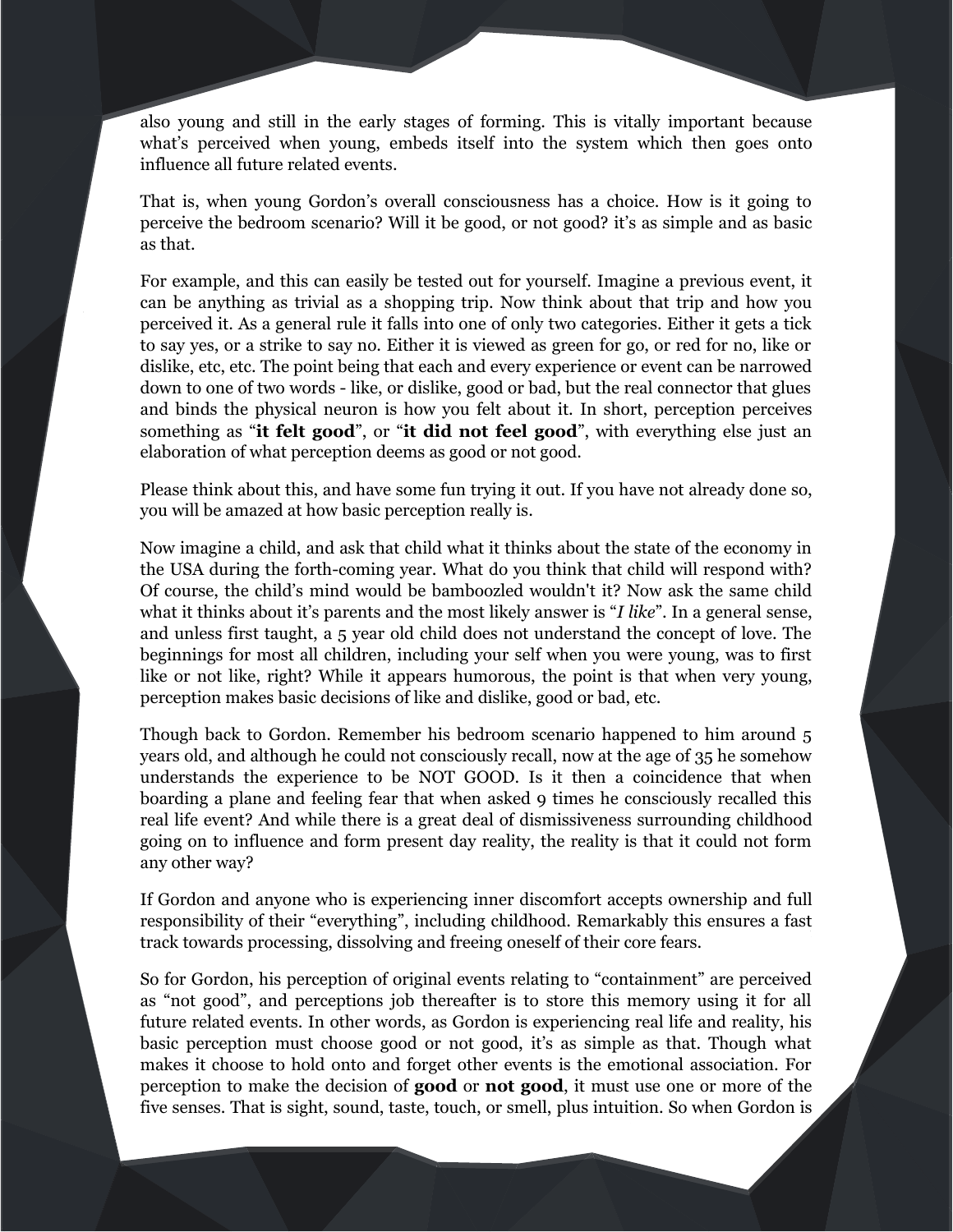thrust into his room, the door closed, and he is now alone listening to his friends playing outside. Then for his perception to store this as not a good experience, then he would have to emotionally connect the event to what he is seeing, hearing, smelling, tasting, or touching. The connection comes when his intuition, or said another way, his overall consciousness: at that time, feels the event to be good, or not good. Once the feeling is connected to the real life event, it has an electromagnetic frequency which will pulse and will trigger for each new **similar** future event. Though did you notice that similar was bolded? This is so because for the brain to trigger the amygdala gland into producing fear, future events need only to be similar, but not exact. If you can imagine your brain is a little like a google search engine in so much that when you type a word search, it comes back with relevant and not so relevant. Though to be more precise, type in the word "present" and all the variations from present day, to a gift, to a presentation come back.

It may now surprise you to discover the human mind operates in a very similar fashion, in so much that when Gordon's core fear is called forth, the brain searches on the associated feeling and not the actual event. For example if Gordon, and it is worth mentioning that only Gordon would be able to recall the feeling which his core fear associated to. While it may have formed in the bedroom, his mind has the ability to recall, bedroom  $=$  fear, box  $=$  fear, containment  $=$  fear, father  $=$  fear, kids playing outside = fear, and any smells, tastes, touches of fabrics, and the images which he seen at that given moment all = fear.

You may now be thinking it is an impossible task to undo and dissolve core fears, but this is not the case, because the "unlock key" lies within the associated core feeling and not the other associations. The key to dissolving hundreds, if not thousands of daily fears is to find the associated core emotion of "*containment = not good*".

Though here is one of life's simpler, yet not so public facts. It is always a linked emotion that drives fear, and it is so simply because fear is not a physical or mental construct, but fear is a feeling. All feelings are emotionally driven simply because that is the very nature of there existence.

However, for Gordon, the feeling of containment is unprocessed and now considered to be emotional baggage.

#### Why is it unprocessed?

Because Gordon's limited conscious awareness was not mature enough to rationalize the event in real time. Just like the child above cannot rationally, or critical analyze the USA economy, at 5 years old, Gordon could not rationally, or critically analyze the bedroom scenario for it's "TRUTH".

While it appears we are leaving the territory of fear, please be assured that we are not. Truth is unbelievably relevant when it comes to holding, manufacturing, processing, and dissolving core fears.

## Why is this so?

Well, can you recall that earlier that universal truths came into the module? Outlined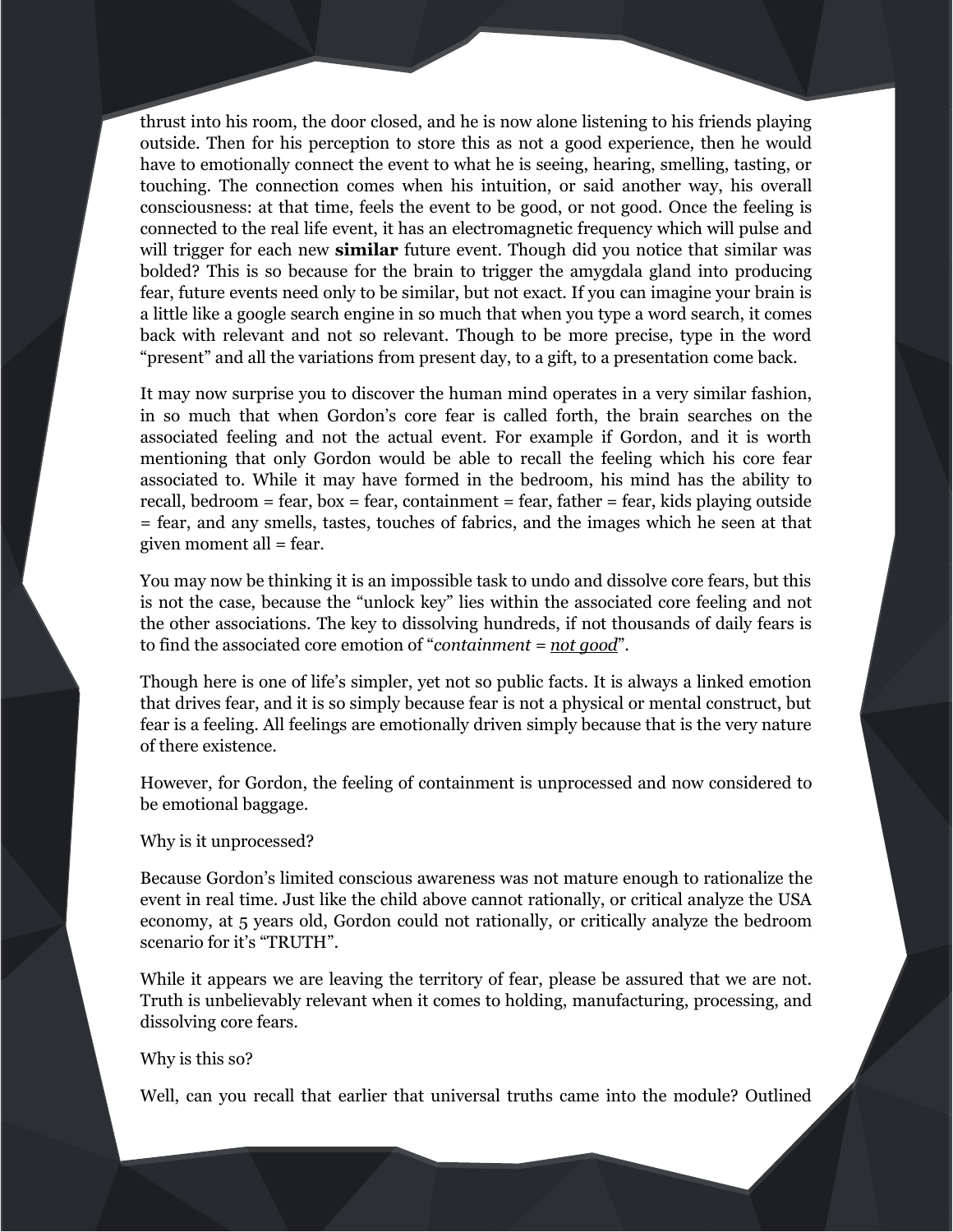was that "It may be your truth, but it is not a truth of the universe". Well, when Gordon stored his real life experience as not good, it also stores as "his truth". Nevertheless, when talking about universal truths and truths of the universe, the truth is that Gordon was not in a position to soak up and analyze the whole truth, so his truth is not a truth of the universe. It is his truth, but he does not know and could not have known the real truth of the situation.

The extended truth which Gordon became familiar with later, was that he was sent to the bedroom because his father was experiencing an inability to deal with a "naughty boy". Now aged 35, he was also able to rationalize and process that the event was not so bad after all. Eventually he came to the conscious understanding that being within four small walls brought no more harm than being outside with his friends, and while he felt injustice at that time, he could now process and let go of that injustice.

How did he achieve this?

When young, processing real life experiences and events are done so from a single perspective. That is, Gordon could only see and perceive reality from his own point of view. However, when older and he "consciously" recalls and goes back into the event, then he can process it from varying angles. Though the emphasis is on "**consciously**", for without consciously recalling, reliving and re-processing the event, then fear could not dissolve.

If Gordon could have viewed the bedroom scenario from the same perspective that he could now do at 35, then it is highly unlikely he would have retained the event as a stored and embedded memory. Though the really good news is that no matter the age, yet once consciously recalled and processed, the dissolution occurs.

Nevertheless, before we reach the dissolution, let's go back to Gordon boarding the plane.

Now he has consciously recalled a childhood event, is this the end of it?

Of course not.

What Gordon has achieved is a "connection" to an "associated event". Yet, in order to dissolve and let go, he must first consciously process this event.

Although we have spoken briefly about this already, here is how associated events are processed, and let go of.

# **Step 4 - Processing The Unprocessed**

All unprocessed events and experiences have some form of association behind them. That is, there has to be a charged emotion of either like, or dislike, good or bad, want or not want. It's as simple and as basic as that.

As we have already mentioned, fear holds one electromagnetic frequency, while desire holds another and it is these "locked" frequencies that emit and attract a particular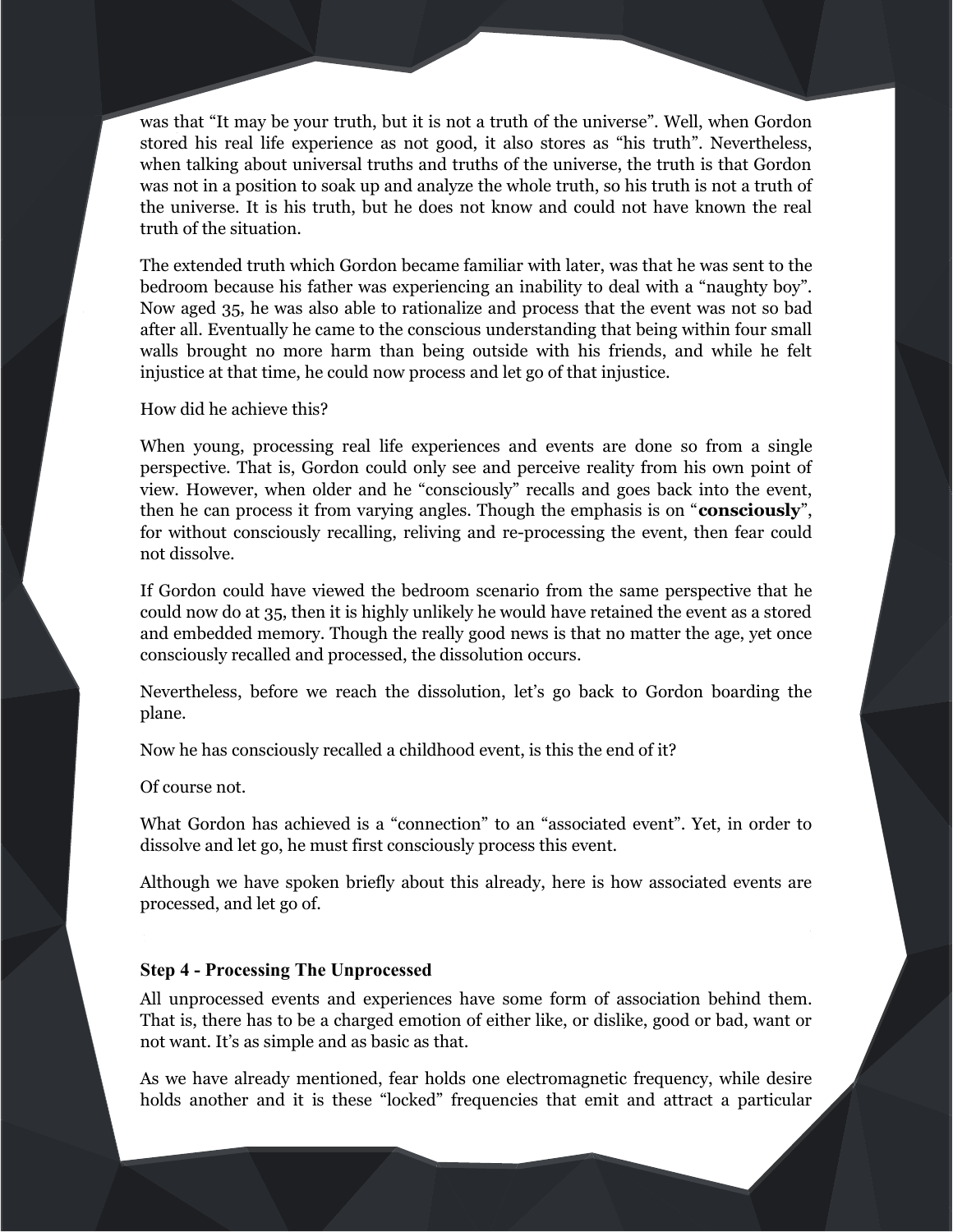signal. Think of it like a radio wave, Radio Heart on 99.5HZ cannot be heard on Radio Mind on 88.5HZ and vice versa. The same way and albeit fear and desire are from the same family, when locked in, no matter what they continually pulse and emit their own signal to attract their own individual audience.

However, there is a twist. Even a not good event can evolve into a good and desirable event. How can this be?

Because as mentioned earlier. The way that the average human dynamic has evolved is such that when a dislikable, not good, unwanted real life event is experienced, then the sub-unconscious instructs a series of positive, desirable motivating overlays. In a general sense, this is performed automatically and away from one's immediate awareness, and it does this to keep life and reality striving in a forward motion.

Though it will not be expanded upon in this module, it is our understanding that there are only ever two outcomes that overall consciousness ponders and makes decisions upon. That is;

# **Is this Productive or Destructive?**

If it is productive then the human system of dynamics moves on, yet if perceived as destructive, then inner dynamics get to work with a series of productive overlays.

# For example;

Let's assume you go on a vacation yet the holiday turns out to be dreadful, what do you do? Either future vacations are put on hold, which is avoidance through fear, or for the next vacation it is most likely you will go out of your way to ensure a good time is experienced. While this is quite normal, please delve into the dynamics for a moment. That is, one's overall consciousness strives to create a positive overlay, and while this is just a basic example, the process when forming perception is exactly the same.

Though the main difference is that when young, and when emotionally charged, the experienced event becomes a stored memory that embeds itself into the system and then goes onto influence and create current reality.

Now remember that the first recalled fear for Gordon was a fear of death? When he thought of boarding the plane, death sprung into his mind. As this is the first layer of fear, it is what Gordon will process first.

Now we ask Gordon to step back on to the plane, and connect with the thoughts and feelings of death. In simple terms, we go through the same single point intensive interrogation questioning as earlier.

#### Gordon is asked,

1- What is it about death that scares you? Gordon replied with, "*I don't know, I just don't wanna die*".

The single point questioning continues.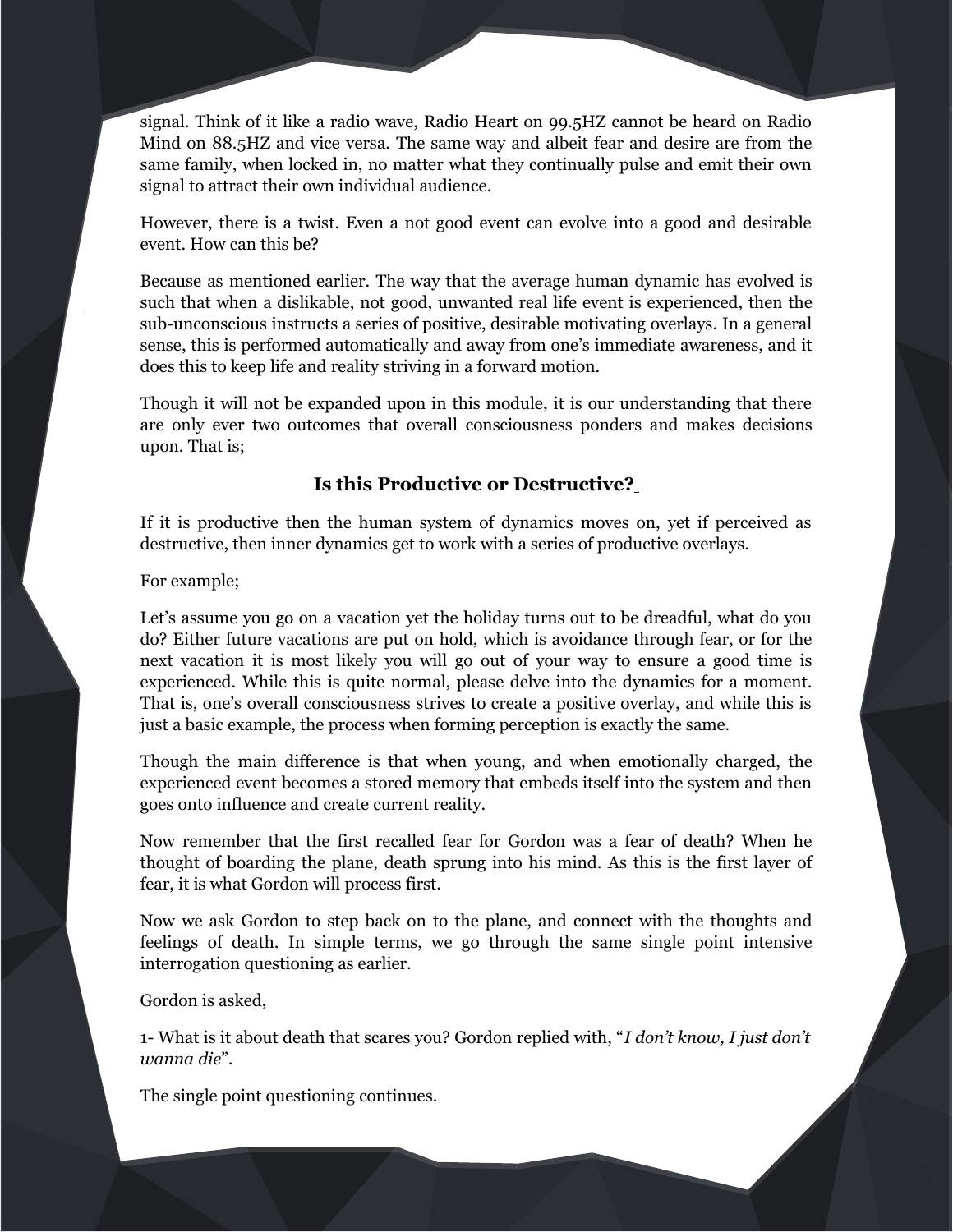2- What is it about death you don't want? Gordon replied with, "*I don't know, I haven't yet achieved what it is i want to achieve*?"

Single point questioning again.

3 - What is it you want to achieve? Gordon replied, "*I want to be successful and have my own business in life, but this panic and anxiety is getting in the way*".

4 - What is the anxiety and panic saying to you? Gordon replied, "*I don't know, but I'm scared i will fail*".

5 - What is it about failure that frightens you? Gordon replied, "*I have been taught that failure is not an option and that if i fail, then i am a failure and i don't wanna be a failure so it's better not to do it in the first place*".

More single point questioning -

6 - If you do not attempt it, how does that make you feel? Gordon replied, "*I'f I don't do it, then i've failed*".

7- What makes you think and feel that you have failed? Gordon replied, "*my Father told me i was a failure and that i would fail*".

8 - When did your Father tell you this? Gordon replied, "*when he sent me to the bedroom, he would shout and call me a loser and that i would never be any good at anything*".

9 - Did you believe him? Gordon replied, "*yes*".

10 - Why did you believe him? Gordon replied, "*I don't know, because i did*"

11 - Is he right? Gordon replied, "*yes, because my life is a mess. I wanna change but i can't get rid of the panic and anxiety"*.

12 - Would you believe your father today? Gordon replied, "*no*".

14 - Why not? Gordon replied, "*Because i know better*".

Last single point question -

15 - Then why not let it go? Gordon replied, "*I don't know why, it's just there, always bugging me in the background*".

Did you hear what Gordon said? "*it's just there, always bugging me in the background*". Wow, all this conversation to get back to what he always knew, had lived with since being young, and a sentence that has played out like an 8 track in the background of his mind.

We ask again, is it a coincidence that Gordon can recall the above conversation, memories, and feelings from when he was young? While we would like to say yes, it is not just pure chance, as the recalling is very poignant indeed.

As we can glean from the above, Gordon fears death, but death is the bi-product and not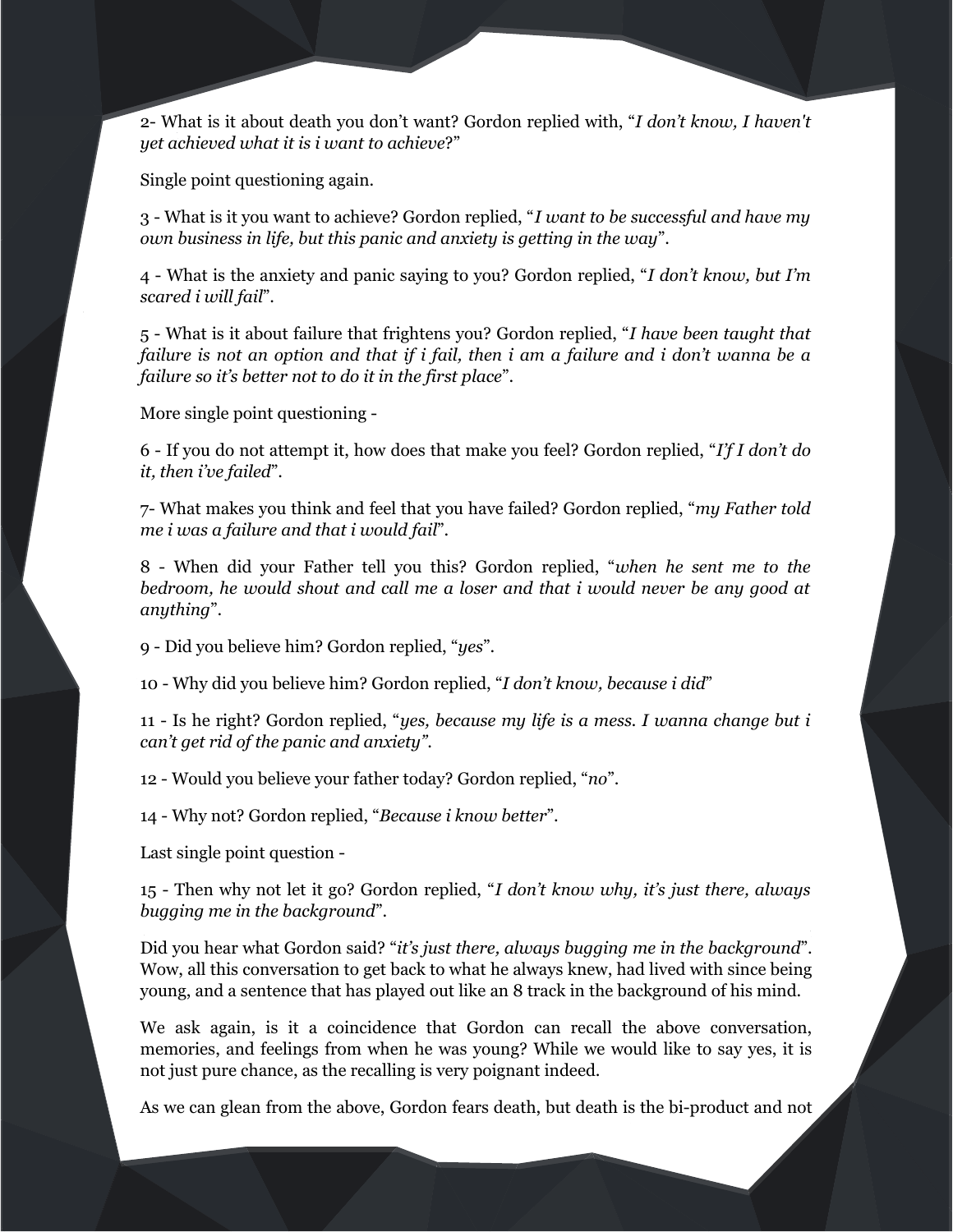the actual root core of his fears. Furthermore, we can see that Gordon's life and reality today is being heavily influenced from experiences when he was 5 years old. Yet to get there, took a series of peeling off the overlays. If we do not strip back the overlays, the conscious mind will only ever answer the surface questions.

Now as bizarre as this might sound, Gordon is first asked the following. If you stepped on the plane and death became you, what then? Gordon replied "*I don't know, i suppose it will all be over*". What will be over? Gordon replied, "*I don't know, i mean this shitty, fearful, horrible existence*". O.K. Gordon, allow yourself to board the plane and die. Gordon replied, "*I'm scared to die, and i cannot do it*". Step onto the plane Gordon.

At this point, this is potentially the biggest subjective step Gordon may ever take in his entire life.

As Gordon steps onto the plane, and as fear engulfed, his whole body went into panic mode. He sweated profusely, trembled and his heart was racing wildly. Yet to his amazement, death did not become him. As death does not become, and he stays with the fear, he is encouraged to connect and feel whatever it is that comes up. To his surprise, surfacing was images, sounds, and more importantly "**feelings**" he had not felt since there inception.

Consciously he was "**re-living**" experiences of 5 years old, younger and even some that were older. It was like opening pandoras box as the relive, felt as real as the original events. Nevertheless and on this occasion, he stayed with the fear.

Once the fear subsided, Gordon could rationally connect boarding the plane to his childhood bedroom experience, yet other events appeared to bear no relevance. This is not the case, but as outlined earlier, all fears feed from fear and it does not need to be an identical event.

# For example;

As Gordon felt and perceived "containment" as not good, then any and all future events relating to containment could act as a trigger. That is, he may experience containment being stuck in a job, in a plane, in a car, at the zoo, or it could show up elsewhere such as a holiday, a cinema, or anything that could associate the feeling of containment.

The boarding the plane is just a trigger.

However, now that he has an associated real life past core event, to completely dissolve, unpicking that event is required. Though not a cop out, once the root core event is raised to the conscious self, then the process of unpicking happens naturally. That is, over the coming days and weeks Gordon will experience images, feelings, tastes, smells, all pertaining to the original event that will rationally and logically unwind themselves.

How does this happen? Because once something is raised to the conscious mind then it naturally processes itself based on current and not past perception. In brief, instead of analyzing from a single angle which was all perception could do when young, the same event is processed using a variety of rationale and logic. The upshot being that once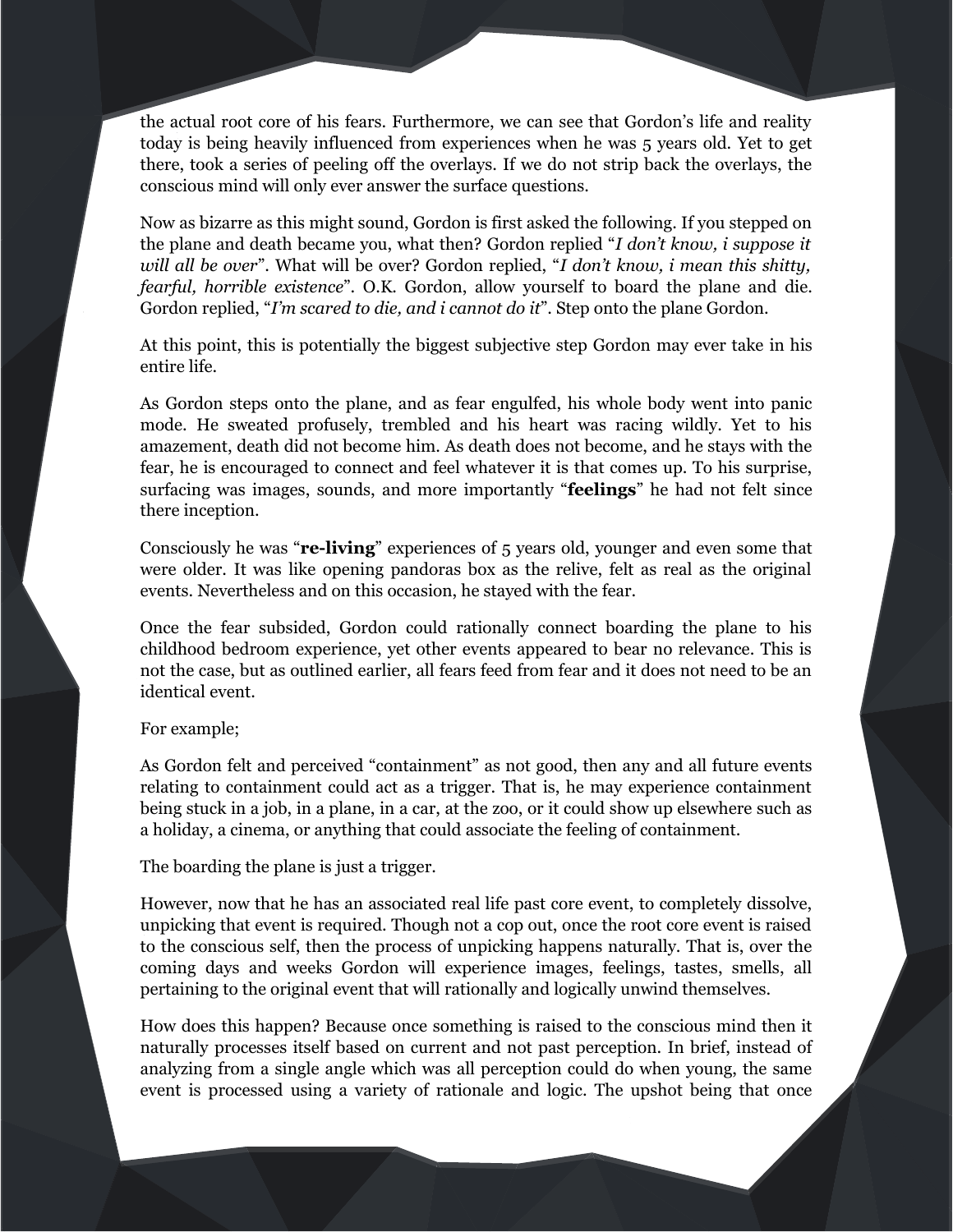processed to the "universal truth", then the negatively attached emotion of "not feeling good" dissolves with it.

This happens because like Gordon, today he is much wiser, more knowledgeable, and able to view things from various perspectives, something which during the formation of the original event, he was unable to do.

Though how does he know that all surface fears relate back and are hidden in childhood? The short answer is that, he doesn't, and doesn't have to. What matters is he follows fear back like in the example above. Where there is a strong dislike, or strong desire, then you can be almost certain there is an associated core experience driving it. Nevertheless, until it is pulled forward to the conscious self, then it will go on driving and influencing reality.

However, what's really keeping the core fear in place is the unexpressed emotion. As when young and because the brain is not mature enough, rarely can emotions be easily processed. Therefore and to have to recall the event to relive and process once more, is a somewhat natural occurrence.

You might now be confused and wondering why it is that humans are designed this way? Well, we cannot give you this answer, though what we can say is that like other "axial periods", humanity as a whole appears to be experiencing a similar dynamic.

(Jaspers, Origins of History, 1953) is a whole book dedicated to the "axial period", which roughly translates into certain periods in history where global synchronistic events and leaps forward in consciousness occurred simultaneously without each continent having any knowledge of. In other words prior to logic was pre-logic. Yet when logic donned the world, it did so without each continent communicating with each other.

What does this have to do with the dynamics of fear?

Well, unless we are seriously mistaken, there is a global shift of human consciousness underway right now, which roughly translates into awareness becoming aware of itself. Though there is not enough word space in this module to cover the shift in awareness, fear appears to come into that shift.

Though what is really being said is that although the world looks to be in quite a mess right now, it is nothing more than collective fear consciously raising, processing and dissolving. When brought down to the level of individualism, it signals the conscious ability to raise, \_re-live, process, and dissolve all core fears.

While we cannot tell you why it is humans are born with such limitations, there is more than enough quantifiable proof to suggest that some of these limitations are now being lifted from humanity.

# **Step 5 - Allowing Fear To Rise And Dissolve**

If you have got this far in the module, then you will also have reached a point whereby you are now becoming apt at flying your own plane so to speak.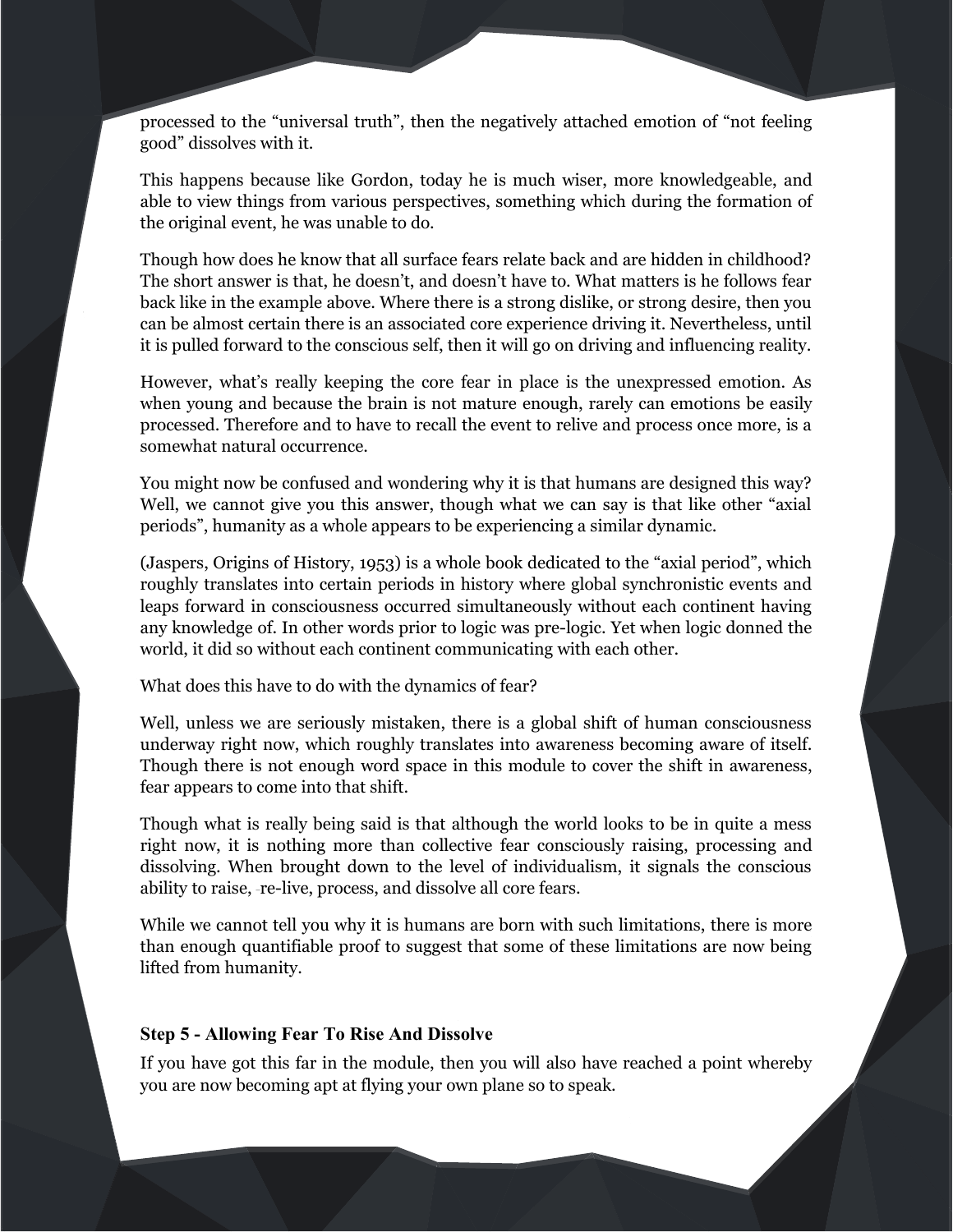Oh, yes. Did it slip our attention to inform you that you are not really the co-pilot, but in fact you are the pilot of your own consciousness? Of course we did not forget, for we knew that you would work this out for yourself.

By now, you will have a good idea of how to observe, identify, unearth, and BREAK apart core fears, which are really just associated real life past experiences that have been limitedly perceived as not good. Though what about fears you cannot trace back, and cannot find the origins in your own life and reality.

Well, as it was said earlier. Prior to 3-5 years old, it is not normally possible to consciously recall something that there is no stored memory of. Nevertheless, and in the 10 years plus of unearthing and dissolving core fears, our experience has discovered a phenomenon.

That is, when you begin the process of intently but consciously raising all known and unknown core fears, then a remarkable and unexplainable process begins.

Some individuals are able to raise and relive fears that do not belong to this life at all, and while we have no knowledge of past or previous lives', allowing the associated experience to rise, process and dissolve is absolutely essential. Furthermore, and when consciously calling forward core fears, it is not unusual to experience severe insecurity, low-self esteem, deep fear, paranoia, and a whole host of physical elements such as tummy aches, very loose bowels, and strong headaches. It is our experience and opinion that this is embedded energies breaking up, dissolving and releasing themselves.

# **Section 9 - The Waxing And Waning of Fear**

It is also our understanding that all fears are natural dynamics of duality, which are subject to the general principles of waxing and waning.

In other words, fear is not there to be totally annihilated for without it, one may indeed bring themselves to an untimely end. Nevertheless, as we live in a world of duality, that's hot and cold, night and day, left and right, up and down, the list is endless. Yet, as we exist in duality, then to accept, welcome and embrace fear and love, or fear and desire, which ever way you relate to it is an integral aspect of life. However, duality and coming to the awareness that fear is an important and valued aspect, not only reduces it, but contains fear in its rightful place.

#### For example;

Let's go back to the roller coaster and talk to a few of the crowd. Some advocated they felt extreme fear, others extreme excitement, and others in between. Though all agreed to a degree, the roller coaster triggered fear.

Can you see that when fear is grouped collectively, it weaves through, waxing and waning? In other words, and in the case of the roller coaster, fear does not dominate, but neither does excitement. Though this may come as a total surprise, your whole existence is founded upon the exact same principle. That is, and as mentioned before,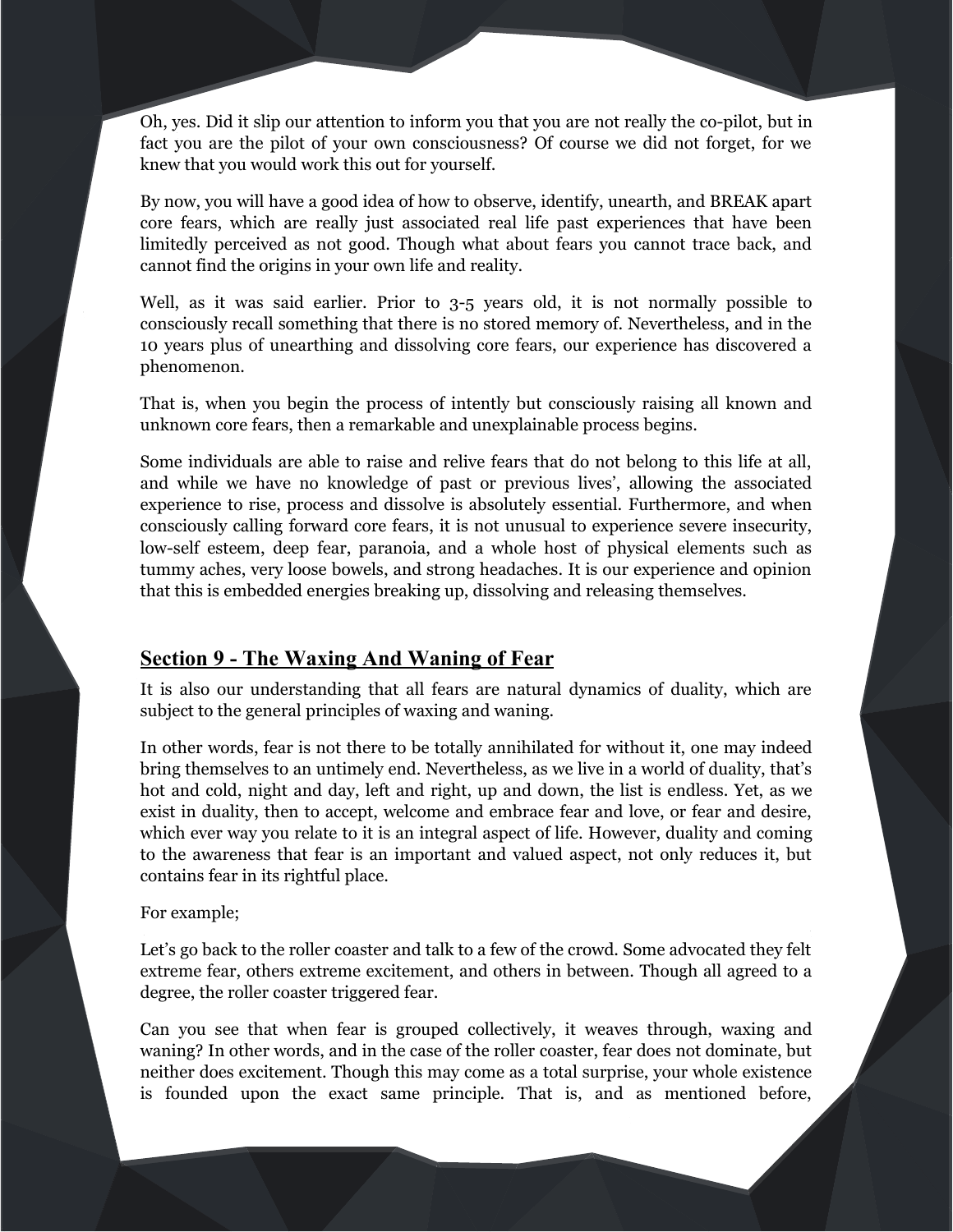consciousness itself is always in a sate of flux, going through the same stages of waxing and waning. Therefore, one day you may feel more fear than the next, and vice versa, but it does not necessarily mean you are full of fear. What it means is that like the heat from the sun, the energy of fear is passing through the same way. The difference being that when fear passes through, unlike the sun that tans, fear will feed from your own core fears.

Dissolve core fears, and fear has nothing to grapple on to. Therefore when the collective energy of fear arises, it will not penetrate to the core.

Here's a real life example of hidden core fear;

Arthur was an American expat posted in China, experiencing what he termed "a strange symptom". Irrespective of his keenness to learn a second language, every time he attended a lesson, he experienced a headache. To add, he spoke of many teachers that at the 11th hour and for what appeared to be no apparent reason cancelled in an untimely manner. After 5 years of doing what he thought was his best to study "the truth was, his language learning was going nowhere". Albeit Arthur had acquired some degree of understanding, he was struggling with the structure and grammar, and was by no means fluent.

To cap it all, Arthur stated that every time he attempted to learn, somehow something got in the way. In other words, he had consciously become aware, noting that when a language lesson was due, there was an uncanny connection to things going wrong.

Cutting a long story short, and when worked backwards, here's what Arthur discovered;

Consciously he did indeed have a passion to learn a second language, and irrespective of the hurdles, he had dedicated more time than most. However, as we worked back, it became apparent to Arthur that at his subtle levels of reality, he felt Chinese were difficult people and his experience of living and working in China did not hold the most positive track record. Back even further and it was discovered that Arthur held onto a concept of re-birth and re-incarnation. Further back and Arthur raised to his conscious self that he believed in past and future life positioning. In other words, and albeit he was not at all conscious of the following. Yet sub-unconsciously Arthur's consciousness had somehow associated a belief that if he became fluent in Chinese, then it would identify and assign him to China.

Arthur was holding onto what might appear a strange concept that if he became fluent in Chinese, then he was one of them. If he was one of them, then perhaps he would be reborn there.

As this was something that Arthur deeply feared, his overall consciousness got to work creating a diversion. Is it then any wonder he experienced cancelled lessons, teachers falling ill, himself falling ill, language books mysteriously going missing, headaches, scrambled mind thinking, etc, etc.

Though the really neat aspect of all this is that whatever Arthur feared at the core, his reality reflected it into real life 3D. Some say this is just coincidence, others refer to it as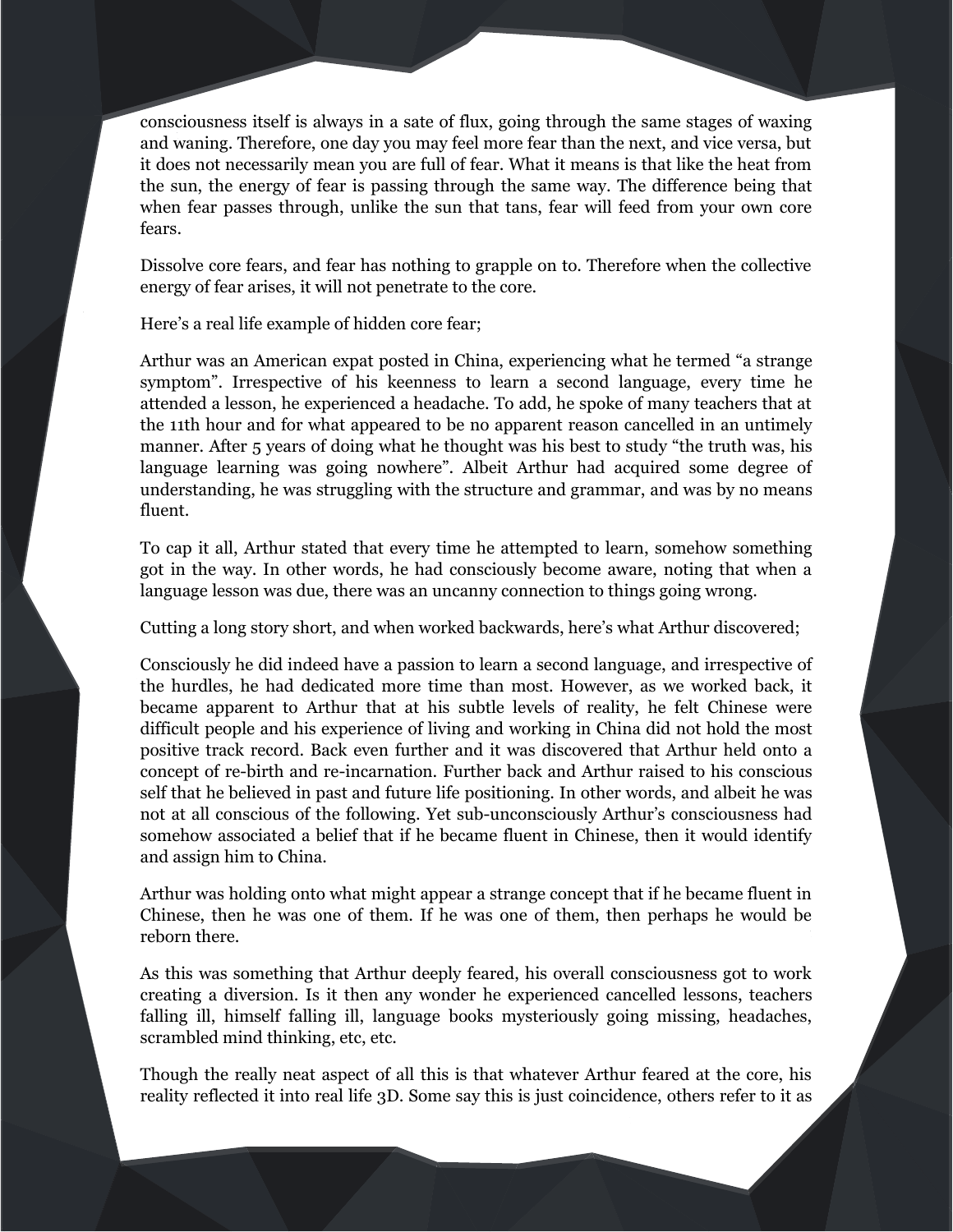synchronicity, and some say it is a projection of consciousness.

Though we are not suggesting one thing or another, please give it some open minded thought, and allow your own conscious awareness to make it's own decisions.

Contrary to some beliefs, in our understanding, Arthur is not mental, or suffering a neurological disorder. He is simply living out the reality of being human. It is also our understanding that while Arthur is a very active and successful C.E.O, he is far from in touch with his own inner dynamics.

Though once raised to his conscious mind, processed, and allowed to dissolve, Arthurs reality took a turn for the better.

Did he become fluent and live happily ever after? No, the truth was that in dissolving his core fear, i.e. which was a fear of becoming Chinese. He came to the rational assumption that fluency would not improve his life and situation any more than it has done already. Knowing enough Chinese to get around China, and Being in a demanding role of a C.E.O. He chose to employ fluency and spend his time elsewhere.

As he no longer feared becoming Chinese, he was better able to integrate into China, at the same time spend more quality time at home with his wife and children.

Yet how could he do this, and how could one small fear have such a bearing upon his daily life and reality? Well, do you remember earlier that Gordon spoke of an 8 track mind looping inner voice that he wasn't even aware of until single point question 15 - Then why not let it go? Gordon replied, "*I don't know why, it's just there, always bugging me in the background*".

Well Arthur like most all, experience inner loops of self-chatter that are mostly ignored, dismissed, and pushed aside.

The reality is that they do, and in our experience they are normal and are what's influencing and driving reality.

# **Section 10 - The Practical Application of This Module**

We have pretty much covered fear from beginning to end, and now we are going to recap and condense the whole module.

Whatever your position in life, though if like 85% of the worlds population who were born into poverty, or 95% born into less than affluent surroundings, then at some core level, there is more than a good probability that core fears are driving your life.

Though what if you happen to be at the top end of humanity and were fortunate enough to be within the top 5% born abundantly, does that release you from fear? No it does not.

Fear, like all human energy does not discriminate, and it can arrive and leave at anytime in life. Having said that and meant in a general sense only, unattended core fears express themselves more as life matures. Though, why is this so?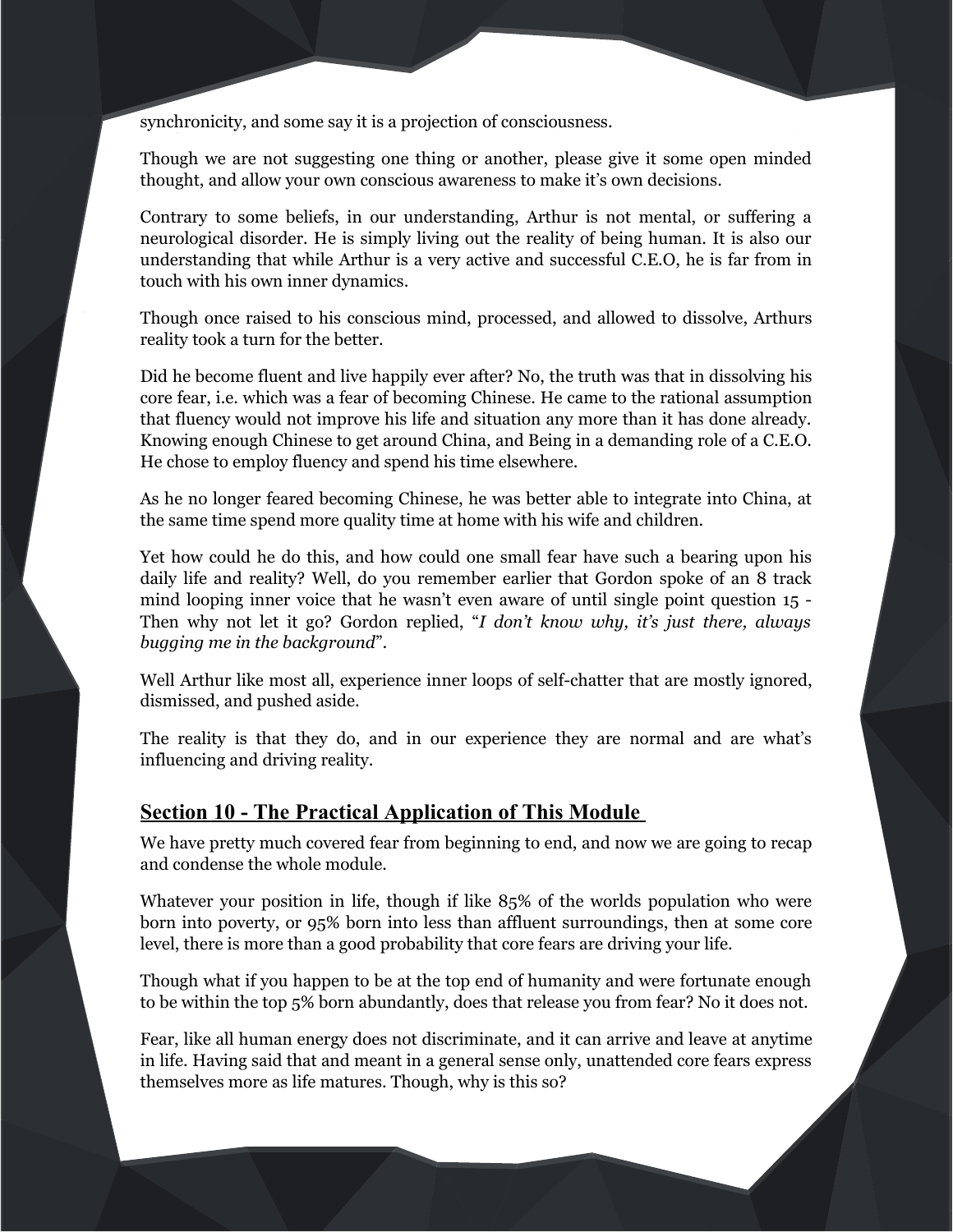Because they compound and overlay so many times, that the conscious self looses all contact with the inner self, eventually being driven by core fears.

Though is it a coincidence that in today's western world, 75%-90% of all Doctor visits are due to STRESS? and that 47% of all individuals will at some point take antidepressants? Furthermore and when applied to the workplace, stress, which is really just another term for core fear **is responsible for the average employee taking 15 sick days per year off**.

Can we describe these factual statistics as signs of a healthy, and normal life, and can fear really be ignored, pushed out, and denied an existence?

Let us now begin the "pièce de résistance", taking a practical walk through from beginning to end.

Begin with an open mind that the very nature of life and reality means naturally being subject to fear. Accepting that you as an individual may indeed be driven by core fear is perhaps the biggest initiation of all. Though to help, please think back and know that whatever happened as a child, happen out of your control, and prior to 5 years old, there will be no conscious recall.

What does this mean? Well, as you cannot possibly be held "consciously" responsible, then it let's you off the hook so to speak. However, make a note we said "consciously" and that at some point later on, it is both beneficial and speeds up the process when one takes full responsibility for all that they are, and that includes all known and unknown core fears.

Nevertheless, begin with "**intent**" as if you are not fully "*intent*", and this module is read like a book, then it simply will not work. This is not a disclaimer; it is to highlight the dynamics guiding life and reality.

The conscious intent required is to achieve intent behind the intent.

Imagine the following scenario:

Imagine intending to eat lunch, but for whatever reason you skip it. Maybe an important meeting, project, deadline, target, or goal took president, and there was no option but to skip lunch.

Now think again. Yes, you intended to eat lunch, but overlaying this surface intent were more important work related issues. Therefore, and on this occasion, intent, took second place. Most likely, fear gained the presidential prime spot, and work just had to come first. Not to say this is wrong. In fact, it may have been totally justifiable. However, this is an analogy only to highlight the powers and weaknesses of intent.

Intent behind the intent would go something like this:

Now imagine being in a desert. Two days pass without food, water, and any form of civilization. Now, your life seriously depends on surviving, though survival relies not only on innate instincts, but the intent behind the intent. In other words, when life depends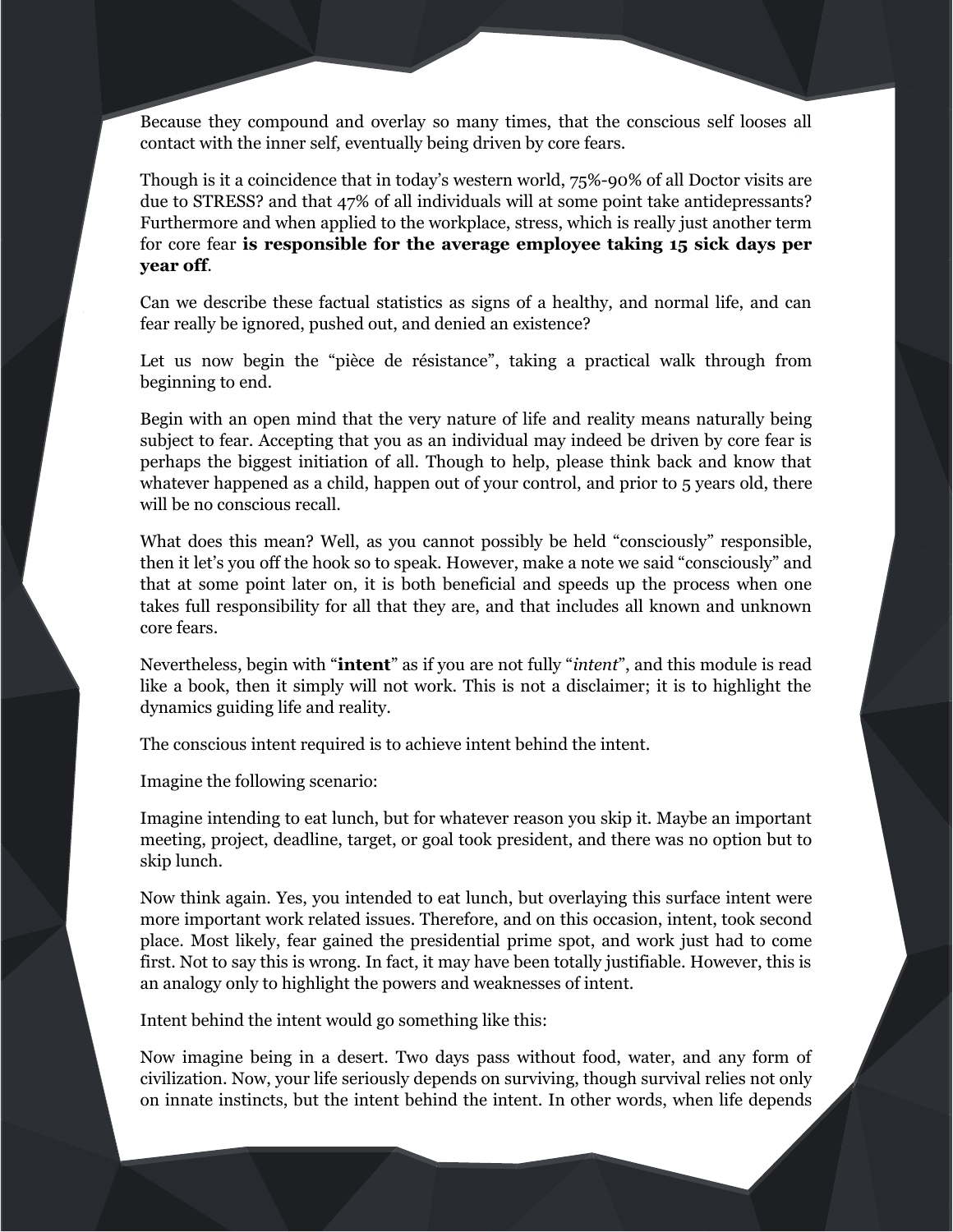on it, to the exclusion of all else, the intent behind the intent is to survive. The only thoughts that permeate the mind are thoughts of survival. Though driving these innate thoughts is the energy of intent. To the exclusion of all else, intent behind the intent is to survive.

This is the intent required to clear core fears.

In other words, read it like a book and it will most likely collect dust thereafter, but this is not a book, it is a development module. **Read with the intent of a result, and there will be a result**. Yet, read it more than once, because that's when the power of the contents really sink in and digest.

So begin with observing - Observe both what's on the outside, and also looping around on the inside. That is, look at what your reality is first presenting you with. Do you have a few, a lot, or is your life steeped in fear? Though when we say fear, this could be felt as insecurity, frustration, anxiety, depression, confusion, even tragedy. Then ask yourself, what is it that your inner self-chatter is relaying to you.

Remember the scenario for Arthur was such that he could not consciously grasp what was creating a dysfunctional reality, but it was in fact his own self-chatter originating from a core fear.

Pay attention to your own self-chat and what is bugging your mind. Observe every adverse and negative event, paying as much attention to your actions and reactions as possible. Remember, even a positive smile can be the result of a core fear being covered up.

Watch out for fear partnering with desire, in so much that strong desires, often lead back to core fears. Fear and desire can be thought of as de-motivation verses self-motivation. It is the same energy only with a different name, at differing ends of the pole. Approach this with fun and you will be amazed at the connection.

Test out the practice of "**you can only ever have what you want, when you no longer want it**". Yet if you struggle to get your head around the concept, then there is another free downloadable module (Getting What You Want NOW! - Transforming Inner Resistance) to help.

Transform desires into preferences. Or better stated, let go of desire, and preferences will emerge, as when in a position of "you can take it or leave it", then the universe can bring to you that which you prefer.

Follow your actions and reactions back to source, asking your conscious mind for help. Maintain a single point of questioning, which may appear torture like, yet don't worry about these ethics as you are only questioning yourself.

Bear in mind that the average mind is like a bank vault, and following the module from beginning to end will locate, and unlock this vault. Yet, also be fully prepared for what comes forth.

Earlier it was said that when you look for your own bigger picture, the details, and then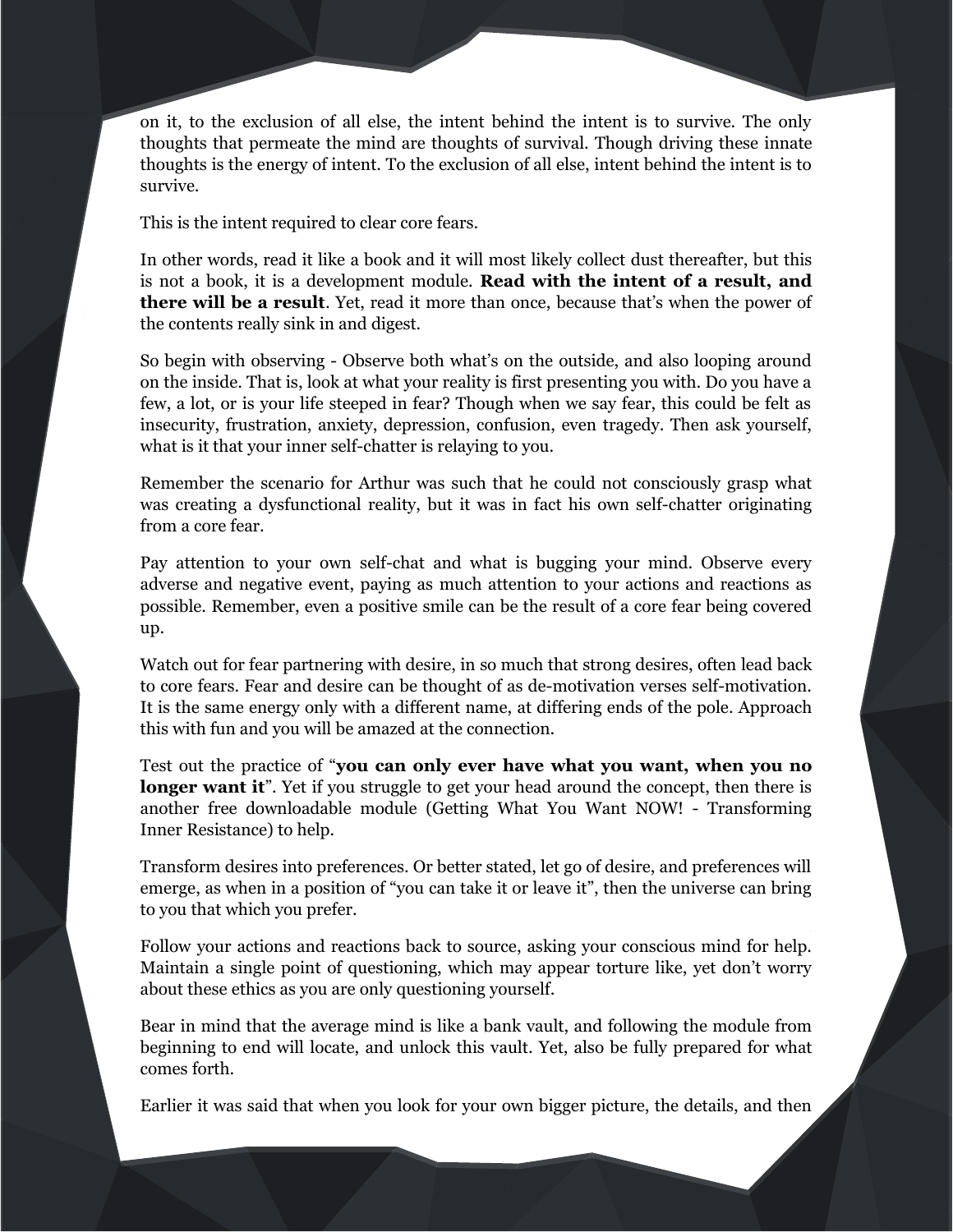the finer daily details, even some golden nuggets would emerge. Though what are these nuggets and how do you identify them?

They are associated real life events, (even un lived) which can link through to each other. In other words, it might go something like this.

Only during Chinese language lessons would Arthur get a headache. Initially he assumed the ache to be a physical ailment, until the regularity entered his consciousness. Traced back, the pain could be deemed a diversion, especially when linking other associated events that were contributing to the prevention of his language studies. Back even further Arthur discovered that his negative experiences had altered his perception of China, and that he was holding onto a sub-unconscious dislike. Back even more and he unearthed deeply rooted beliefs that integrating too much would deem him Chinese. Deep and well away from his conscious mind was a fear that he could indeed be reborn into a dislikable land that he had associated himself with.

Though at the core was nothing to do with China at all. Everything from the headache back are merely triggers to Arthurs core fear. That was, he feared the future, which indicates he had no trust, and was driven by an unquantifiable belief.

So what is Arthur's ultimate core fear?

Fear of the unknown!

While some people feel excitement from the unknown, others fear it, and they fear it because past experiences encountering the unknown has perceived itself as "not-good". Therefore and as you may have already worked out, fear becomes a self-perpetuating cycle.

Yet pick apart the associations, and the emotion that is attached to the event, and fear will naturally dissolve.

Although there is no number, when the critical mass of one's core fears have been dissolved, then a remarkable inner transformation happens.

That is, an awareness develops that there is **no separation from their outer world**. In that hope turns to trust, and core fears become a thing of the past. It does not mean that you will never feel fear again, though it does mean fear will not be subunconsciously driven from the core.

Additionally and when the critical mass is dissolved, all new incoming fears undergo immediate processing in so much that they are dealt with, and let go of. That way, fear has nothing to hold onto.

Though the most practical aspect of this entire module is to spare you from living out and experiencing real life fears.

Did you get that? What we are suggesting is processing reality, so that future fears do not happen in real life.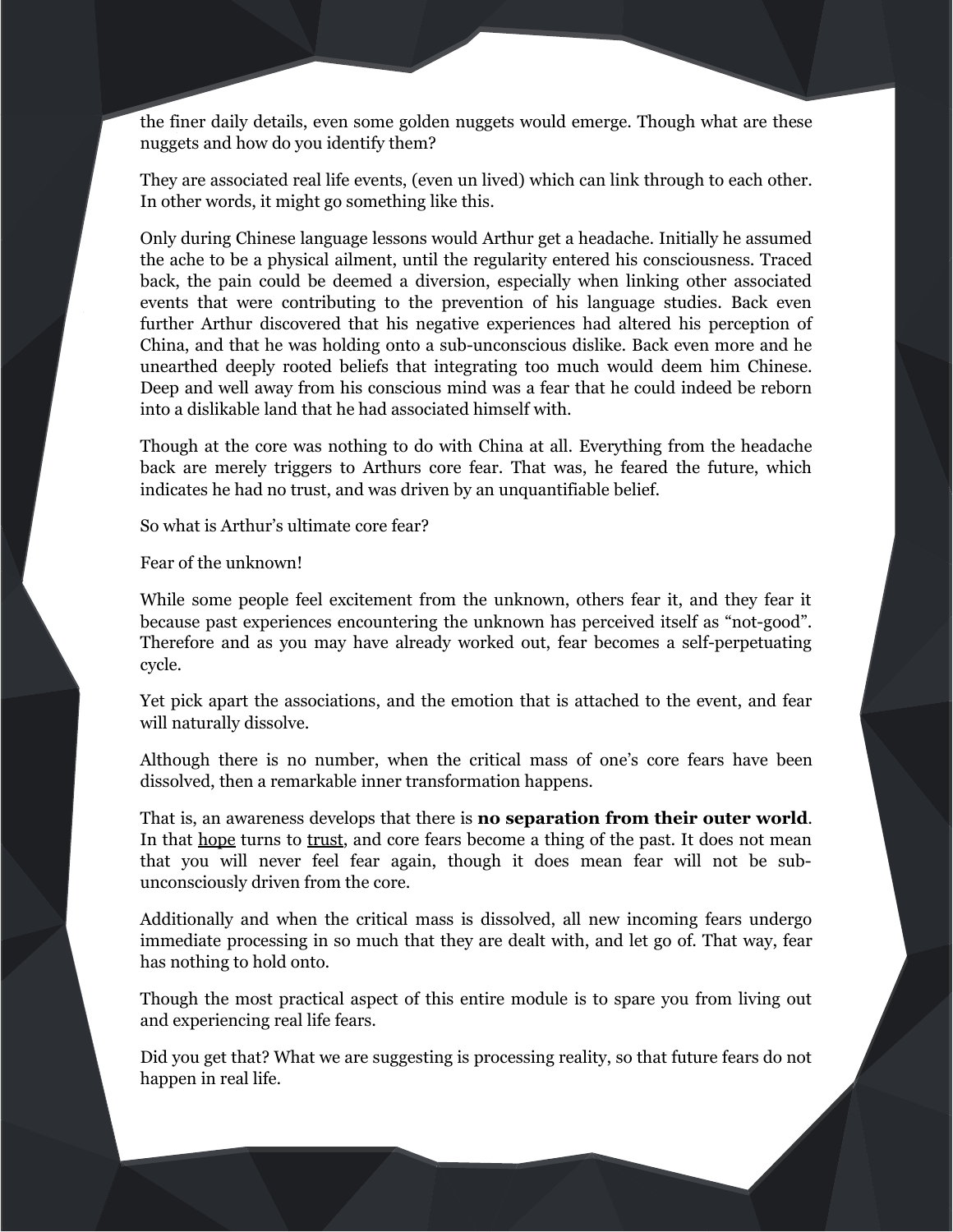#### Is this even possible?

Well, while it is not yet scientifically quantifiable, we are edging closer to conclusively demonstrating what does and does not construct fear. In short, let's go back to the imagined watcher, actor, and projector in the cinema.

We begin with the knowledge that it is quite normal to conceive and believe that everything in your reality is real, separate from you, and that it is really happening around you. Though, when fear is addressed on the inside. That is, "subjectively" processed. Then the "objective", that is your external world reflects this. In other words, change what's going on from the inside and the outer will reflect a different movie. Though, we are not going to leave you with a sentence that will frustrate your mind, so let's get down to a real life scenario.

Imagine a fear, big or small, yet one that's been bugging you on and off. Though the emphasis is on imagine, we do not mean regression or psychotherapy. In your normal everyday state of wakefulness, grab a quiet moment, picking out a fear of your own.

To assist, allow a real life example;

On a Friday afternoon, Isabelle experienced a very tense dispute with her boss. The disagreement was financial and Isabelle's patience was wearing thin. She left the office feeling tense, which meant her weekend was blighted. As her boss was in the habit of humiliating, Isabelle felt that Monday would not only be her last day, but it would also be a day where her dignity would come under fire.

On Sunday, even though Isabelle was not a believer, she feared this future event so much, that she put herself forward for "*consciously processing her inner fears*".

The following is an exact account of what happened.

Isabelle was asked to "consciously" engage, and no matter what, she was asked to engage and imagine Monday as though Monday was really here. She was asked to connect to and engage in every imagined thought, scenario, and feeling that she assumed would happen. Here, is what came up.

So Isabelle. Monday has arrived; you get to the office and now what?

Isabelle - "*I don't want to go because i'm already nervous*"

Single point questioning - What are you nervous of?

Isabelle - "*She's a bitch because i just know she will make fun of me in front of other people*".

Imagine that humiliation. Imagine exactly what she will say, the actions she will take, the textures around you, the people in the office. Imagine as much humiliation coming your way, as you possibly can. Really imagine it.

At this point, Isabelle began to cry. She did not speak, but cried with passion.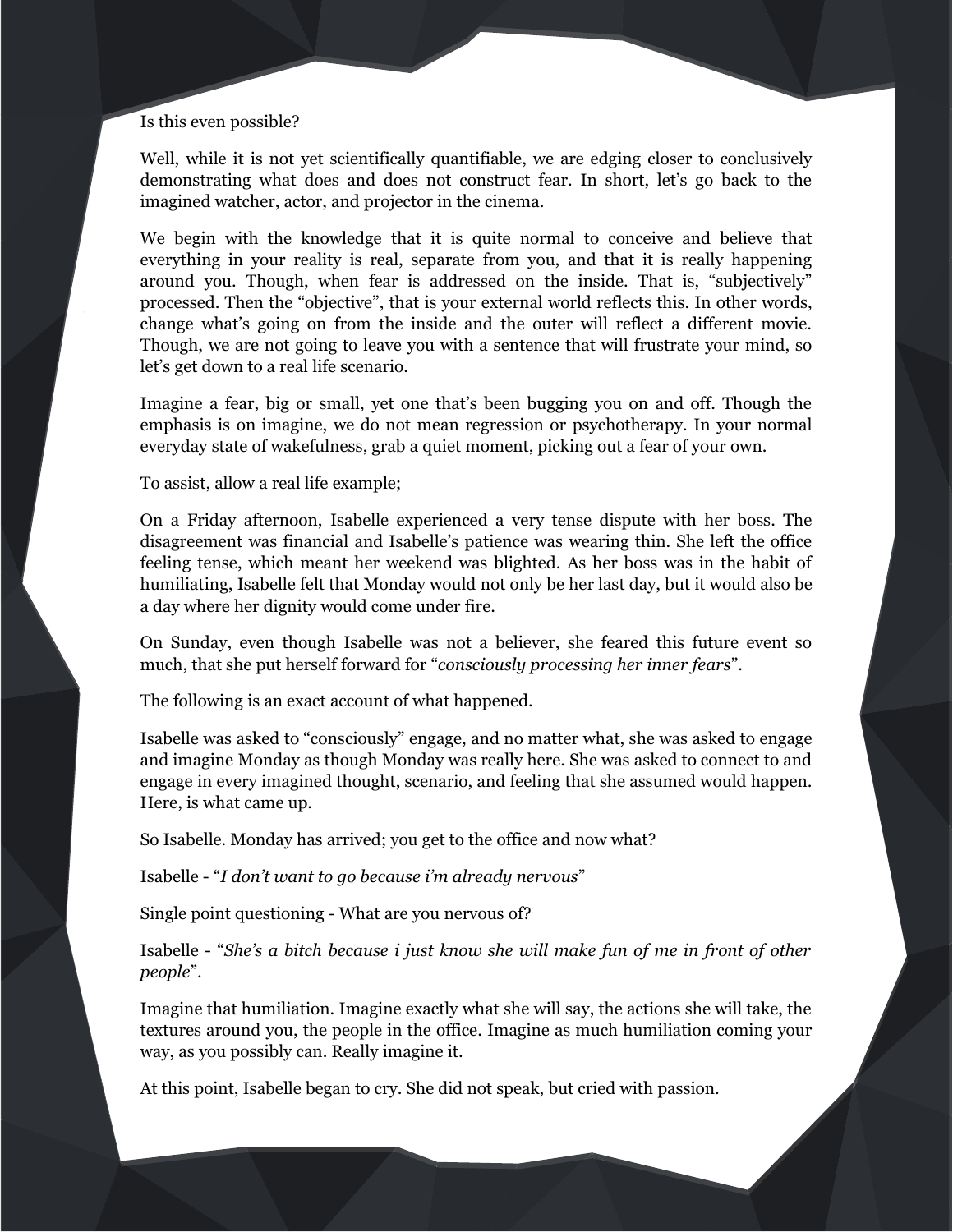What is it?

Isabelle - "*I just know what she will say, how she will speak, and i hate the bitch!*"

Why do you hate her?

Isabelle - "*Because she's always a bitch, and never see's anything the way others do. She thinks she knows everything, but she doesn't and everyone hates her*".

OK, allow your boss to say and do whatever it is you think she will do. Just imagine and allow her to humiliate the way you think she will.

Again, and at this point, Isabelle cried even more.

What is it?

Isabelle - "*I feel like shit, it really hurts*"

What hurts?

Isabelle - "*To be spoken down, and to have the crap taken out of me the way she does*"

OK, Isabelle, connect to that feeling and feel all the hurt, all the humiliation, and all the crap. Connect to it and feel it all. Feel it, feel it, feel it all.

At this point Isabelle was crying so much, the pain could be seen rolling down her face.

Isabelle, ask yourself why it is you feel hurt and pain from being humiliated?

Isabelle - "*My Mum always told us what to do, and the public showers made me feel humiliated. I remember when i was 9, my Mum took me to the public showers and spoke to me the same way. As a young girl, I felt terrible showering naked in communal showers and it has stayed with me all this time"*.

Now the following was put to Isabelle. So what, so what if you are humiliated? Look around the showers, everyone is showering and they are not too interested in you. Now think that your Mum took you to these showers not for humiliation, but to keep you clean. The fact that you did not like the public, the cold, the showers, was what your perception was telling you at that time, but is this the way you really see it now? When you look back now, how do you feel about it?

Isabelle - "*It still hurts, but yes i can see why Mum took us there. I just didn't like it that's all. But i do understand she was only trying to keep us clean*".

As Isabelle's crying began to subside, her rational self begins the process of re-evaluating old associated experiences that hold onto unprocessed "emotions", which in turn go onto create and live out real life fears.

The point being that Isabelle MUST consciously connect and process the unprocessed "**feeling**", which is really just an emotional reaction to that event, which then goes onto fuel and propel future events.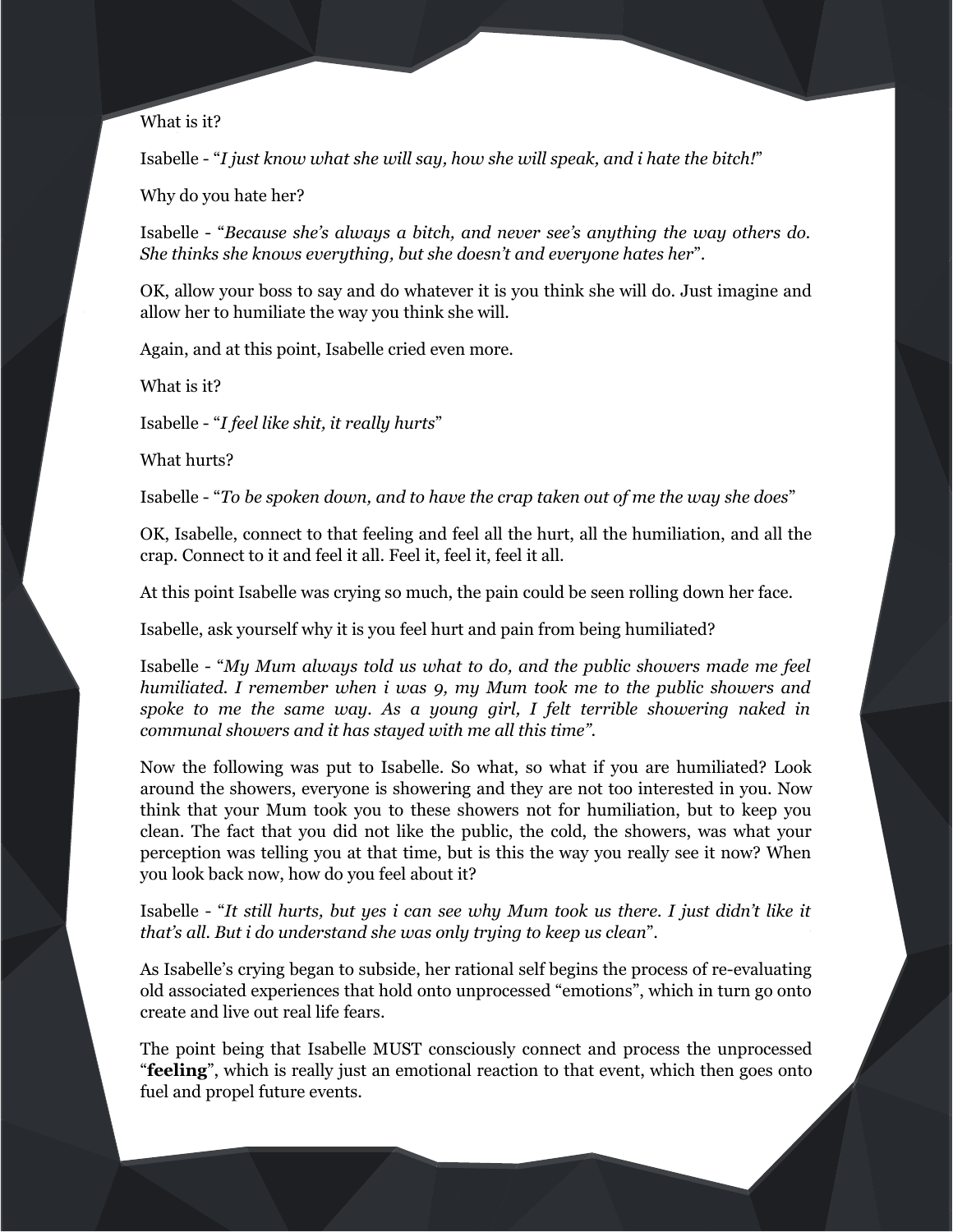Albeit this was Sunday, as Isabelle had consciously dug up and re-lived an embedded fear, then the prediction was that it could no longer manifest into reality. That is, as long as she has un-picked the emotional pain from the original experience.

Monday came and Isabelle did not experience any of what she had feared for over the weekend. In fact, she spoke of how bizarrely calm her boss was. Though the reality is that the situation still remained, nevertheless, the fear had dissolved. And while it could be said that this was just a coincidence, if you try this out for yourself with similar results, then you will know for sure there is something more to it.

Therefore, as the watcher in the cinema, you are going to screen and play the fear. As the actor, you are then going to step in the screen and become that fear. Then as the projector, you will take the conscious interaction from both the actor, and the watcher, and you will change the future of your own real life movie.

So imagine a fear that's been bugging you for a while and in the quietness of the moment, bring that fear to the front of your mind. You could be walking in the street, sitting on a bus, even watching the TV, etc. Just bring what it is you would not normally bring because as humans, we have been conditioned to NOT think about things that were considered bad.

However, this is the key. As avoidance, ignoring, or pretending the fear does not exist, merely serves to push it further and deeper into the sub-unconscious, yet be assured, it does not go away.

No matter how strange the fear is, it could be a feared death of a close one, a fear of something bad, or tragic happening. It could be sexual, weird and wacky. Yet as it's only your imagination, it really doesn't matter.

Bring it to the front and power it up in full color. DO NOT avoid the nasty, sad, or depressive bits. Imagine it as though it was really happening.

When you have the full imagery, then dig into the way you feel about it. Do all you can to connect the way you "feel" and bring up whatever painful, negative, hurtful, emotion there is. If there isn't one, then keep asking because this is a sure sign that the subunconscious is doing all it can to prevent the original hurt from arising.

As sure as daybreaks and the Sun rises, eventually the associated pain will surface. You may cry, feel sad, hurt, frustrated, depressed, insecure, panicky, etc, etc, yet feel it. Feel it all. Connect to and feel it, feel it, feel it.

In doing so, original associated experiences will begin to arise, and if they do not float up instantly, allow them time. THEY WILL COME!

In the doing and in the re-living, set's off a series of bio-chemical changes. In turn these reflect in your neurological make up, which in turn pulse and emit a change in your overall Hertz frequency. In this, reality on the outer begins to reflect these changes as what you no longer vibrate and resonate in, you can no longer reflect and live out.

And so it is that we have now reached the end of this module, and trust that you have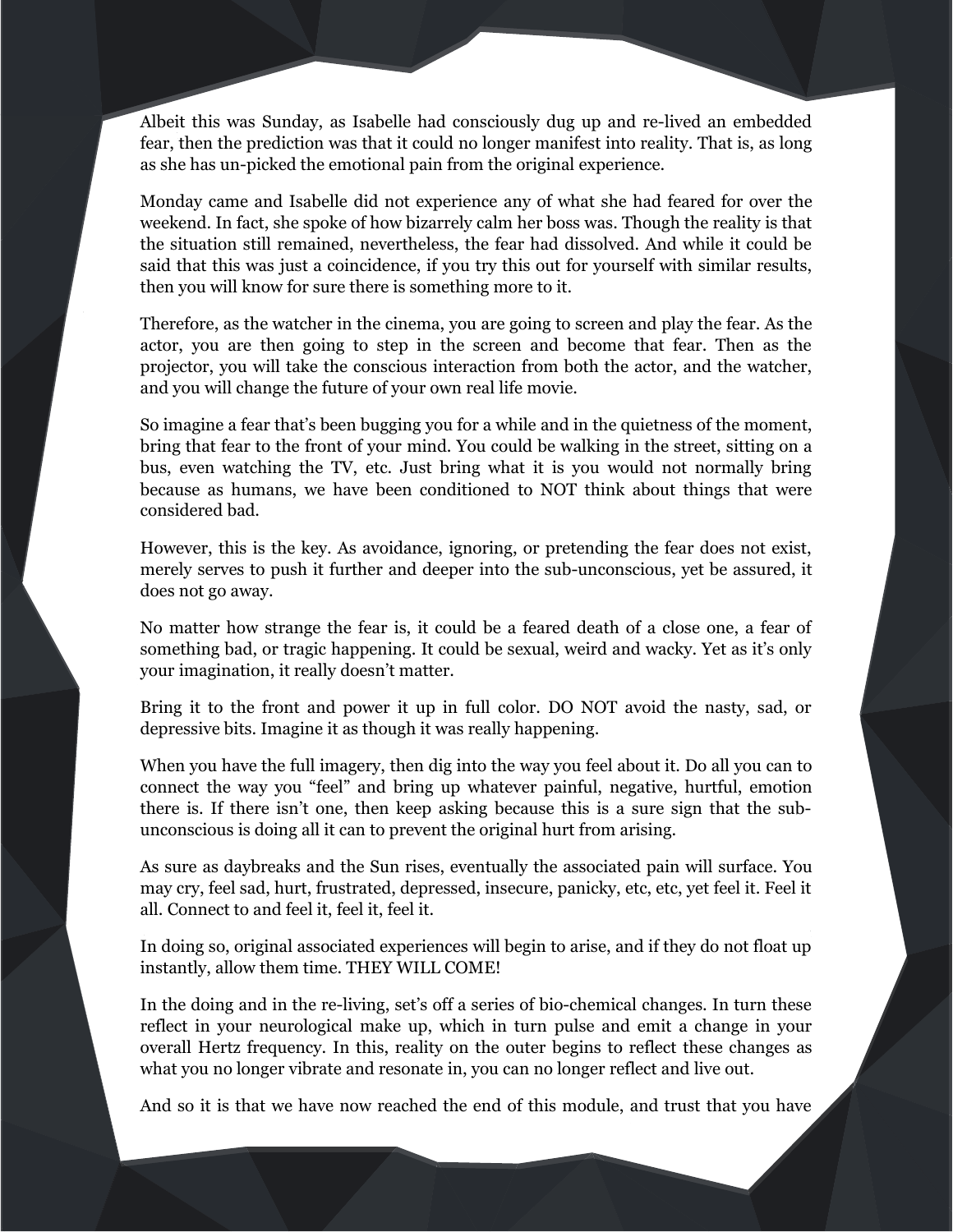found the information to be fresh and helpful. May we now take this opportunity to thank you for taking the time, effort required to apply this module.

## **END**

Thank you

[Beyond Timelines](http://www.beyondtimelines.com/)

# **Other "Uber Cool" Transformative Feel Good Modules from Beyond Timelines**

**[I Just Want To Be Happy \(Transforming De-motivation](http://www.beyondtimelines.com/modules/)** [I can't Do It, Yes You Can \(Transforming Fear\)](http://www.beyondtimelines.com/modules/) [When Things Keep Going Wrong \(Transforming Adversity](http://www.beyondtimelines.com/modules/) [Getting What You Want Now! \(Transforming Inner Resistance\)](http://www.beyondtimelines.com/modules/)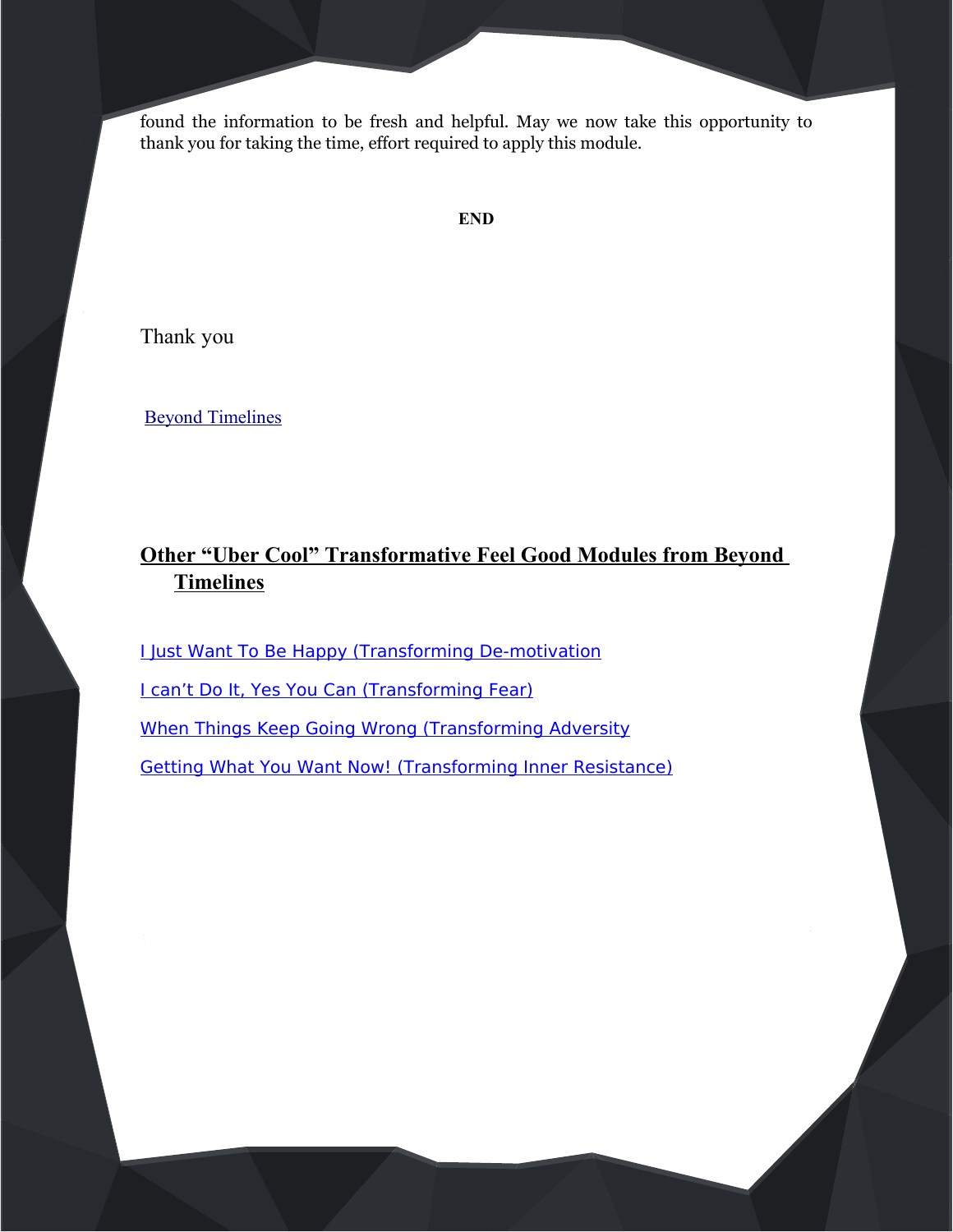<span id="page-63-0"></span>**Consciousness refers to the commonly understood three levels of consciousness plus. That is the conscious self,** e sub-conscious self, the un-conscious self and one's own interactive intuition. However, for simplicity and ease of understanding we group all these levels of human consciousness into one sum total called "overall consciousness". Overall consciousness literally means everything that you are within your reality, which includes self-chatter, internal dialogue, a deity, physical, and non-physical awareness.

<span id="page-63-1"></span><sup>2</sup> [www.cdc.gov/ncbddd/adhd/data.html](http://www.cdc.gov/ncbddd/adhd/data.html)

<span id="page-63-2"></span><sup>3</sup> <http://www.cdc.gov/ncbddd/adhd/research.html>

<span id="page-63-3"></span><sup>4</sup> <http://www.dailymail.co.uk/news/article-441304/The-great-ADHD-myth.html>

<span id="page-63-4"></span><sup>5</sup> <http://www.nice.org.uk/nicemedia/pdf/ADHDFullGuideline.pdf>

<span id="page-63-5"></span><sup>6</sup> [http://www.networks.nhs.uk/nhs-networks/eastern-paediatric-epilepsy](http://www.networks.nhs.uk/nhs-networks/eastern-paediatric-epilepsy-network/documents/tic%20disorder%20leaflet.pdf)[network/documents/tic%20disorder%20leaflet.pdf](http://www.networks.nhs.uk/nhs-networks/eastern-paediatric-epilepsy-network/documents/tic%20disorder%20leaflet.pdf)

<span id="page-63-6"></span><sup>7</sup> [http://foh.hhs.gov/whatwedo/eap/S-S30E-FOH%20Stress%20Management](http://foh.hhs.gov/whatwedo/eap/S-S30E-FOH%20Stress%20Management%20Source.pdf) [%20Source.pdf](http://foh.hhs.gov/whatwedo/eap/S-S30E-FOH%20Stress%20Management%20Source.pdf)

<span id="page-63-7"></span><sup>8</sup> When suicide is outlined as the final expression, there is no suggestion that this is absolute. What is being emphasized is an understanding only that unattended imbalances final expression can result is suicide.

<span id="page-63-8"></span><sup>9</sup>[http://spots.wustl.edu/SPOTS%20manual%20Final/SPOTS%20Manual](http://spots.wustl.edu/SPOTS%20manual%20Final/SPOTS%20Manual%204%20Learning%20Strategies.pdf) [%204%20Learning%20Strategies.pdf](http://spots.wustl.edu/SPOTS%20manual%20Final/SPOTS%20Manual%204%20Learning%20Strategies.pdf)

<span id="page-63-9"></span><sup>10</sup> <http://www.biopsychiatry.com/amygdala.htm>

<span id="page-63-10"></span> $1<sup>11</sup>$  Though please be mindful what it is you wish to change, as for those that wish to magic someone back into heir life, particularly where the person has departed the earth, this is an impossible request. At the same time, it also a direct reflection and an opportunity to unearth and identify one's inner core fears. In other words, where an individual has been separated from another in an untimely fashion. This is an indicator of a significant and somewhat major core fear.